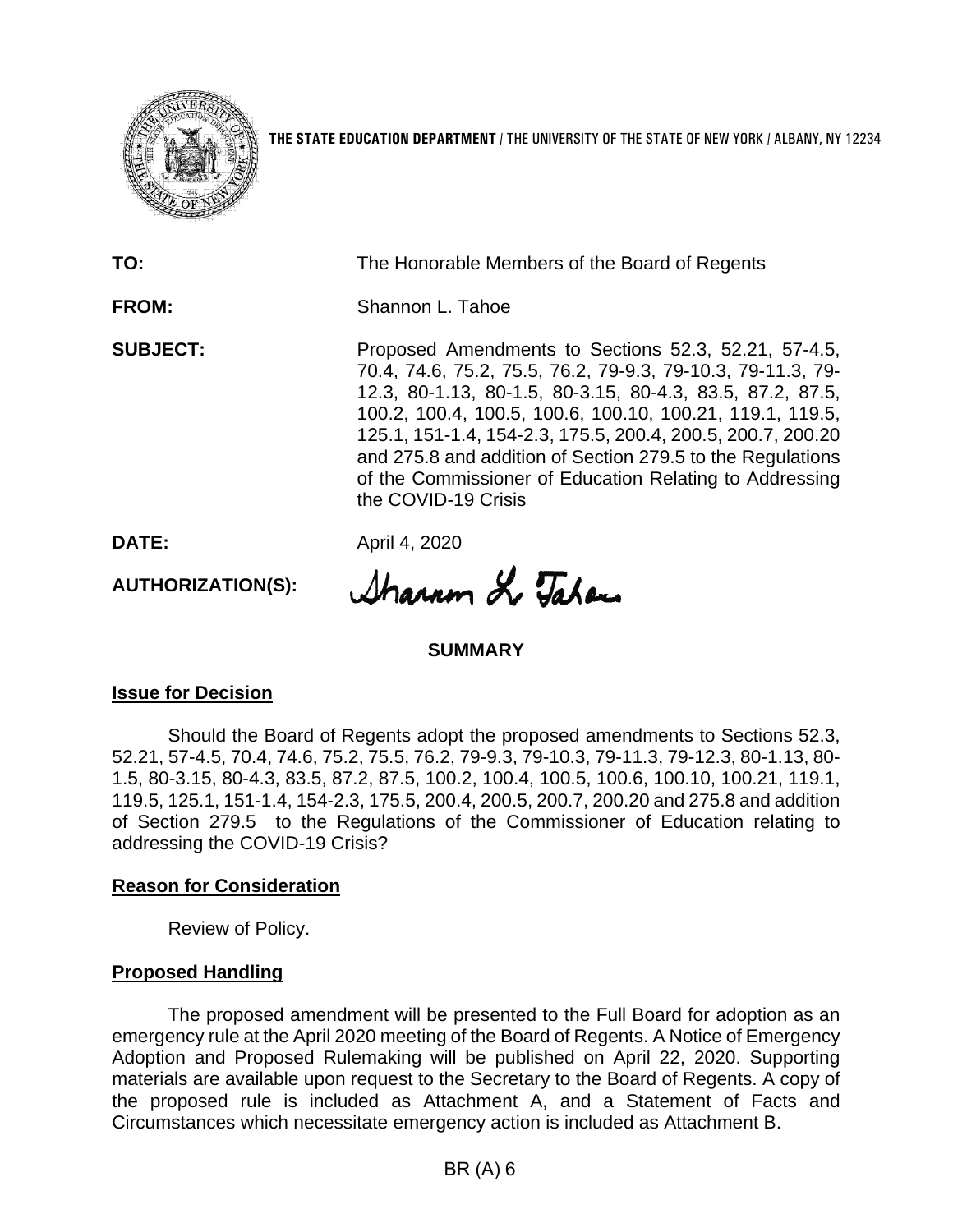## **Procedural History**

Not applicable.

## **Background Information**

### **Generally**

On January 30, 2020, the World Health Organization designated the novel coronavirus, COVID-19, outbreak as a Public Health Emergency of International Concern. On March 7, 2020 the Governor of New York State declared a State disaster emergency for the entire State of New York pursuant to Executive Order 202. Subsequently, the Governor issued additional Executive Orders in response to the COVID-19 crisis including orders directing the closure of schools, directing non-essential work personnel to work from home, and directing non-essential gatherings of individuals of any size for any reason to be canceled or postponed. Therefore, it is necessary for the Department to adopt emergency regulations to address numerous issues resulting from the interruptions caused by the COVID-19 crisis. The proposed revisions are as follows:

State Aid

A new subdivision (l) is added to section 175.5 to permit public school districts, public schools and charter schools to operate for less than 180 days during the 10 month school year for any school day that is closed pursuant to an Executive Order for the COVID-19 crisis and waived from the 180-day requirement pursuant to the terms of such Executive Order(s).

- o The amendment also permits missed instructional hours for any day that a school is closed and the 180-day requirement is waived pursuant to the terms Executive Order(s) of the Governor pursuant to the state of emergency for the COVID-19 crisis to count towards the minimum annual instructional hour requirements set forth in such section (Attachment A #1).
- 310 Appeals to the Commissioner
	- o Section 275.8 is amended to permit service of pleadings and supporting papers for appeals to the Commissioner pursuant to Education Law §310 by alternative means during the time period of any movement restrictions or school closures directed by the Governor pursuant to an Executive Order during the COVID-19 crisis (Attachment A #2).
- Charter Schools
	- $\circ$  Section 119.1(c)(1) is amended to permit the Commissioner to excuse delays in required reporting by charter schools to public schools for the length of time of a school closure ordered pursuant to an Executive Order of the Governor pursuant to a State of emergency for the COVID-19 crisis, provided such delay does not exceed 30 days. When there is a delay in reporting by a charter school, section 119.1(d) is also amended to permit the Commissioner to excuse any delay in payment by a public school to a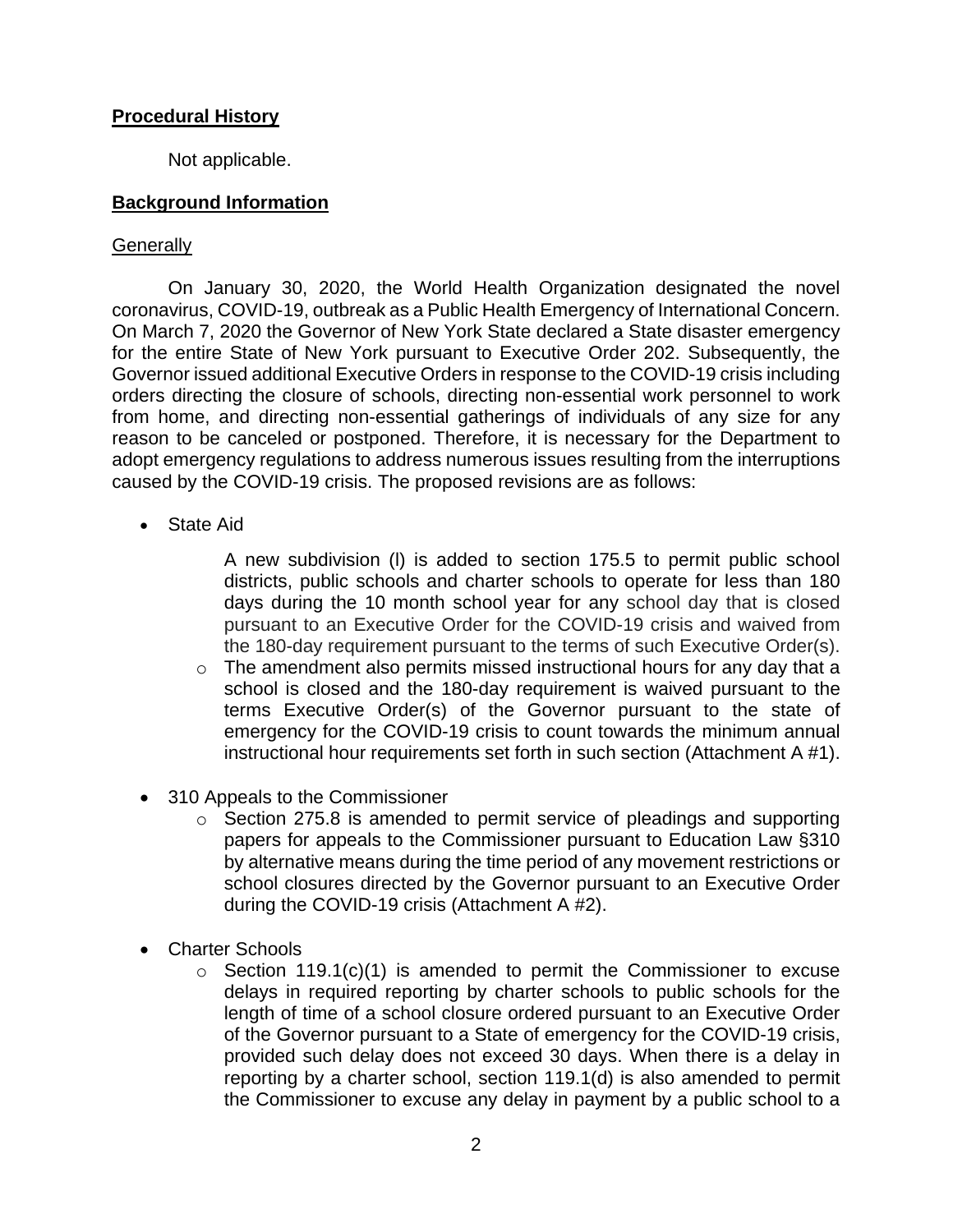charter school, provided such delay does not exceed 30 days (Attachment A  $#$ 's 3-4).

- $\circ$  Section 119.5(b) is amended to require charter schools to provide notice on their website of the date, time and place of lotteries for the random selection process for charter school student applicants if such lottery is provided during a school closure ordered pursuant to an Executive Order of the Governor pursuant to a State of emergency for the COVID-19 crisis. Additionally, subdivision (c) of such section is amended to permit such lotteries to be held remotely, provided that the public has the opportunity to view or listen and such lottery is recorded and later transcribed (Attachment A #5).
- Early Learning
	- o Section 151-1.4(a) is amended to permit prekindergarten programs to operate for less than the 180-day and 90-day requirements where such programs were scheduled to operate, but the school where such program operates is closed pursuant to an Executive Order of the Governor pursuant to the State of emergency for the COVID-19 crisis (Attachment A #6).
	- o Section 125.1 is amended to permit Department staff who are unable to conduct their annual visit of nonpublic nursery schools and kindergartens as required by paragraph(c) of such section because they are closed pursuant to an Executive Order of the Governor pursuant to the State of emergency for the COVID-19 crisis, to conduct such annual visit as soon as practicable when they reopen (Attachment A #7).
- Home Instruction
	- $\circ$  Section 100.10(h) is amended to provide that an alternative form of evaluation, in lieu of an annual assessment, shall be permitted for all grades in the 2019-20 school year due to the State of Emergency declared by the Governor pursuant to an Executive Order for the COVID-19 crisis (Attachment A #8).
- Professions
	- $\circ$  Sections 75.2, 75.5, and 76.2 are amended to allow the Department to excuse the continuous experience requirements for speech language pathology, audiology, and occupational therapy where such continuous experience cannot be completed due to the State of Emergency declared by the Governor pursuant to an Executive Order for the COVID-19 crisis (Attachment A #9-12).
	- o Section 70.4 is amended to allow the Department to accept passing examination scores from Public Accounting applicants that are outside the required 18 month examination window where such examinations cannot be completed within 18 months due to the State of Emergency declared by the Governor pursuant to an Executive Order for the COVID-19 crisis (Attachment A #13).
	- o Sections 52.3 is amended to allow the Department to modify professional educational program requirements for licensure, to the extent authorized by law, if such requirements cannot be successfully completed due to the State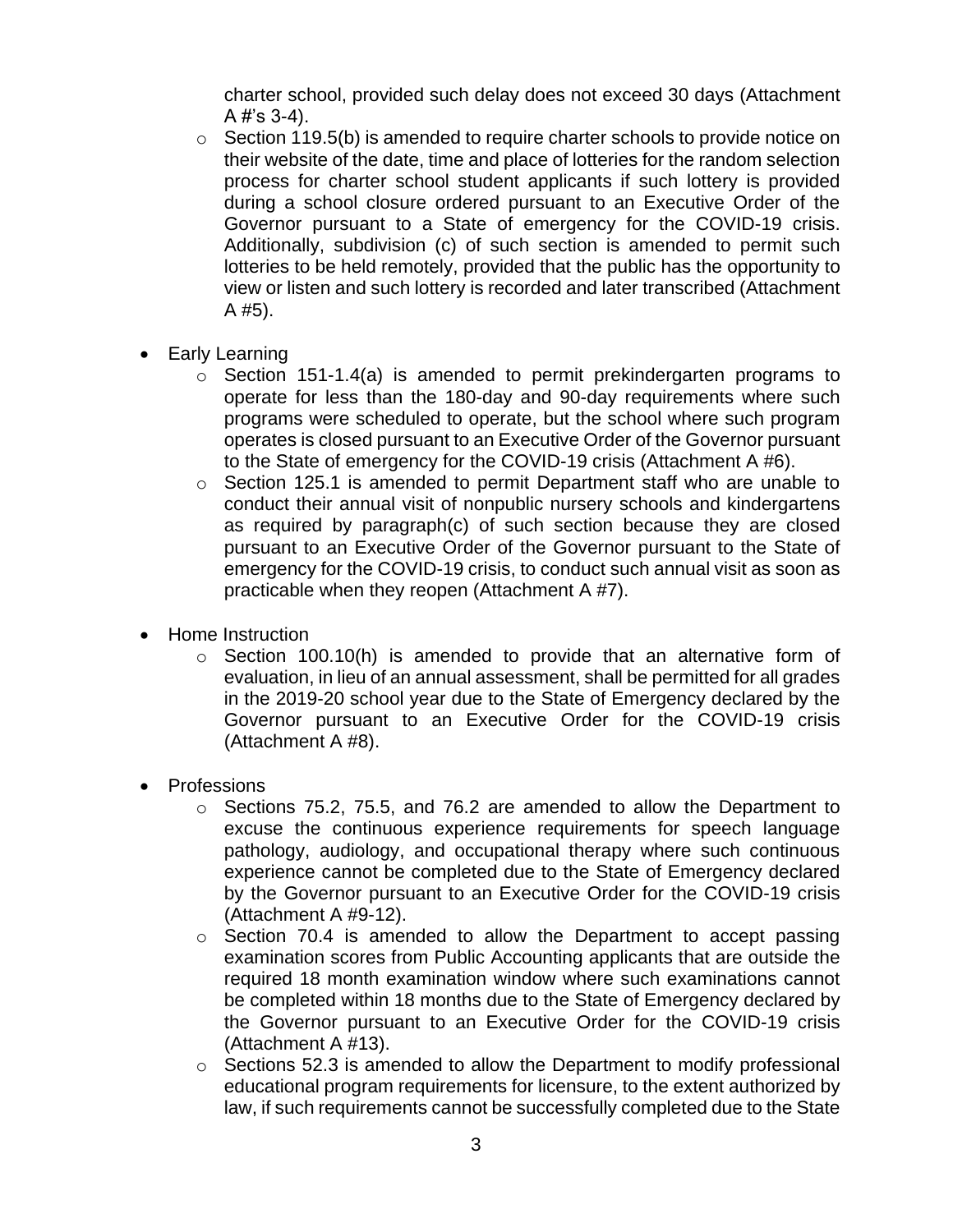of emergency declared by the Governor pursuant to an Executive Order for the COVID-19 crisis (Attachment A #14).

- o Sections 74.6(c)(1)(v), 74.6(d)(1)(v), 79-9.3(c), 79-10.3(d), 79-11.3(c), and 79-12.3(c) of the Commissioner's regulations are amended to grant an exemption for in person supervision experience requirements for licensed clinical social work, licensed master social work, mental health counseling, marriage and family counseling, creative arts therapy, and psychoanalysis if such in person supervision cannot be completed due to the State of Emergency declared by the Governor pursuant to an Executive Order for the COVID-19 crisis (Attachment A #15-20).
- Part 83 and Part 87 Appeals
	- o Section 83.5 is amended to permit the Commissioner to excuse the filing timeframes prescribed in such section relating to appeals to the Commissioner of a hearing officer's determination of good moral character where such late filings are due to the State of emergency declared by the Governor pursuant to the an Executive Order for the COVID-19 crisis (Attachment A #21).
	- $\circ$  Section 87.5 is amended to permit: (i) the Department to excuse late submissions relating to due process procedures for prospective employees' clearance for employment; and (ii) the Commissioner's designee to excuse late submissions relating to appeals of the Department's determination to deny prospective school employees' clearance for employment where such submissions are late due to the State of emergency declared by the Governor pursuant to the an Executive Order for the COVID-19 crisis (Attachment A #'s 22 and 23).
	- $\circ$  Section 87.2(k)(2) is amended to add to the definition of "prospective school employee" any individual who will reasonably be expected to provide services which involve online communication or interaction directly to students under the age of 21 during the period of a school closure ordered pursuant to an Executive Order of the Governor pursuant to a State of emergency for the COVID-19 crisis (Attachment A #24).
- Special Education
	- $\circ$  Sections 200.7(b)(5) and 200.20(a)(6) are amended to ensure that State approved private schools, State operated schools, Special Act School Districts, State supported schools and preschools to operate for less than 180 days during the 10 month school year for any school day that is closed pursuant to an Executive Order for the COVID-19 crisis and waived from the 180-day requirement pursuant to the terms of such Executive Order(s) (Attachment A #'s 25 and 26).
	- $\circ$  Section 200.5(j)(3)(xii) is amended to allow impartial hearing officers to conduct special education due process hearings by video conference during the COVID-19 crisis (Attachment A #'s 27 and 28).
	- $\circ$  Section 200.5(i)(5)(i) is amended to allow hearing officers to extend cases up to 60 days rather than 30 days while schools are closed pursuant to an Executive order issued by the Governor pursuant to a State of Emergency for COVID-19. This allows Impartial Hearing Officers better flexibility while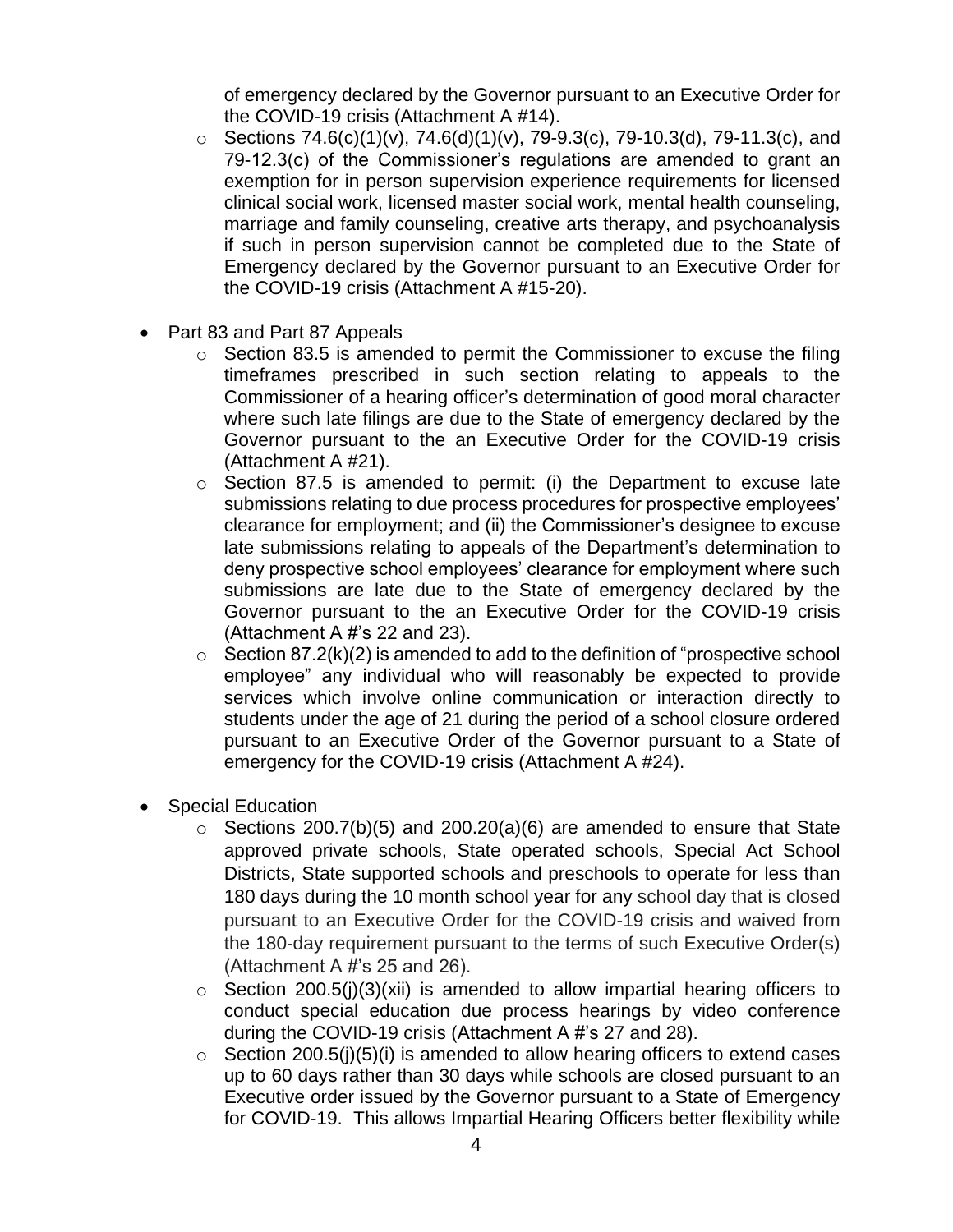school witnesses, administrators and parents are unavailable to partake in due process hearings (Attachment #29).

- $\circ$  Section 200.20(b)(6) requires preschool providers to make-up missed services within 30 days of the missed session. The proposed amendment will not include days that the school is closed pursuant to an Executive Order of the Governor issued pursuant to a State of emergency for the COVID-19 crisis (Attachment A #30).
- $\circ$  Sections 200.4(d) and 200.4(e)(1) are amended to extend the time period to arrange for special education programs and services to be provided to a student with a disability from 60 school days of receipt of consent to evaluate so that the 60 days will not include any days(s) that such school is closed pursuant to an Executive order issued by the Governor pursuant to a State of emergency for COVID-19. As well, 30 school days will be extended for arranging an approved non-public school placement (Attachment A #'s 31 and 32).
- Office of State Review
	- o A new section 279.15 is added to provide that a State Review Officer may authorize certain filings through electronic means during the State of emergency declared by the Governor pursuant to an Executive Order for the COVID-19 crisis (Attachment A #33).
- Bilingual Education
	- $\circ$  Section 154-2.3(a)(5), (b), (f)(3), and (g)(1) are amended to not include any day(s) where a school is closed pursuant to an Executive Order of the Governor pursuant to a State of emergency for the COVID-19 crisis to count towards the following timelines in such section: English language learner identification process timeline; parental notification and information timeline, and the English as a New Language/Bilingual Education placement timeline (Attachment A #34-37).
	- $\circ$  Section 154-2.3(h) is amended to provide an exemption to students from the unit of study requirements where a student is unable to meet such requirements due to schools being closed pursuant to an Executive Order of the Governor pursuant to the State of emergency for the COVID-19 crisis and where such student otherwise achieves the learning outcomes for such course of study (Attachment A #38).
	- $\circ$  Section 154-2.3(I) is amended to provide that for the 2019-2020 school year, there will be no English language learner annual assessment due to such assessment being suspended as result of the COVID-19 crisis (Attachment A #39).
- Curriculum and Instruction
	- $\circ$  Sections 100.2(d)(1), 100.4(c), 100.5, and 100.6(b)(3)(iii) are amended to provide an exemption to students from the unit of study requirements where a student is unable to meet such requirements due to schools being closed pursuant to an Executive Order of the Governor pursuant to the State of emergency for the COVID-19 crisis and where such student otherwise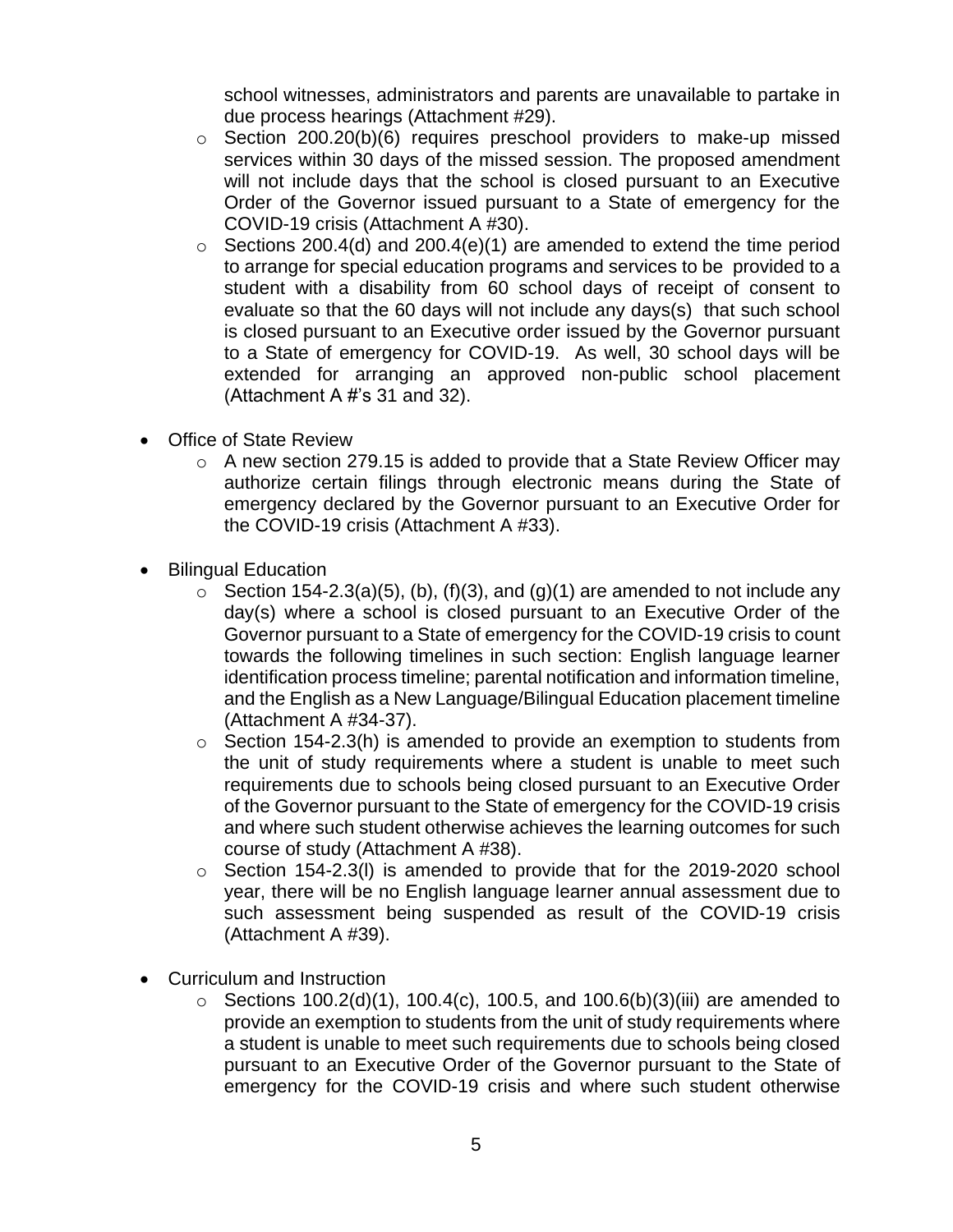achieves the learning outcomes of such portion of unity of study completed (Attachment A #'s 40-43).

- Higher Education
	- o Sections 52.21, 57-4.5 and 80-1.13 are amended to permit the Dignity for All Students Act (DASA) training to be conducted entirely online during the time period of the State of emergency declared by the Governor pursuant to an Executive Order for the COVID-19 crisis (Attachment A #'s 44-51).
	- $\circ$  Section 80-1.5(1)(c) is amended to create an edTPA safety net for candidates in registered educator preparation programs (EPPs) whose student teaching or similar clinical experience in spring of 2020 was impacted by COVID-19, holding them harmless. These candidates would be able to take and pass either the ATS-W or edTPA. Eligible candidates who choose to take the edTPA but do not pass it, could take and pass the ATS-W, or pursue the edTPA Multiple Measures Review Process (MMRP), if they qualify (Attachment A #52).
	- o Section 80-3.15 is amended to extend the SOCE application deadline from June 30, 2020 to June 30, 2021 so that school districts have time to identify staff who are eligible for the SOCE, inform them about the application process and any supports provided, and submit the materials needed for applications since school districts are losing time during the COVID-19 crisis as the SOCE deadline approaches (Attachment A #53).
	- o For the SOCE and limited extension, special education teachers must complete their satisfactory full-time teaching experience, while being considered Highly Qualified through passing a HOUSSE rubric in the subject area, prior to June 30, 2020. The Department is proposing to amend section 80-4.3 to extend the time period by which the experience must be completed to June 30, 2021, giving teachers the opportunity to gain more full-time satisfactory teaching experience for the SOCE or limited extension as they are losing time to do so during the COVID-19 crisis (Attachment A #54).
- Accountability
	- o The federal government has approved the Department's application for a one-year waiver from provisions of the Every Student Succeeds Act (ESSA) pertaining to State assessments and school and district accountability determinations due to the unique circumstances that have arisen as a result of the COVOID-19 crisis. Therefore, the Department is proposing to amend section 100.21 to provide that the Commissioner shall not conduct a review of school and district performance using 2019-2020 school year result, the accountability status of public schools and districts for the 2020-2021 school year shall be the same as for the 2019-2020 school year, and the 2018- 2019 school year results shall be used in any instance for which 2019-2020 school year results would have been used as part of the process of making 2021-2022 school year accountability determinations. Additionally, the Commissioner may, upon a finding of good cause, modify for the 2019-2020 through 2021-2022 school years any timelines pertaining to notifications,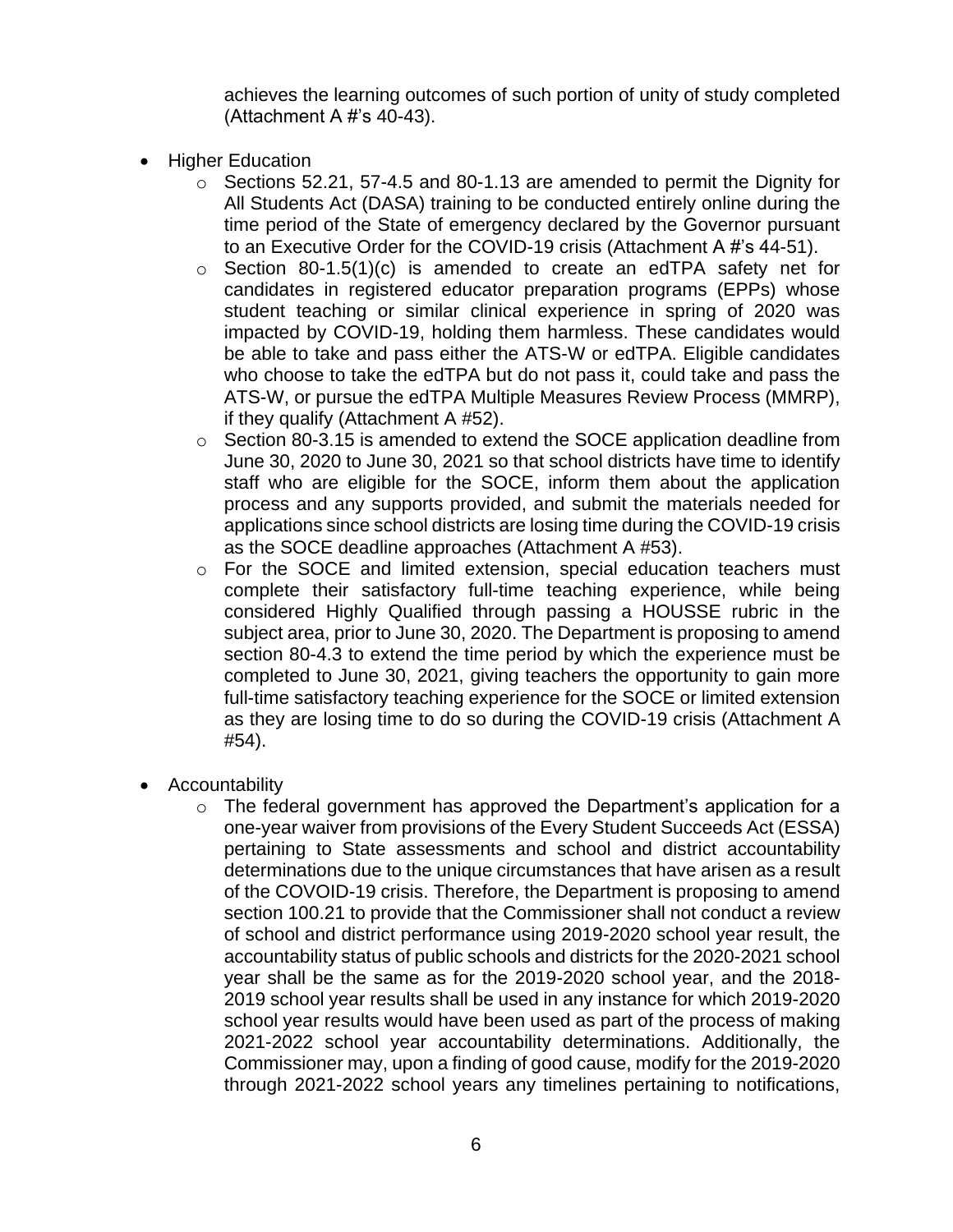plans, reports, or implementation of activities required by such section (Attachment A #'s 55-61).

### **Related Regent's Items**

Not Applicable.

#### **Recommendation**

It is recommended that the Board of Regents take the following action:

VOTED: That Sections 52.3, 52.21, 57-4.5, 70.4, 74.6, 75.2, 75.5, 76.2, 79-9.3, 79-10.3, 79-11.3, 79-12.3, 80-1.13, 80-1.5, 80-3.15, 80-4.3, 83.5, 87.2, 87.5, 100.2, 100.4, 100.5, 100.6, 100.10, 100.21, 119.1, 119.5, 125.1, 151-1.4, 154-2.3, 175.5, 200.4, 200.5, 200.7, 200.20 be amended and Section 275.8 be added, as submitted, as an emergency measure, effective April 7, 2020, upon a finding by the Board of Regents that such action is necessary for the preservation of public health and the general welfare in order to immediately provide flexibility to certain regulatory requirements in response to the COVID-19 crisis.

## **Timetable for Implementation**

If adopted as an emergency measure at the April 2020 Regents meeting, the proposed amendment will become effective as an emergency rule on April 7, 2020. It is anticipated that the proposed amendment will be presented for permanent adoption at the July 2020 Regents meeting, after publication of the proposed amendment in the State Register and expiration of the 60-day public comment period required under the State Administrative Procedure Act. If adopted at the July 2020 meeting, the proposed rule will become effective on July 29, 2020. Because the emergency adoption will expire before the July 2020 Regents meeting, it is anticipated that an additional emergency action will be presented for adoption at the June Regents meeting.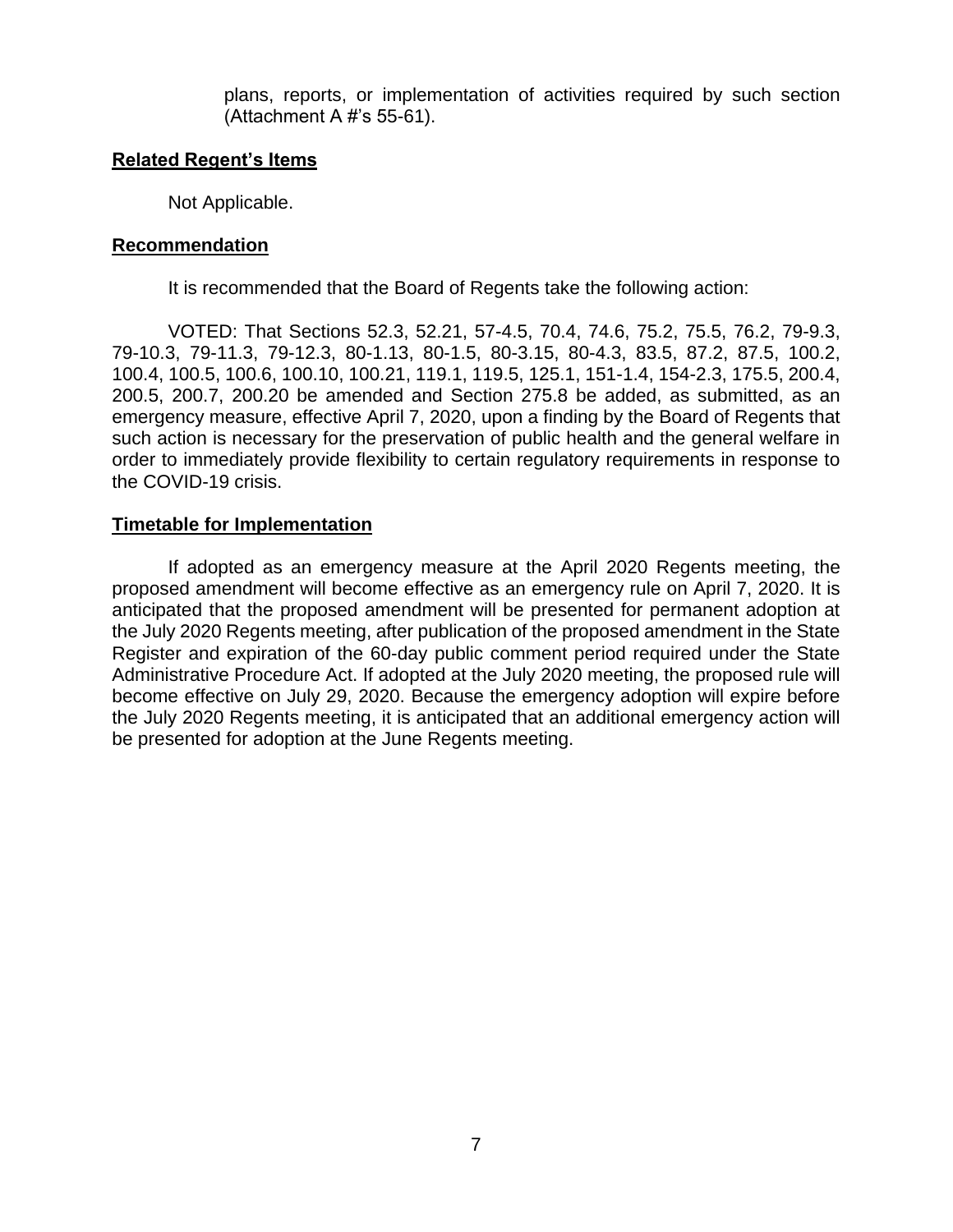#### **Attachment A**

AMENDMENT TO THE REGULATIONS OF THE COMMISSIONER OF EDUCATION

Pursuant to sections 101, 112, 207, 208, 215, 301, 305, 310, 311, 1704, 1709, 2117, 2651, 2852, 2854, 2856, 3001, 3001-d, 3003, 3004, 3004-c, 3009, 3035, 3204, 3205, 3210, 3212, 3214, 3602, 3602-c, 3602-e, 3604, 3713, 4402, 4403, 4404, 4410, 6501, 6504, 6506, 6507, 7404, 7904, 7904-a and 8206 of the Education Law.

1. A new subdivision (l) is added to section 175.5 of the Regulations of the Commissioner of Education as follows:

(l) COVID-19 Executive Order(s).

(1) Any day that a school is closed and the 180-day requirement set forth in subdivision (c) is waived pursuant to an Executive Order(s) of the Governor pursuant to the State of emergency for the COVID-19 crisis will satisfy the requirements for a waiver of the usually required reduction in monies payable to school districts and charter schools under Education Law section 3604 in accordance with the terms of such Executive Order(s).

(2) Missed instructional hours for any day that a school is closed and the 180-day requirement is waived pursuant to paragraph (1) of this subdivision shall count towards the minimum annual instructional hour requirements set forth in subdivision (c) of this section.

2. Section 275.8 of the Regulations of the Commissioner of Education is amended by adding a new subdivision (f) to read as follows:

(f) Alternative service during the time period of any movement restrictions or school closures directed by the Governor pursuant to an Executive Order during the COVID-19 crisis. Notwithstanding subdivision (a) of this section, when personal service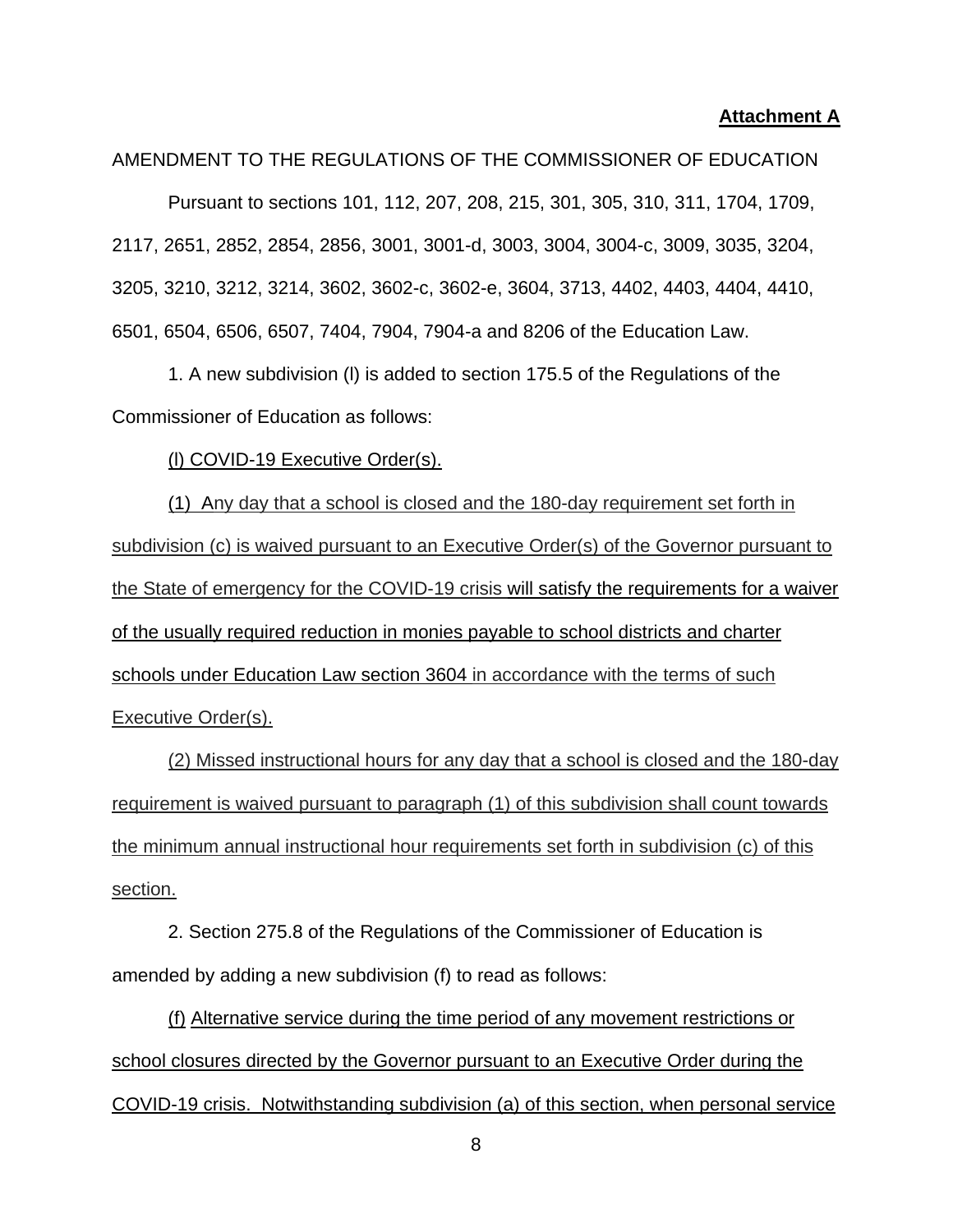cannot be made due to school closures or movement restrictions directed by the Governor pursuant to an Executive Order during the COVID-19 crisis, a party may serve pleadings and supporting papers by the following alternative means: (1) by mailing the petition, notice of petition and all supporting papers by first class mail in an envelope bearing the legend "APPEAL TO THE COMMISSIONER OF EDUCATION" (in capitalized letters) to an individual respondent at his or her last known residence or place of business, or in the case of a school district, to the attention of the district clerk and superintendent of schools, or, in the case of a board of cooperative educational services, to the attention of the district superintendent and the board; and (2) on the same date as the mailing, emailing the petition, notice of petition and all supporting papers under the subject heading "APPEAL TO THE COMMISSIONER OF EDUCATION" (in capitalized letters) to such person, or in the case of a school district, to both the district clerk and superintendent of schools, or, in the case of a board of cooperative educational services, to the district superintendent and the board. Service shall be deemed complete upon the completion of both steps identified above. Proof of service shall thereafter be filed with the Department as set forth in section 275.9 of this Part.

3. Paragraph (1) of subdivision (c) of section 119.1 of the Regulations of the Commissioner of Education is amended to read as follows:

(1) No later than 30 days prior to the first business day of July, September, November, January, March and May, each charter school shall report to each public school district with resident pupils attending the charter school and to the department an updated estimate of the enrollment of students attending the charter school in the current school year who are residents of such public school district and any reduced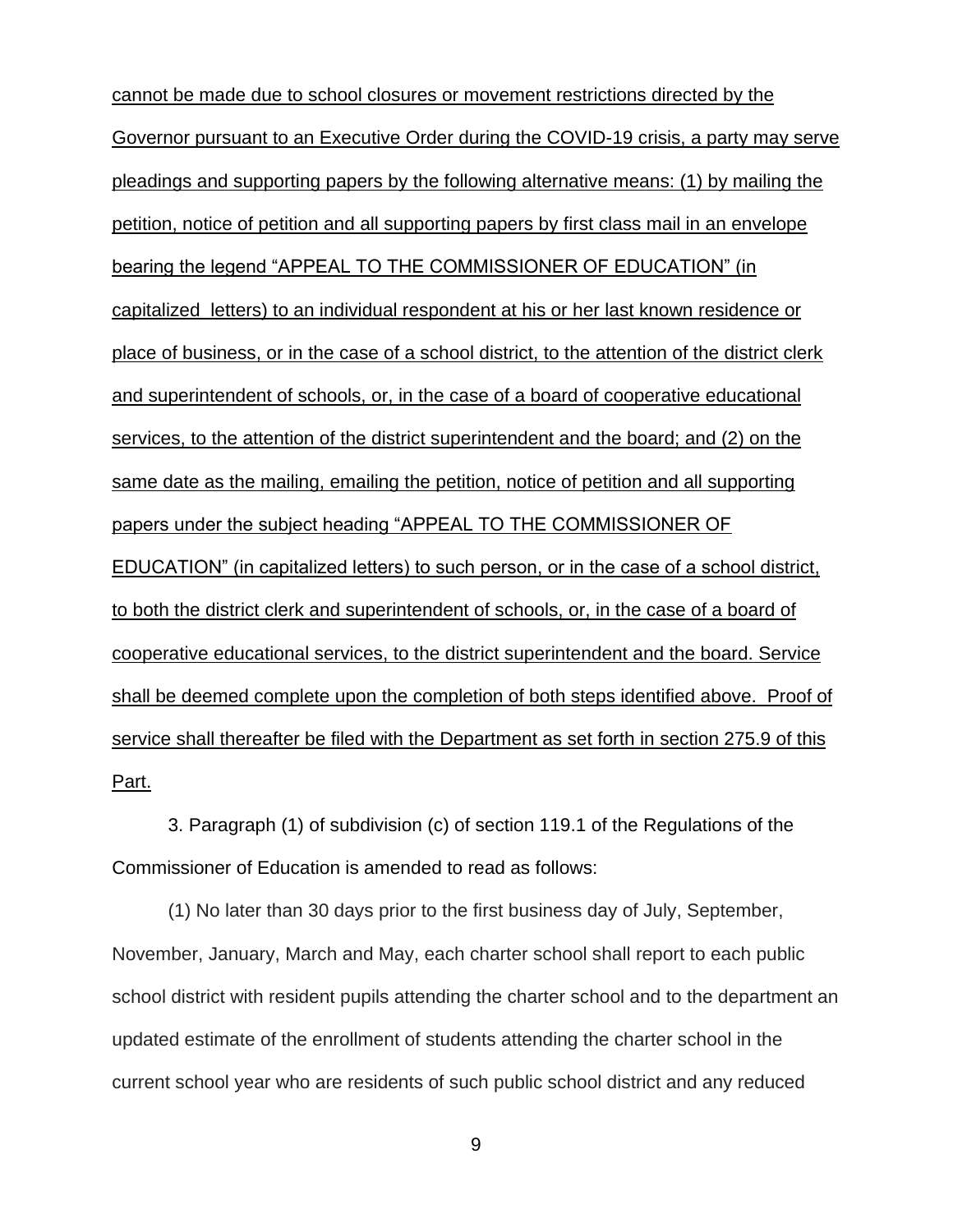amounts per pupil that shall be payable to the charter school for such students pursuant to subdivision one of section 2856 of the Education Law that has been established pursuant to an agreement between the charter school and the charter school entity as set forth in the charter, provided that, for the 1999-2000 school year, no report shall be required 30 days prior to the first business day of July. For each student with a disability attending such charter school, such report shall also indicate the level of special programs or services to be provided directly or indirectly to such student by the charter school and an estimated annual cost to be incurred by the charter school in providing such special programs or services. The Commissioner may excuse any delay in reporting under this paragraph for the length of time of a school closure ordered pursuant to an Executive Order of the Governor pursuant to a State of emergency for the COVID-19 crisis, however, such delay shall not exceed 30 days from such reporting deadline.

4. Subdivision (d) of section 119.1 of the Regulations of the Commissioner of Education is amended by adding a new paragraph (6) to read as follows:

(6) If there is a delay in reporting pursuant to paragraph 1 of this section, the Commissioner shall excuse any delay in payments required under this subdivision for the length of time of a school closure ordered pursuant to an Executive Order of the Governor pursuant to a State of emergency for the COVID-19 crisis, however, such delay shall not exceed 30 days from such payment deadline.

5. Subdivisions (b) and (c) of section 119.5 of the Regulations of the Commissioner of Education are amended to read as follows:

(b) Notice. The charter school shall provide public notice of the date, time and place of the lottery, consistent with Public Officers Law section 104 and if such lottery is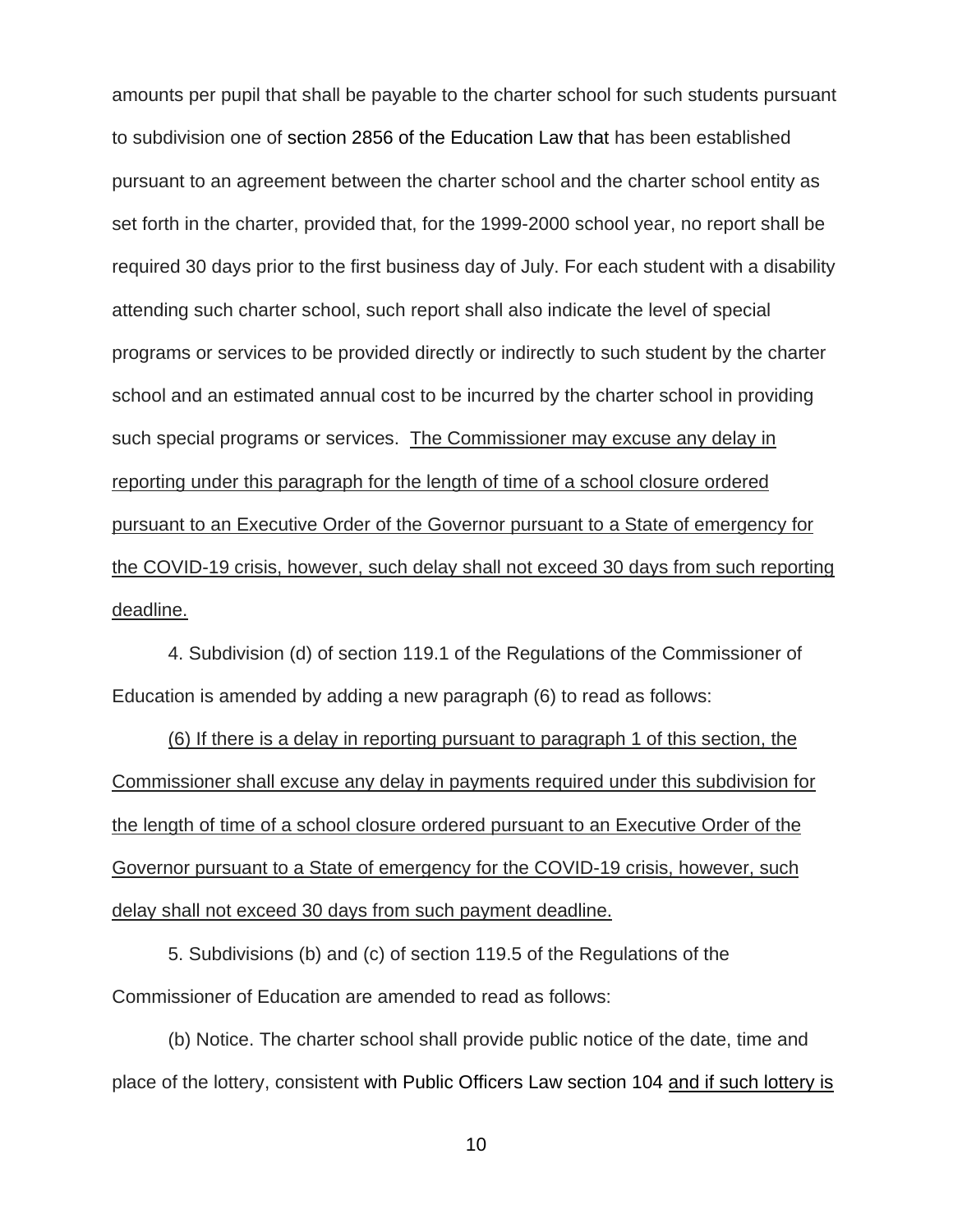provided during a school closure ordered pursuant to an Executive Order of the Governor pursuant to a State of emergency for the COVID-19 crisis, such notice shall also be posted on the charter school's website.

(c) Procedures for conducting lottery.

 $(1)$  ...

(2) The lottery shall be held in a space that is open and accessible to the public and capable of accommodating the reasonably anticipated number of attendees. If the reasonably anticipated attendance exceeds capacity, separate grade level lotteries may be held in separate locations provided that each lottery is publicized in a manner consistent with the requirements of Public Officers Law section 104. Nothing herein shall be construed to require or exclude attendance at the lottery by parents, persons in parental relationships, guardians and/or students participating in the admissions process. Consistent with Executive Order No. 202.1, if such lottery occurs during a school closure ordered pursuant to an Executive Order of the Governor for the COVID-19 crisis, such lottery may be held remotely by conference call or similar service, provided that the public has the opportunity to view or listen and such lottery is recorded and later transcribed.

 $(3)$  ...

 $(4)$  ...

6. Subdivision (a) of section 151-1.4 of the Regulations of the Commissioner of Education is amended to read as follows:

(a) Programs may be either full-day or half-day and must operate five days per week a minimum of 180 days per year; except that districts implementing programs for the first time or expansion classes in other districts may operate a minimum of 90 days,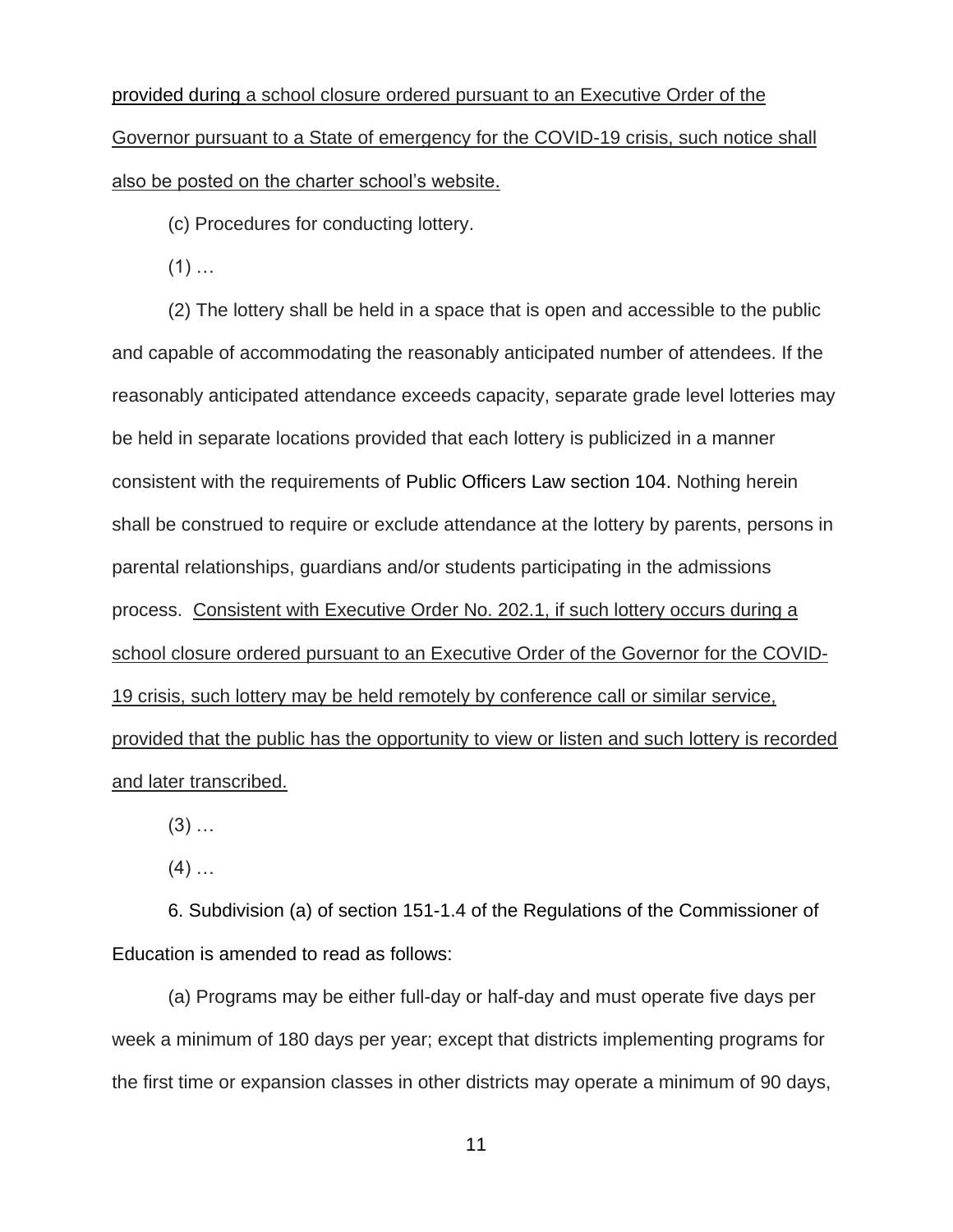provided that in such instances the aid per prekindergarten pupil shall be reduced by 1/180 th for each day less than 180 days that such program or expansion class is in session, except that the commissioner may disregard such reduction for any deficiency that may be disregarded in computing total foundation aid pursuant to Education Law section 3604(7) or (8), provided further that any day that a is closed and the 180-day requirement is waived pursuant to an Executive Order(s) of the Governor pursuant to the State of emergency for the COVID-19 crisis, shall be waived from the 180-day and 90-day requirements set forth in this subdivision in accordance with the terms of such Executive Order(s).

7. Section 125.1 of the Regulations of the Commissioner of Education is amended by adding a new subdivision (d) to read as follows:

(d) Where Department staff are unable to conduct an annual visit in accordance with subdivision (c) of this section because a school is closed pursuant to an Executive Order(s) of the Governor pursuant to the State of emergency for the COVID-19 crisis, Department staff shall conduct such visit as soon as practicable when such school reopens.

8. Subdivision (h) of section 100.10 of the Regulations of the Commissioner of Education is amended by adding a new paragraph 2-a to read as follow:

(2-a) Notwithstanding paragraph (2) of this subdivision, an alternative form of evaluation consisting of a written narrative prepared by a person specified in subparagraph (iii) of paragraph (2) of this subdivision shall be permitted for all grades in the 2019-20 school year due to the State of emergency declared by the Governor pursuant to an Executive Order(s) for the COVID-19 crisis.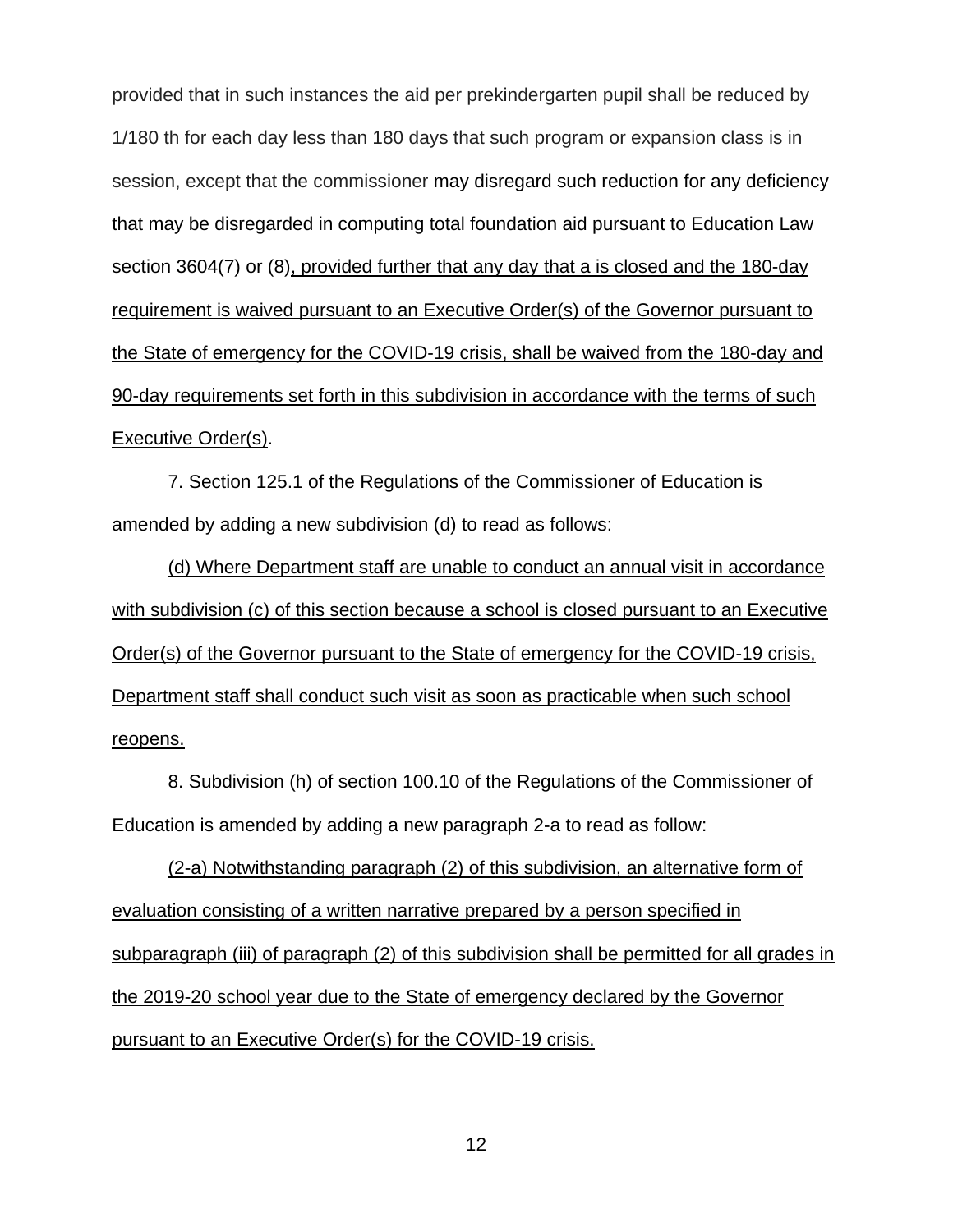9. Paragraph (2) of subdivision (b) of section 75.2 of the Regulations of the Commissioner of Education is amended to read as follow:

(2) Credit toward the experience requirement may be given for part-time employment accumulated at the rate of not less than 12 hours per week for continuous periods of not less than six months. The department may excuse the requirement that such experience be continuous where such continuous experience cannot be completed due to the State of emergency declared by the Governor pursuant to an Executive Order for the COVID-19 crisis.

10. Paragraph (2) of subdivision (a) of section 75.5 of the Regulations of the Commissioner of Education is amended to read as follows:

(2) Credit toward the experience requirement may be given for part-time employment accumulated at the rate of not less than two days per week and consisting of not less than 15 hours per week for continuous periods of not less than six months. The department may excuse the requirement that such experience be continuous where such continuous experience cannot be completed due to the State of emergency declared by the Governor pursuant to an Executive Order for the COVID-19 crisis.

11. Subparagraph (ii) of paragraph (1) of subdivision (b) of section 75.5 of the Regulations of the Commissioner of Education is amended to read as follows:

(ii) Credit. Credit toward the experience requirement may be given for part-time employment, accumulated at the rate of not less than 12 hours per week for continuous periods of not less than six months. The department may excuse the requirement that such experience be continuous where such continuous experience cannot be completed due to the State of emergency declared by the Governor pursuant to an Executive Order for the COVID-19 crisis.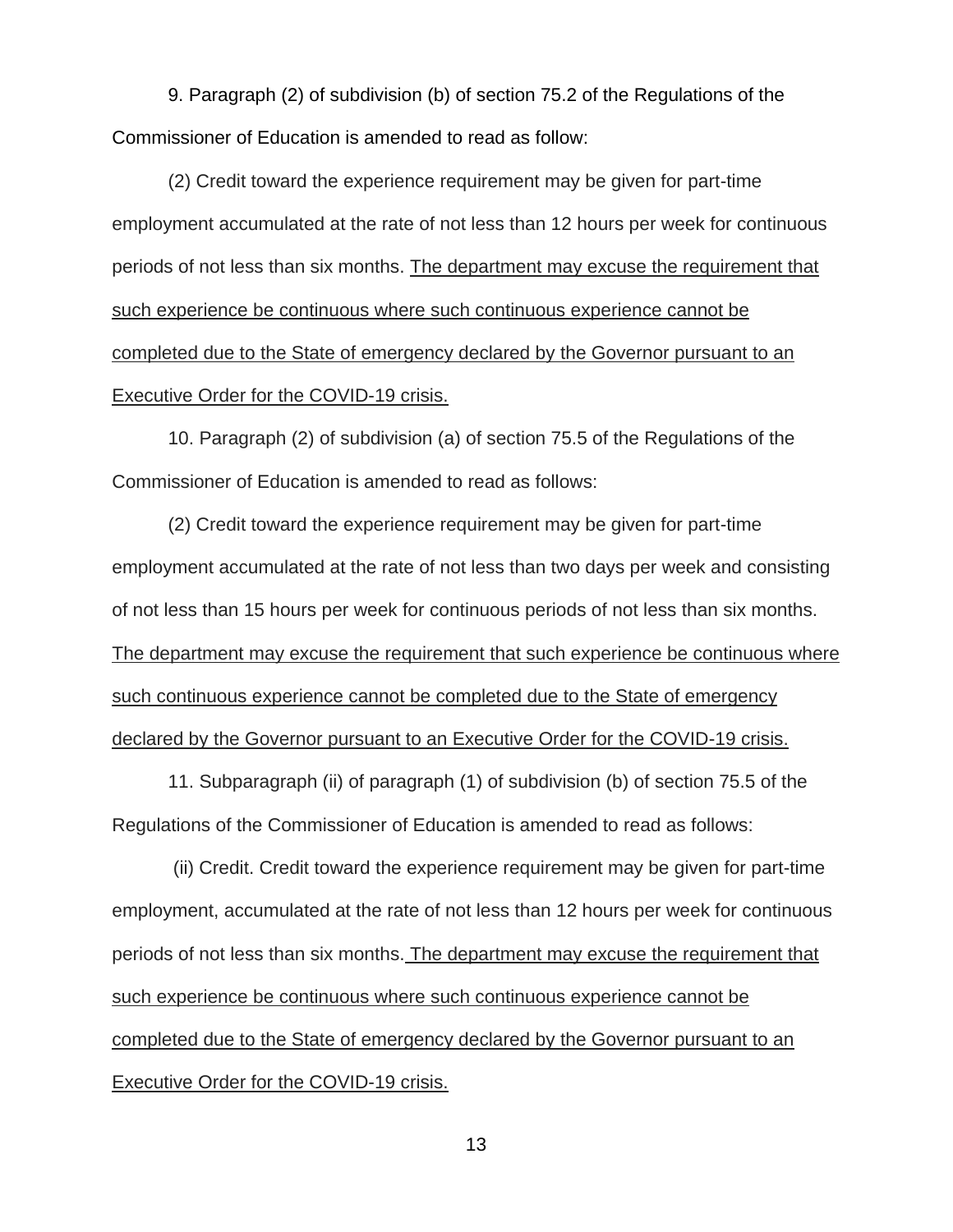12. Subdivision (b) of section 76.2 of the Regulations of the Commissioner of Education is amended to read as follows:

(b) For candidates who have accumulated other than full-time supervised experience, part-time experience may be counted if it is obtained at the rate of at least two full days per week (minimum of 15 hours) and for continuous periods of not less than two months for an accumulated total of six months. The department may excuse the requirement that such experience be continuous where such continuous experience cannot be completed due to the State of emergency declared by the Governor pursuant to an Executive Order for the COVID-19 crisis.

13. Paragraph (1) of subdivision (c) of section 70.4 of the Regulations of the Commissioner of Education is amended to read as follows:

(1) For purposes of this paragraph, examination window means a three-month period in which the examination is available within a quarter of the year, the beginning and ending of which shall be established by the examination provider. A candidate may take the required sections of the examination individually and in any order. Credit for any section passed shall not be valid for more than 18 months, calculated from the last day of the examination window in which the candidate sat for such section of the examination. A candidate must pass all four sections of the examination within a rolling 18-month period, which begins on the last day of the examination window in which the candidate sat for any section of the examination that the candidate passed. A candidate may not retake a failed section of the examination in the same examination window. The department may accept passing examination scores that are outside the 18-month requirement where such examinations cannot be completed in the 18-month due to the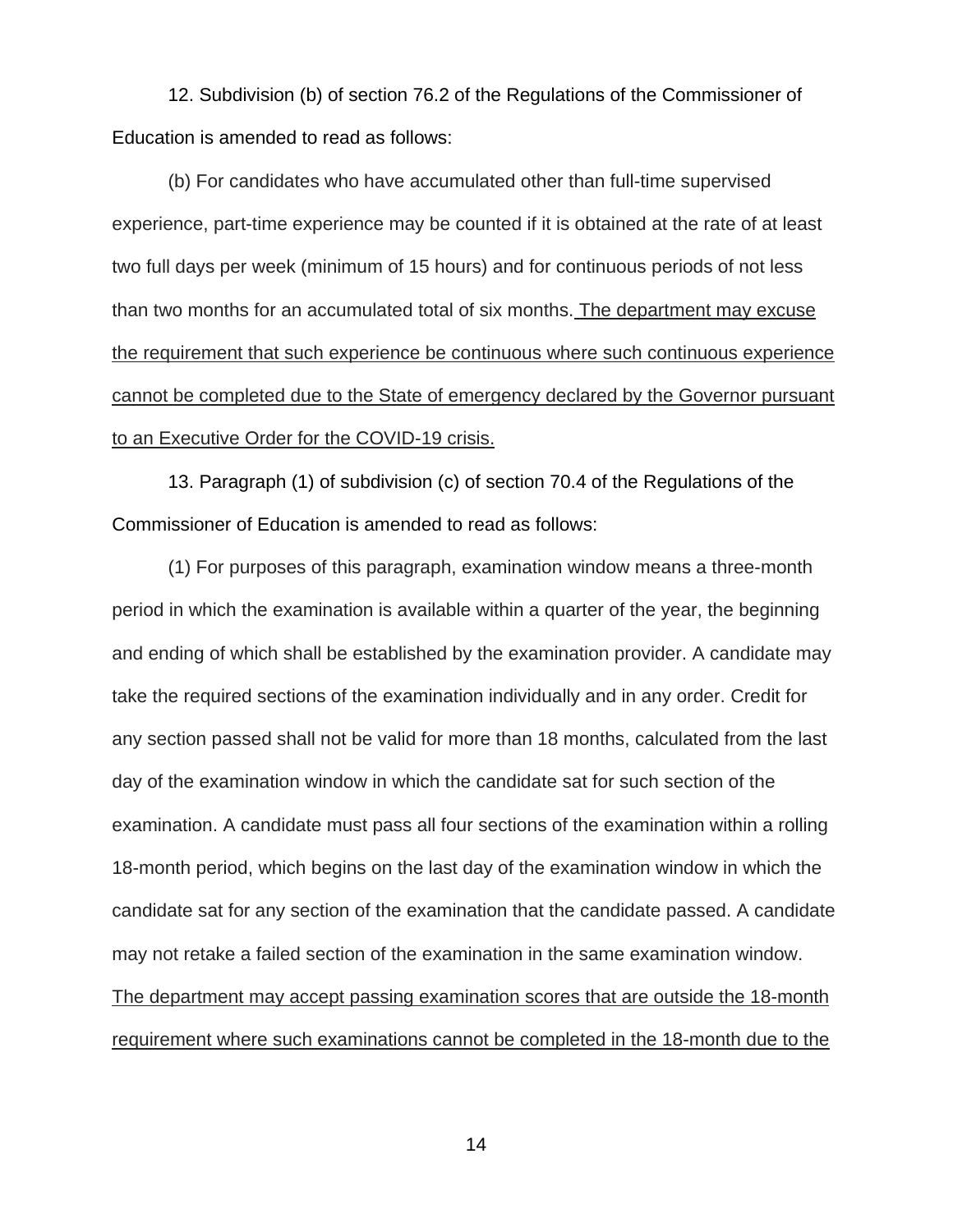## State of emergency declared by the Governor pursuant to an Executive Order for the COVID-19 crisis.

14. Subdivision (a) of section 52.3 of the Regulations of the Commissioner of Education is amended to read as follow:

(a) Any educational program that is intended to satisfy the educational requirement for licensure in a profession regulated under Title VIII of the Education Law or that leads to a degree or certificate at the subprofessional or post professional level in a professional area regulated under Title VIII shall have a curriculum that is adequate in breadth and depth to meet the objectives of the program and that is satisfactory to the commissioner. The Department, in its discretion, may modify the educational program requirements set forth in this Title, to the extent authorized by law, including but not limited to supervised field experience, practicums or other such experience requirements if such requirements cannot be successfully completed due to the State of emergency declared by the Governor pursuant to an Executive Order for the COVID-19 crisis.

15. Subparagraph (v) of paragraph (1) of subdivision (c) of section 74.6 of the Regulations of the Commissioner of Education is amended to read as follows:

(v) the supervisor provides at least one hundred hours of in-person individual or group clinical supervision, distributed appropriately over the period of the supervised experience. The Department, in its discretion, may accept alternative means to meet the in-person supervision requirements of this subparagraph that cannot be successfully completed due to the State of Emergency declared by the Governor pursuant to an Executive Order for the COVID-19 crisis.

16. Subparagraph (v) of paragraph (1) of subdivision (d) of section 74.6 of the Regulations of the Commissioner of Education is amended to read as follows: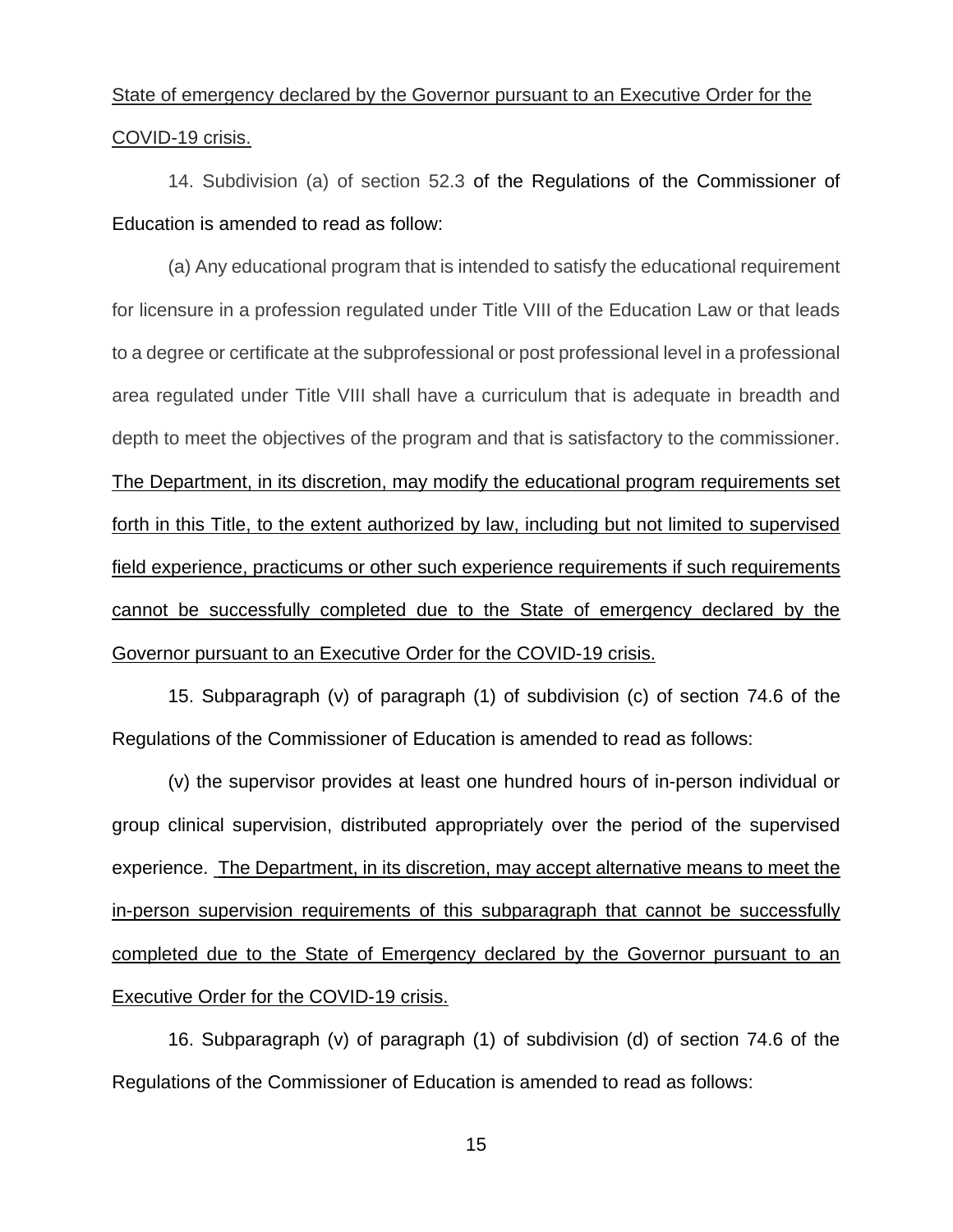v. the supervisor provides at least two hours per month of in-person individual or group clinical supervision. The Department, in its discretion, may accept alternative means to meet the in-person supervision requirements of this subparagraph that cannot be successfully completed due to the State of Emergency declared by the Governor pursuant to an Executive Order for the COVID-19 crisis.

17. Subdivision (c) of section 79-9.3 of the Regulations of the Commissioner of Education is amended by adding a new paragraph (3) to read as follows to reads as follows:

(3) The Department, in its discretion, may accept alternative means to meet the inperson supervision requirements of paragraph (1) of this subdivision that cannot be successfully completed due to the State of Emergency declared by the Governor pursuant to an Executive Order for the COVID-19 crisis.

18. Subdivision (d) of section 79-10.3 of the Regulations of the Commissioner of Education is amended by adding a new paragraph (3) to read as follows:

(3) The Department, in its discretion, may accept alternative means to meet the inperson supervision requirements of paragraph (1) of this subdivision that cannot be successfully completed due to the State of Emergency declared by the Governor pursuant to an Executive Order for the COVID-19 crisis.

19. Subdivision (c) of section 79-11.3 of the Regulations of the Commissioner of Education is amended by adding a new paragraph (3) to read as follows:

(3) The Department, in its discretion, may accept alternative means to meet the inperson supervision requirements of this paragraph (1) of this subdivision that cannot be successfully completed due to the State of Emergency declared by the Governor pursuant to an Executive Order for the COVID-19 crisis,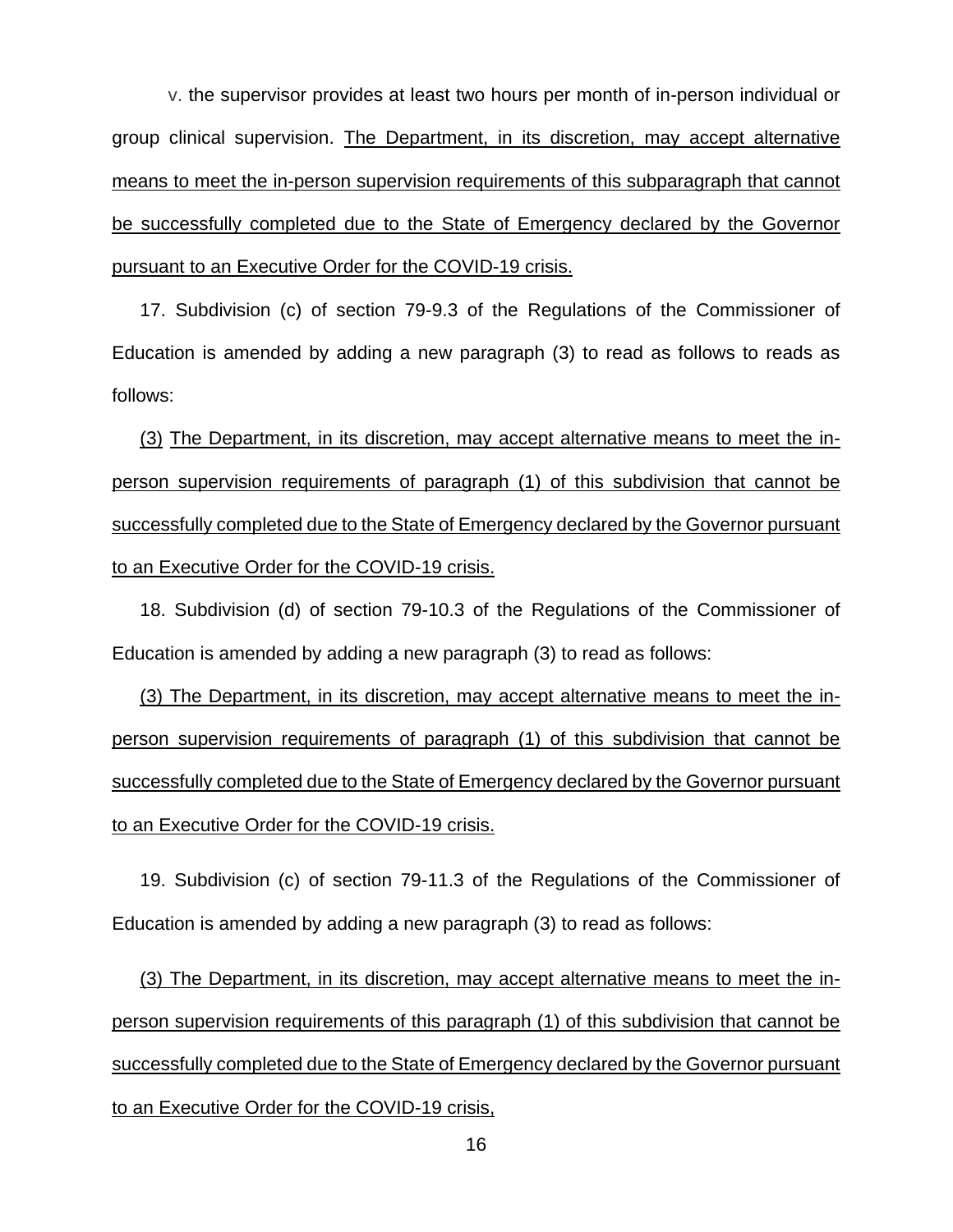20. Subdivision (c) of section 79-12.3 of the Regulations of the Commissioner of Education is amended by adding a new paragraph (3) to read as follows:

(3) The Department, in its discretion, may accept alternative means to meet the Inperson supervision requirements of paragraph (1) of this subdivision that cannot be successfully completed due to the State of Emergency declared by the Governor pursuant to an Executive Order for the COVID-19 crisis.

21. Section 83.5 of the Regulations of the Commissioner of Education is amended by adding a new subdivision (d) to read as follows:

(d) Notwithstanding any provision of this section to the contrary, the Commissioner may excuse late filings for any timeline prescribed in this section where such late filings are due to the State of emergency declared by the Governor pursuant to an Executive Order(s) for the COVID-19 crisis.

22. Paragraph (4) of section 87.5 of the Regulations of the Commissioner of Education is amended by adding a new subparagraph (x) to read as follows:

(x) Notwithstanding any provision of this paragraph to the contrary, the Department may excuse the timeframes prescribed in this paragraph for submission of responses by prospective school employees where such late submissions are due to the State of emergency declared by the Governor pursuant to an Executive Order(s) for the COVID-19 crisis.

23. Paragraph (5) of section 87.5 of the Regulations of the Commissioner of Education is amended by adding a new subparagraph (v) to read as follows:

(v) Notwithstanding any provision of this paragraph to the contrary, the Commissioner's designee may excuse the timeframes prescribed in subparagraphs (i) and (ii) of this paragraph for submission of appeals and additional appeal papers by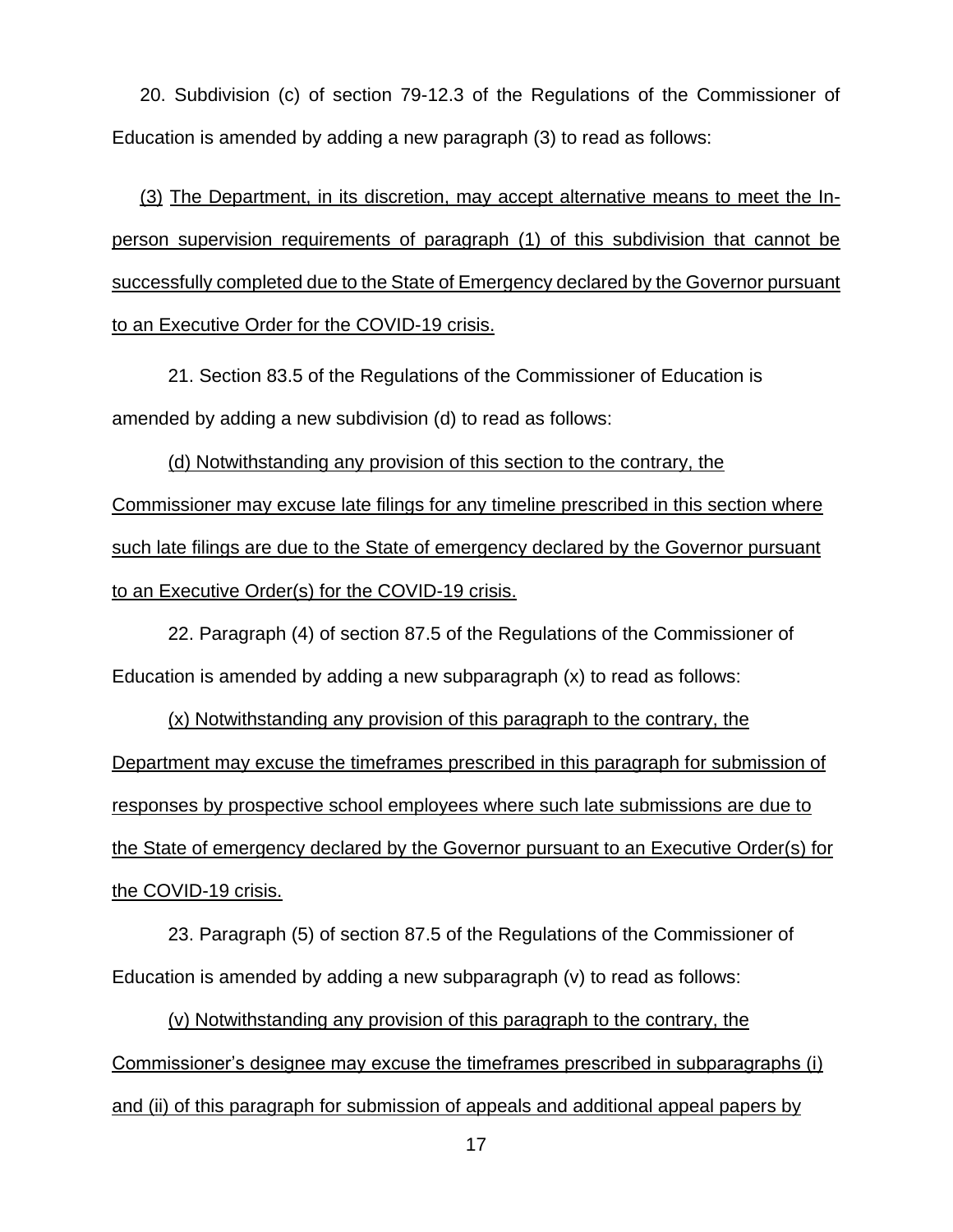prospective school employees where such late submissions are due to the State of emergency declared by the Governor pursuant to an Executive Order(s) for the COVID-19 crisis.

24. Paragraph (2) of subdivision (k) of section 87.2 of the Regulations of the Commissioner of Education is amended to read as follows:

(2) who will reasonably be expected by such covered school to provide services which involve direct contact, meaning in person, face-to-face communication or interaction, with students under the age of 21, or online communication or interaction directly with such students during the period of a school closure ordered pursuant to an Executive Order of the Governor pursuant to a State of emergency for the COVID-19 crisis; and

25. Paragraph (5) of subdivision (b) of section 200.7 of the Regulations of the Commissioner of Education is amended to read as follows:

(5) Instruction for not less than 180 days each year shall be provided for each student. Approved private schools and State-operated and State-supported schools shall submit calendars of such days in session to the commissioner for approval by July 1st of the preceding school year. All approved private schools shall comply with the Education Law regarding attendance. Attendance registers shall be available for inspection by appropriate personnel of the contracting school districts, the department, and the school district in which the school is located. Any day that a school had been is closed and the 180-day requirement was been waived pursuant to an Executive Order(s) of the Governor pursuant to the State of emergency for the COVID-19 crisis shall be waived from the 180-day requirement of this paragraph in accordance with the terms of such Executive Order.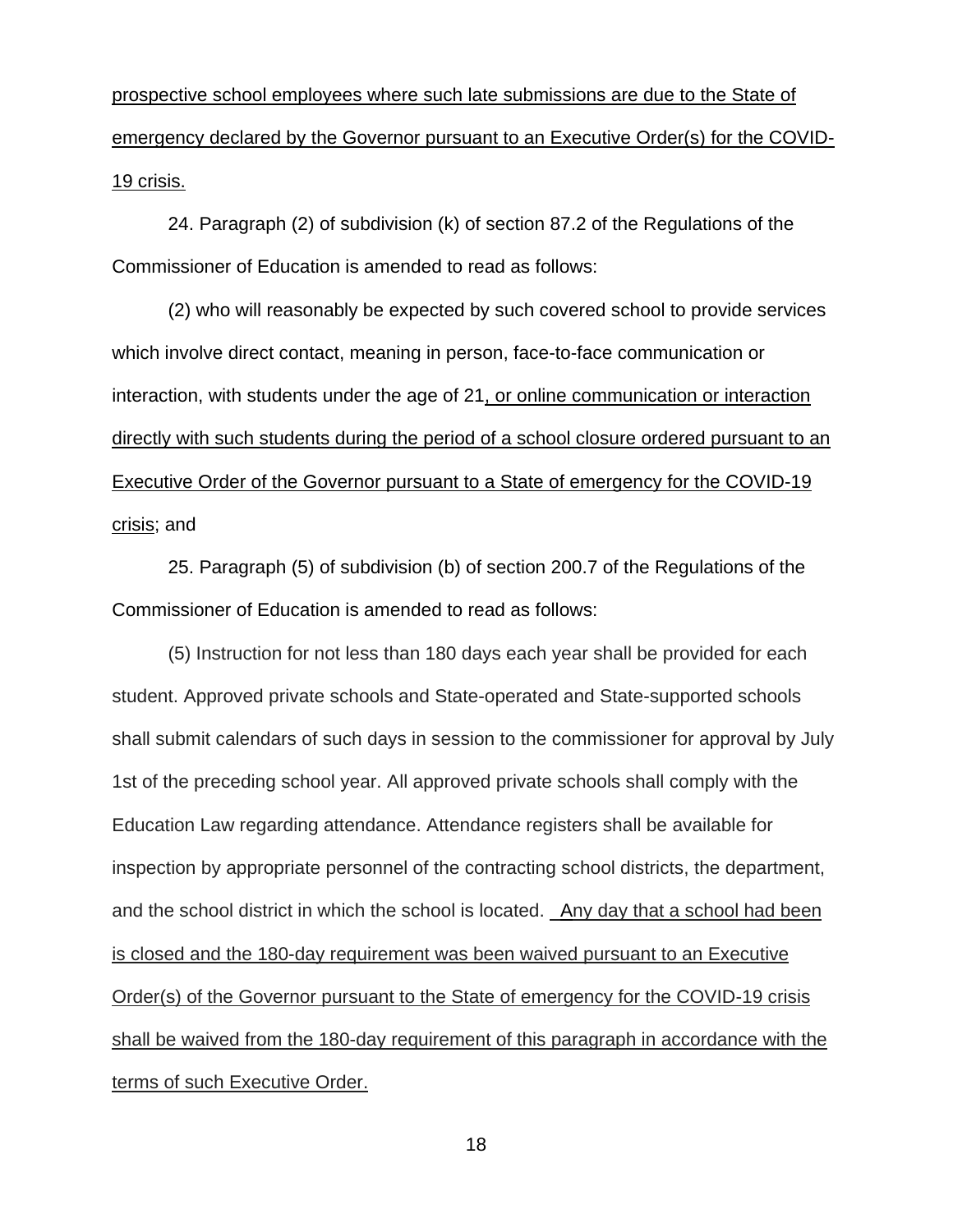26. Paragraph (6) of subdivision (a) of section 200.20 of the Regulations of the Commissioner of Education is amended to read as follows:

(6) Each preschool program shall be in operation for not less than 180 days each year. Any day that a school is closed pursuant to an Executive Order(s) of the Governor and the 180-day requirement has been waived pursuant to the State of emergency for the COVID-19 crisis shall be waived from the 180-day requirement of this section in accordance with the terms of such Executive Order.

27. Clause (c) of subparagraph (xii) of paragraph (3) of subdivision (j) of section 200.5 of the Regulations of the Commissioner of Education is amended to read as follows:

(c) The impartial hearing officer may receive any oral, documentary or tangible evidence except that the impartial hearing officer shall exclude evidence that he or she determines to be irrelevant, immaterial, unreliable or unduly repetitious. The impartial hearing officer may receive testimony by video or telephone, provided that such testimony shall be made under oath and shall be subject to cross examination provided that all personally identifiable data, information or records pertaining to students with disabilities during such testimony shall be subject to the requirements of section 200.5(e)(2) of this Part.

28. Subparagraph (xii) of paragraph (3) of subdivision (j) of section 200.5 of the Regulations of the Commissioner of Education is amended by adding a new clause (h) to read as follows:

(h) The impartial hearing officer may conduct the impartial hearing by video conference during a declared State of emergency issued by the Governor pursuant to an Executive Order, provided that all personally identifiable data, information or records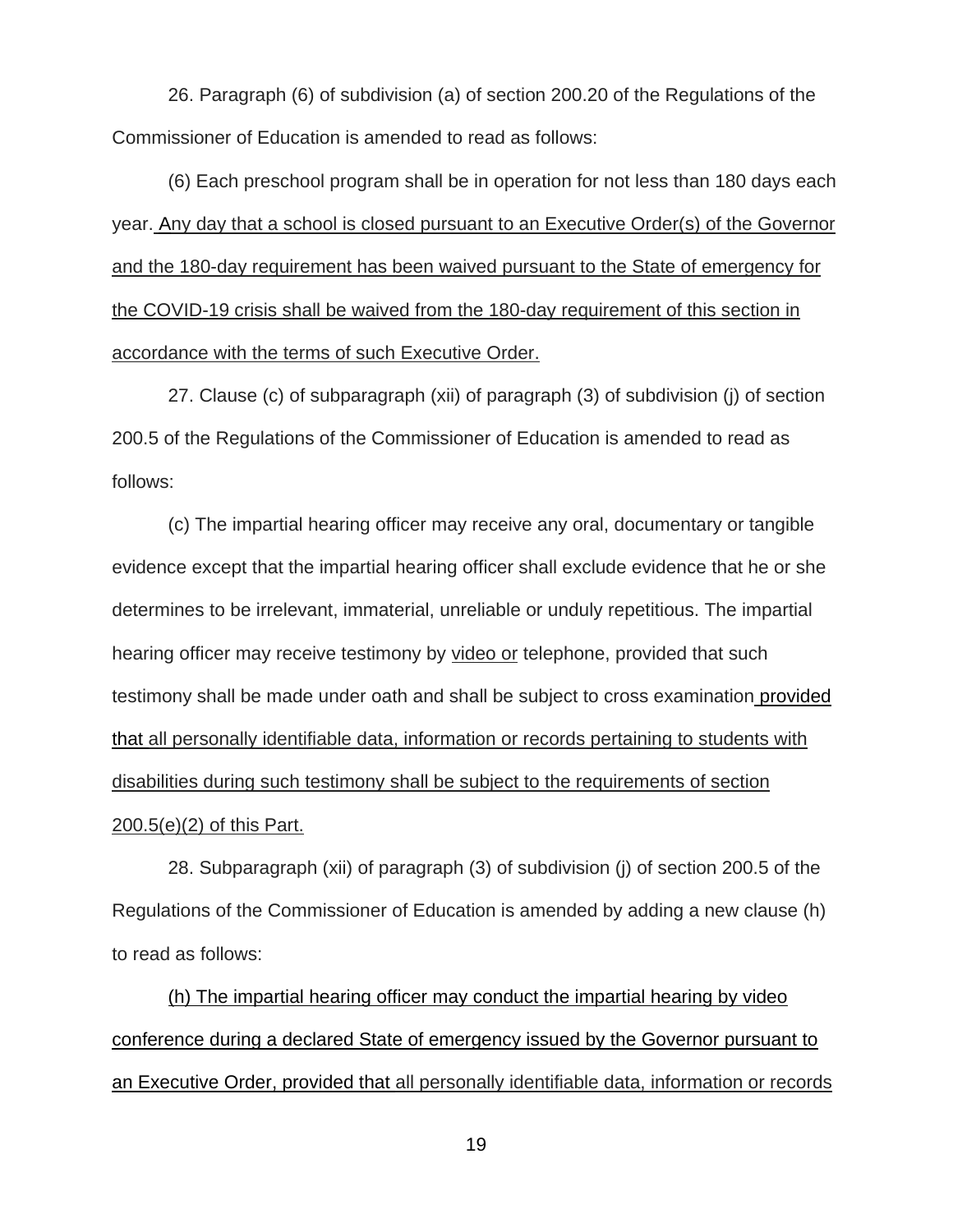## pertaining to students with disabilities during such hearing shall be subject to the requirements of section 200.5(e)(2) of this Part.

29. Subparagraph (i) of paragraph (5) of subdivision (j) of section 200.5 of the Regulations of the Commissioner of Education is amended to read as follows:

(i) An impartial hearing officer may grant specific extensions of time beyond the periods set out in this paragraph, in subparagraph (3)(iii) of this subdivision, or in section 200.16(h)(9) of this Part at the request of either the school district or the parent. The impartial hearing officer shall not solicit extension requests or grant extensions on his or her own behalf or unilaterally issue extensions for any reason. Each extension shall be for no more than 30 days; except that if schools are closed pursuant to an Executive order issued by the Governor pursuant to a State of emergency for the COVID-19 crisis, an extension may be granted beyond 30 days for the length of time schools are closed but no more than 60 days. Not more than one extension at a time may be granted. The reason for each extension must be documented in the hearing record

30. Paragraph (6) of subdivision (b) of section 200.20 of the Regulations of the Commissioner of Education is amended to read as follows:

(6) Make-up of missed services. Each preschool provider shall, consistent with Department guidelines, ensure the make-up of missed services occurs, consistent with the duration and location specified in the IEP, within 30 days of the missed session unless there is a documented child-specific reason why the make-up session could not be provided within 30 days. Such 30-day time period under this paragraph shall not include any day(s) that such school is closed pursuant to an Executive Order of the Governor issued pursuant to a State of emergency for the COVID-19 crisis.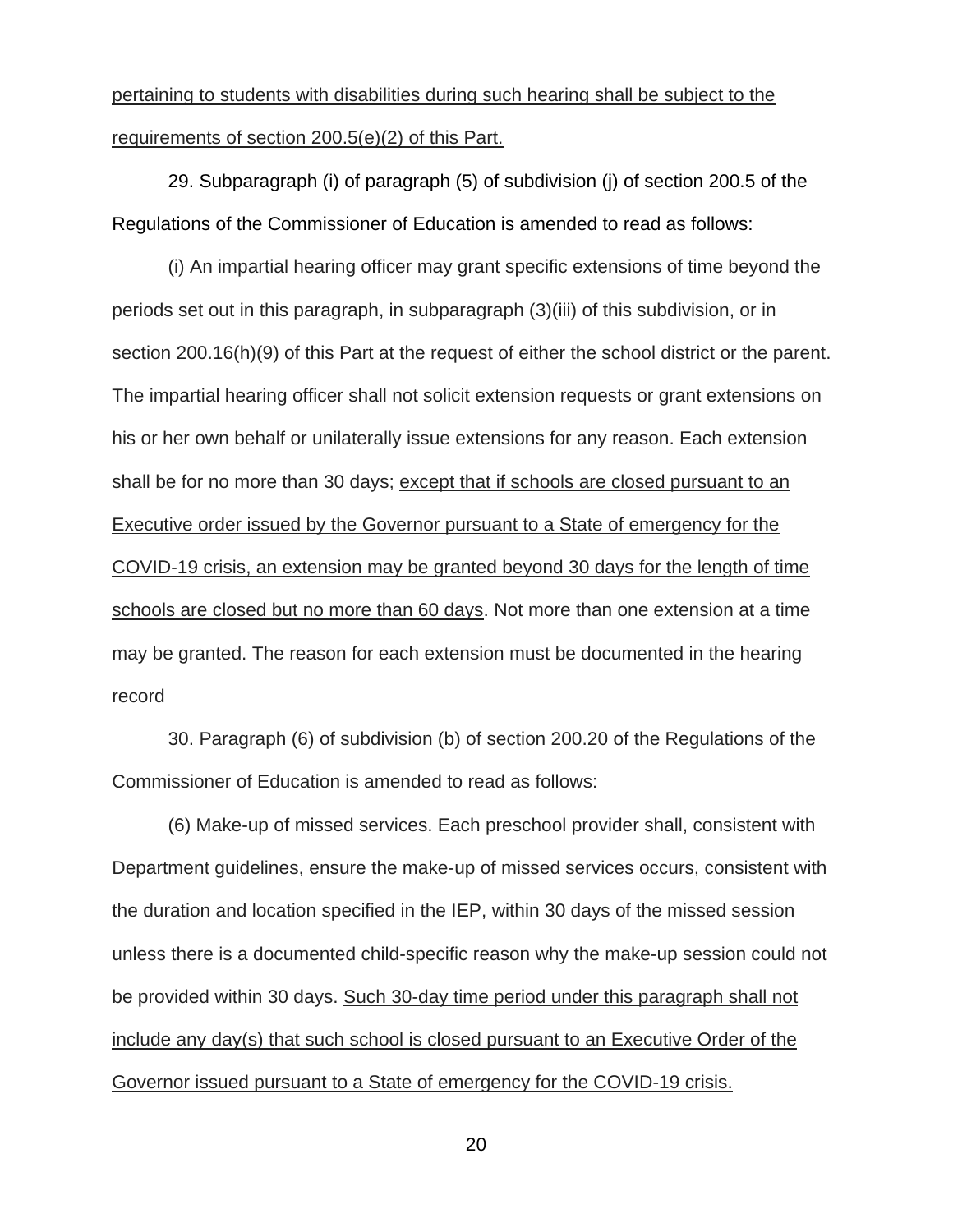31. The opening paragraph of subdivision (d) of section 200.4 of the Regulations of the Commissioner of Education is amended to read as follows:

(d) *Recommendation.* For a student not previously identified as having a disability, the committee on special education shall provide a recommendation to the board of education, which shall arrange for the appropriate special education programs and services to be provided to the student with a disability within 60 school days of the receipt of consent to evaluate. For a student with a disability referred for review pursuant to subdivision (f) of this section, a recommendation shall be provided to the board of education, which shall arrange for the appropriate special education programs and services to be provided to the student with a disability within 60 school days of the referral for review of the student with a disability. Prior to the development of a recommendation, the committee shall ensure that the appropriateness of reading and math instruction and other resources of the regular education program, including support services, and academic intervention services, has been considered. Such 60 day time period under this subdivision shall not include any day(s) that such school is closed pursuant to an Executive Order of the Governor issued pursuant to a State of emergency for the COVID-19 crisis.

32. Paragraph (1) of subdivision (e) of section 200.4 of the Regulations of the Commissioner of Education is amended to read as follows:

(1) Within 60 school days of the receipt of consent to evaluate for a student not previously identified as having a disability, or within 60 school days of the referral for review of the student with a disability, the board of education shall arrange for appropriate special programs and services, except that if such recommendation is for placement in an approved in-state or out-of-state private school, the board shall arrange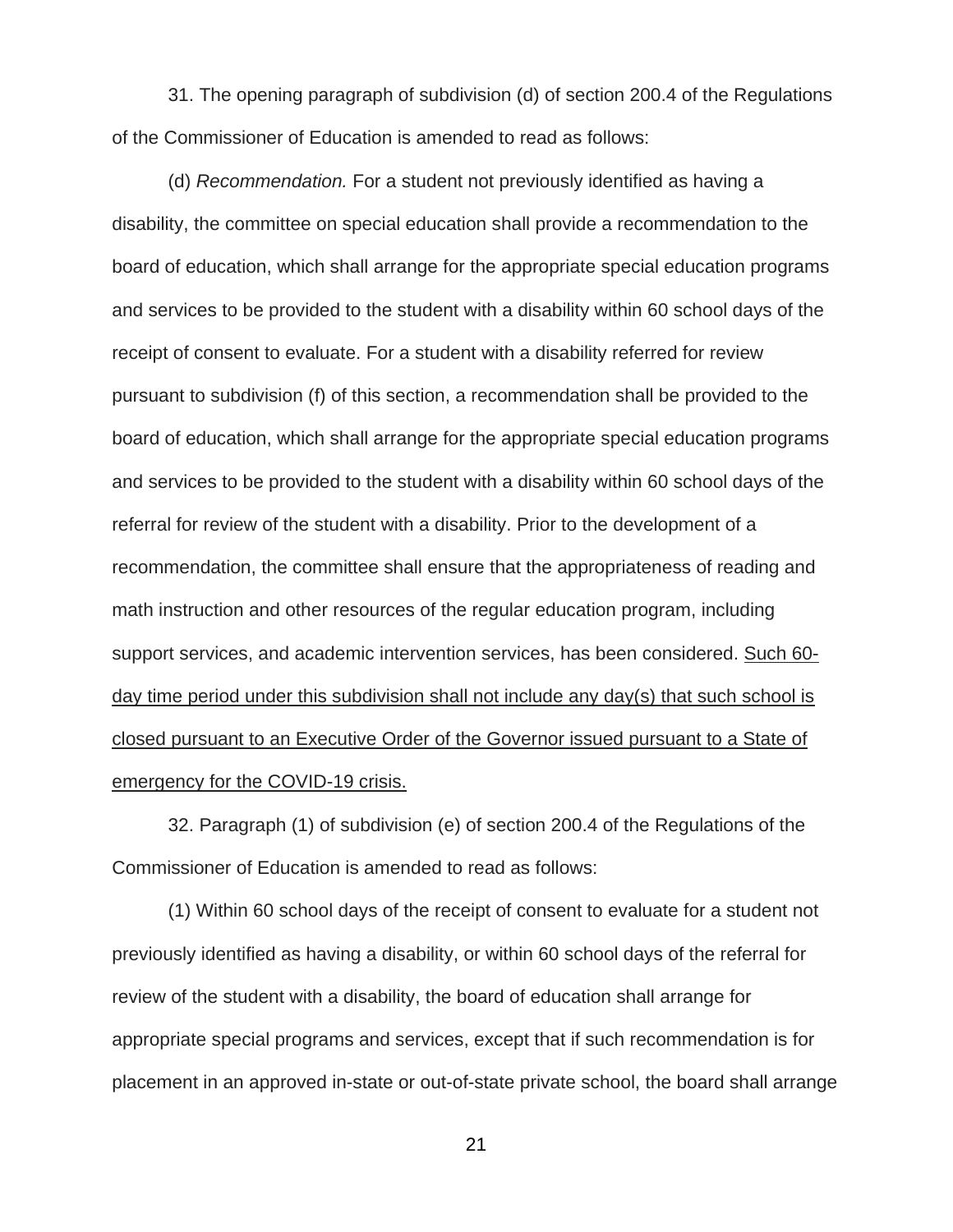for such programs and services within 30 school days of the board's receipt of the recommendation of the committee. Such 60-day and 30-day time periods required by this paragraph shall not include any day(s) that such school is closed pursuant to an Executive Order of the Governor issued pursuant to a State of emergency for the COVID-19 crisis.

33. Part 279 of the Regulations of the Commissioner of Education is amended by adding a new section 279.15 to read as follows:

§ 279.15 Pre-review conference

Notwithstanding any other requirement of this Part, a State Review Officer may, in his or her discretion, authorize the filing of a party's pleading, memoranda of law, supporting documents, or the record of the proceedings before the impartial hearing officer though electronic means during the State of emergency declared by the Governor pursuant to an Executive order for the COVID-19 crisis.

34. Paragraph (5) of subdivision (a) of section 154-2.3 of the Regulations of the Commissioner of Education is amended to read as follows:

(5) If the student receives a score below a State designated level of proficiency established by the commissioner on the Statewide English language proficiency identification assessment, or in the case of a student with a disability, the process defined in Subpart 154-3 of this Part has led to a determination that the student shall be initially identified as an English language learner, within five school days of such identification, the school district must provide the student, if the student is 18 years of age or older, or the student's parent or person in parental relation written notice of such identification determination the right to seek review of such identification determination pursuant to subdivision (b) of this section. Day(s) during a school closure ordered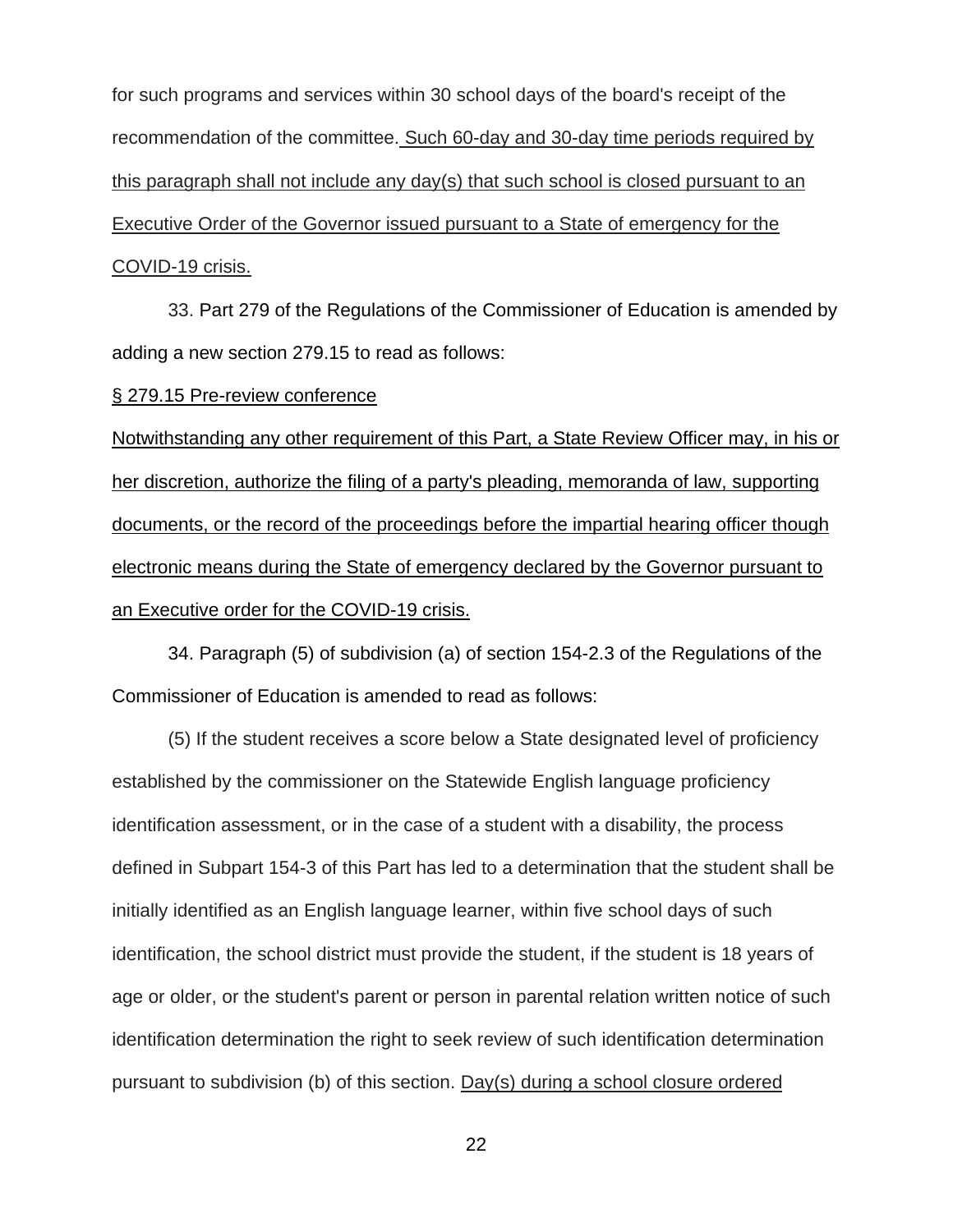pursuant to an Executive Order(s) of the Governor pursuant to a State of emergency for the COVID-19 crisis shall not count towards the five-day timeline prescribed in this paragraph.

35. Subdivision (b) of section 154-2.3 of the Regulations of the Commissioner of Education is amended by adding a new paragraph (8) to read as follows:

(8) Any day(s) during a school closure ordered pursuant to an Executive Order(s) of the Governor pursuant to a State of emergency for the COVID-19 crisis shall not count towards the 45 school day timeline prescribed in paragraph (1) of this subdivision, 10 and 20 school day timelines prescribed in paragraph (3) of this subdivision, or the 10 day timeline prescribed in paragraph (5) of this subdivision.

36. Paragraph (3) of subdivision (f) of section 154-2.3 of the Regulations of the Commissioner of Education is amended to read as follows:

(3) Upon notification of the parent or person in parental relation, the school district shall provide the parent or person in parental relation 10 school days to sign and return to the district a statement that the parent or person in parental relation is either in agreement with the child being placed in a Bilingual Education program or directs the district to place the child in an English as a New Language program. If a parent or person in parental relation does not return the signed notification form within 10 school days of receiving the notice, the student shall be placed in a Bilingual Education program if there is one in the school that serves the grade and home language spoken by the student or in an English as a New Language program if the school is not required to provide a Bilingual Education program. In the event that a parent or person in parental relation does not return the signed notification form within 10 school days, the parent or person in parental relation shall retain the right to make a final decision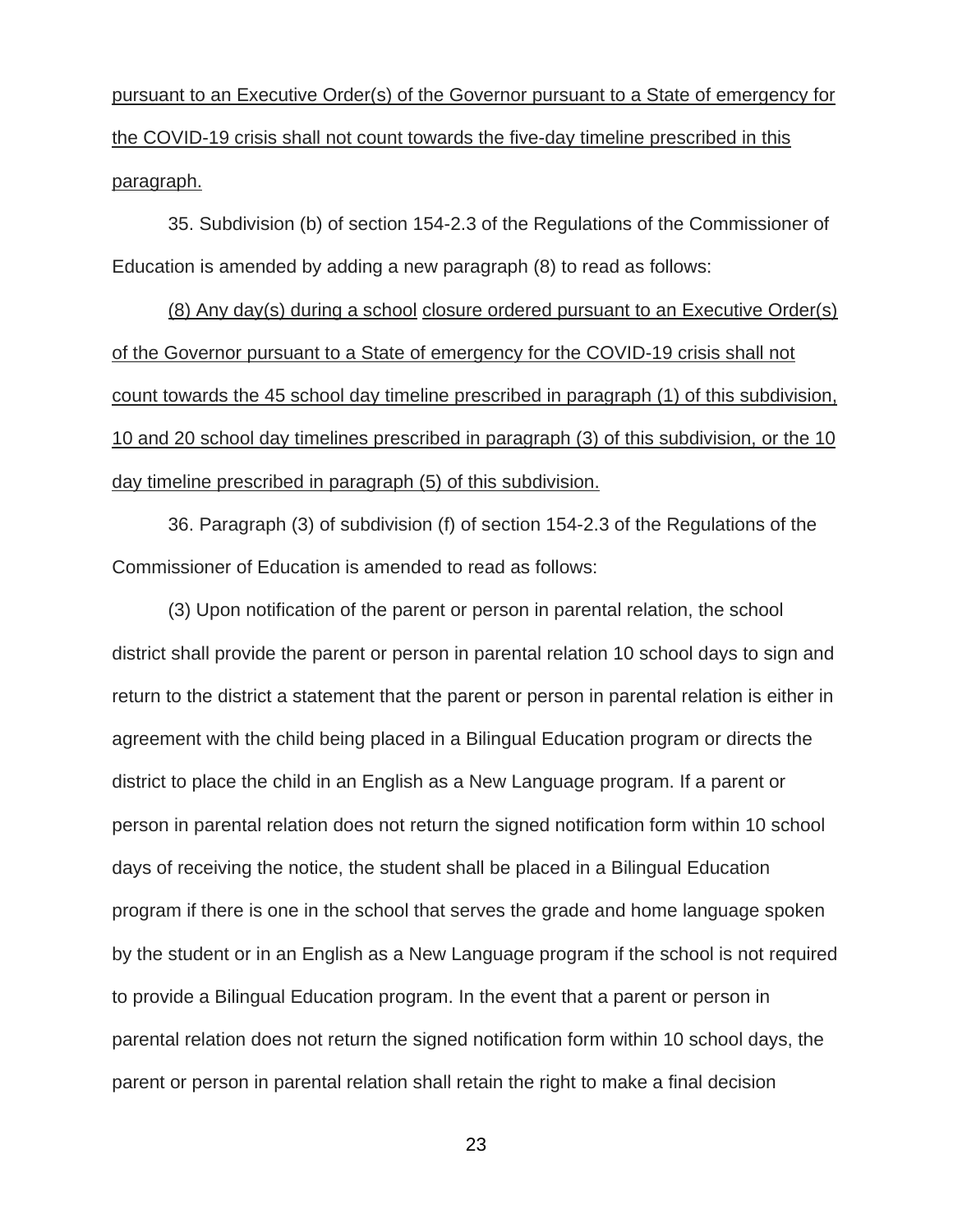regarding the placement of their child in a Bilingual Education or English as a New Language program. Day(s) during a school closure ordered pursuant to an Executive Order(s) of the Governor pursuant to a State of emergency for the COVID-19 crisis shall not count towards the 10-day timeline prescribed in this paragraph.

37. Paragraph (1) of subdivision (g) of section 154-2.3 of the Regulations of the Commissioner of Education is amended to read as follows:

(1) Except as otherwise provided in this Part, the process for initial enrollment or reentry identification and parent notification, orientation, and placement shall be completed such that a student is placed in either a Bilingual Education or an English as a New Language program within 10 school days after the student's initial enrollment or reentry in the school district. Day(s) during a school closure ordered pursuant to an Executive Order(s) of the Governor pursuant to a State of emergency for the COVID-19 crisis shall not count towards the 10-day timeline prescribed in this paragraph.

38. Subdivision (h) of section 154-2.3 of the Regulations of the Commissioner of Educaiton is amended by adding a new paragraph (4) to read as follows:

(4) A student may be exempted from the unit of study requirements prescribed under this subdivision where a student is unable to meet such requirements due to a school being closed pursuant to an Executive Order(s) of the Governor pursuant to a State of emergency for the COVID-19 crisis where such student otherwise achieves the learning outcomes for such unit of study requirement.

39. Subdivision (l) of section 154-2.3 of the Regulations of the Commissioner of Education is amended to read as follows:

(l) Annual assessment. Each school district with English language learners shall annually assess the English language proficiency of each such student using such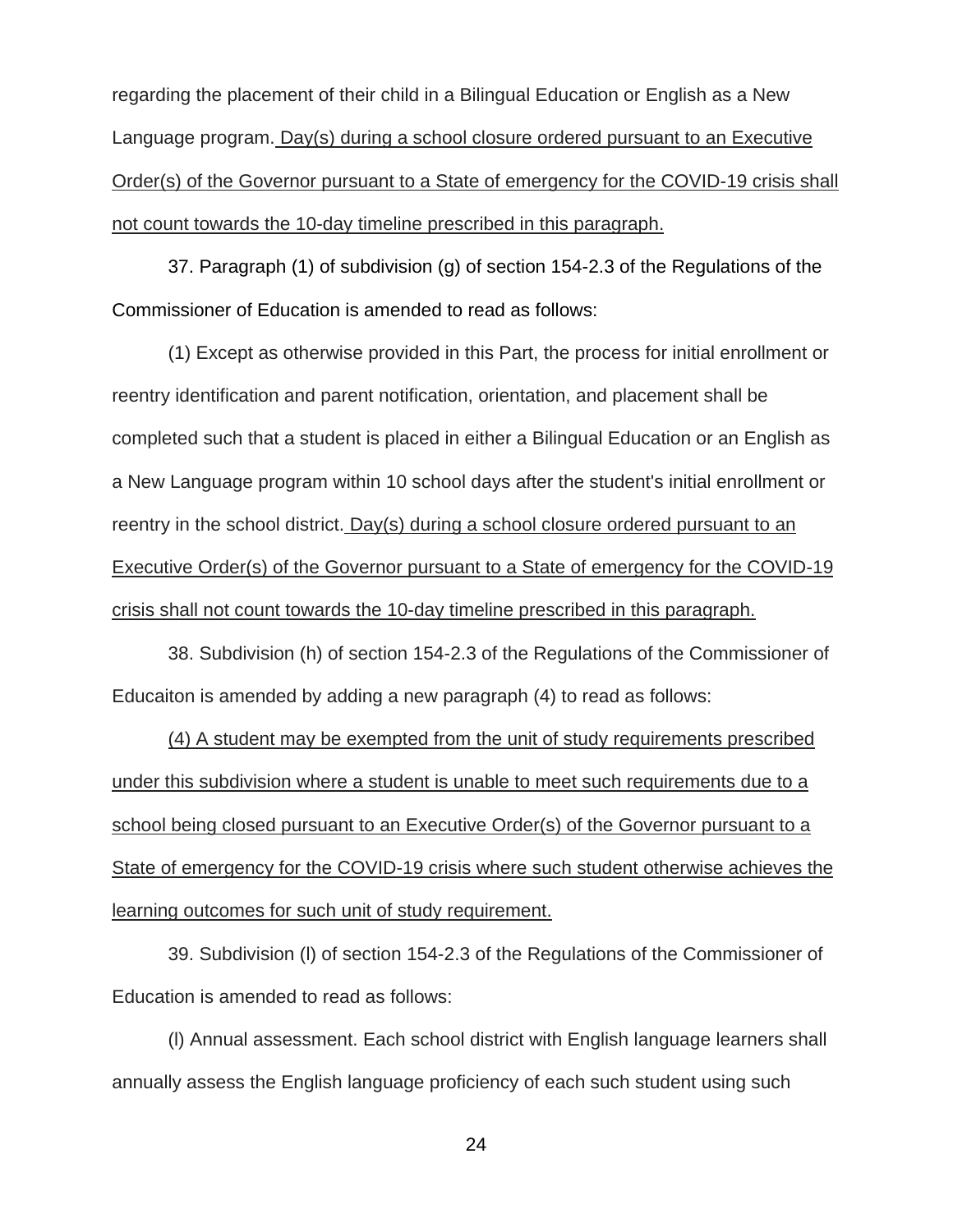assessment as prescribed by the commissioner for this purpose. For the 2019-2020 school year, there will be no annual assessment due to the assessment being suspended as a result of COVID-19 crisis.

40. Paragraph (1) of subdivision (d) of section 100.2 of the Regulations of the Commissioner of Education is amended by adding a new subparagraph (v) to read as follow:

(v) A student may be exempted from such unit of study requirements in a language other than English where a student is unable to complete such requirements due to a school being closed pursuant to an Executive Order(s) of the Governor pursuant to the State of emergency for the COVID-19 crisis where such student otherwise achieves the learning outcomes for the portion of such unit of study completed.

41. Subdivision (c) of section 100.4 of the Regulations of the Commissioner of Education is amended by adding a new paragraph (8) to read as follows:

(8) A student may be exempted from the unit of study requirement(s) prescribed in this subdivision where such student is unable to meet such requirement(s) due to a school being closed pursuant to an Executive Order(s) of the Governor pursuant to the State of emergency for the COVID-19 crisis where such student otherwise achieves the learning outcomes for the portion of such unit of study completed.

42. Section 100.5 of the Regulations of the Commissioner of Education is amended by adding a new subdivision (i) to read as follows:

(i) Notwithstanding any other provision of this section, a student may be exempted from any requirement(s) for units of study leading to units of credit for a diploma pursuant to this section if such student is unable to meet such unit of study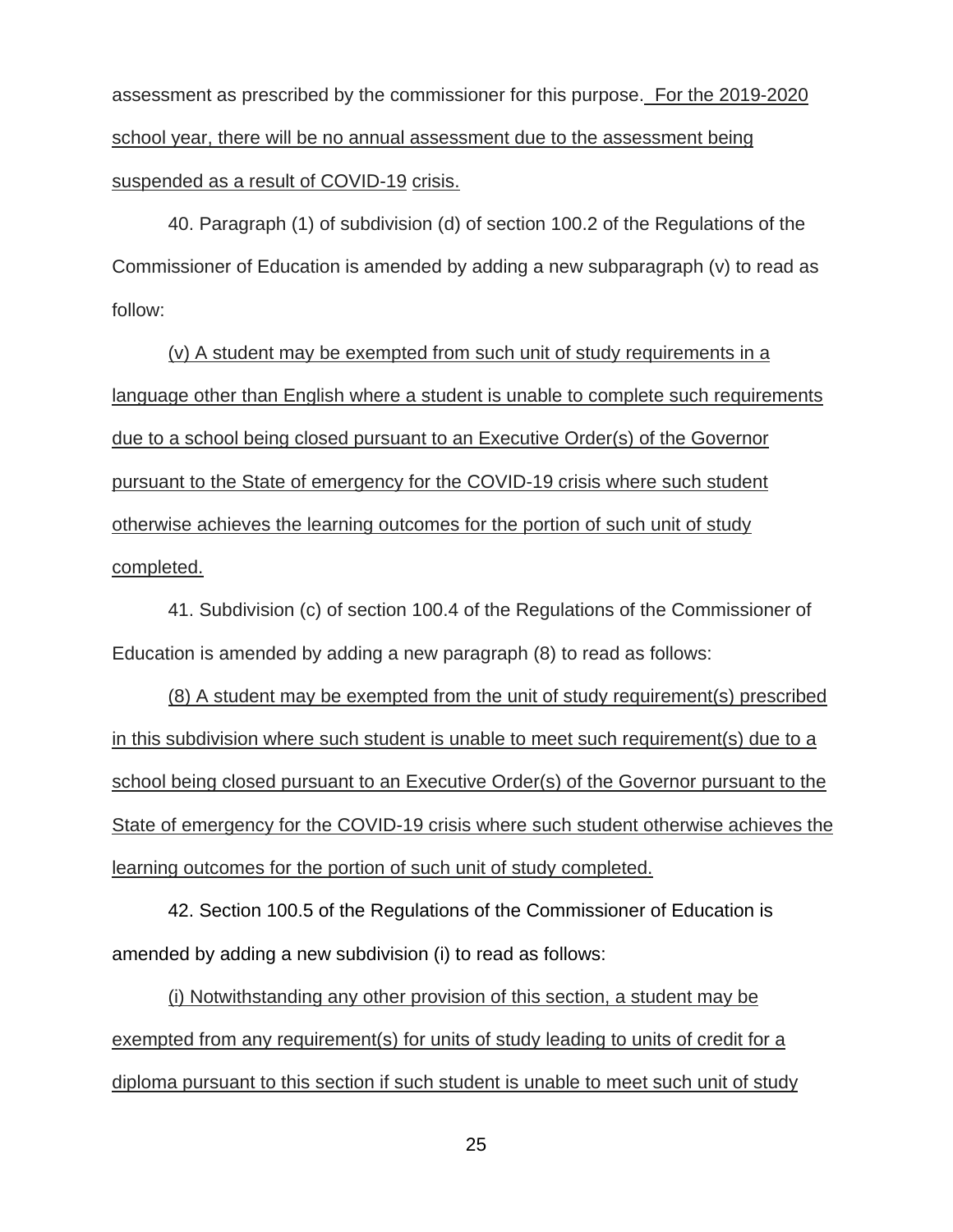requirement due to a school being closed pursuant to an Executive Order(s) of the Governor pursuant to the State of emergency for the COVID-19 crisis where such student otherwise achieves the learning outcomes for the portion of such unit of study completed.

43. Subparagraph (ii) of paragraph (3) of subdivision (b) of section 100.6 of the Regulations of the Commissioner of Education is amended to read as follows:

(ii) the school district has evidence that the student has demonstrated commencement level knowledge and skills relating to the career development and occupational studies learning standards set forth in section 100.1(t)(1)(vii)(a), (b) and (c) of this Part, including but not limited to career development, integrated learning and the universal foundation skills; and the student has successfully completed in grades 9-12 not less than the equivalent of two units of study in career and technical education course(s) and/or work-based learning experiences. The equivalent units of study shall be earned through coursework in career and technical education and/or work-based learning experiences, provided that the equivalent units of study shall include a minimum of 54 hours of documented school supervised work-based learning experiences related to career awareness, exploration and/or preparation which may, but are not required to, be completed in conjunction with the student's career and technical education course(s). Provided, however, that a student may be exempted from the unit of study and/or work-based learning experience requirement(s) prescribed in this subparagraph where such student is unable to meet such requirement(s) due to a school being closed pursuant to an Executive Order(s) of the Governor pursuant to the State of emergency for the COVID-19 crisis where such student otherwise achieves the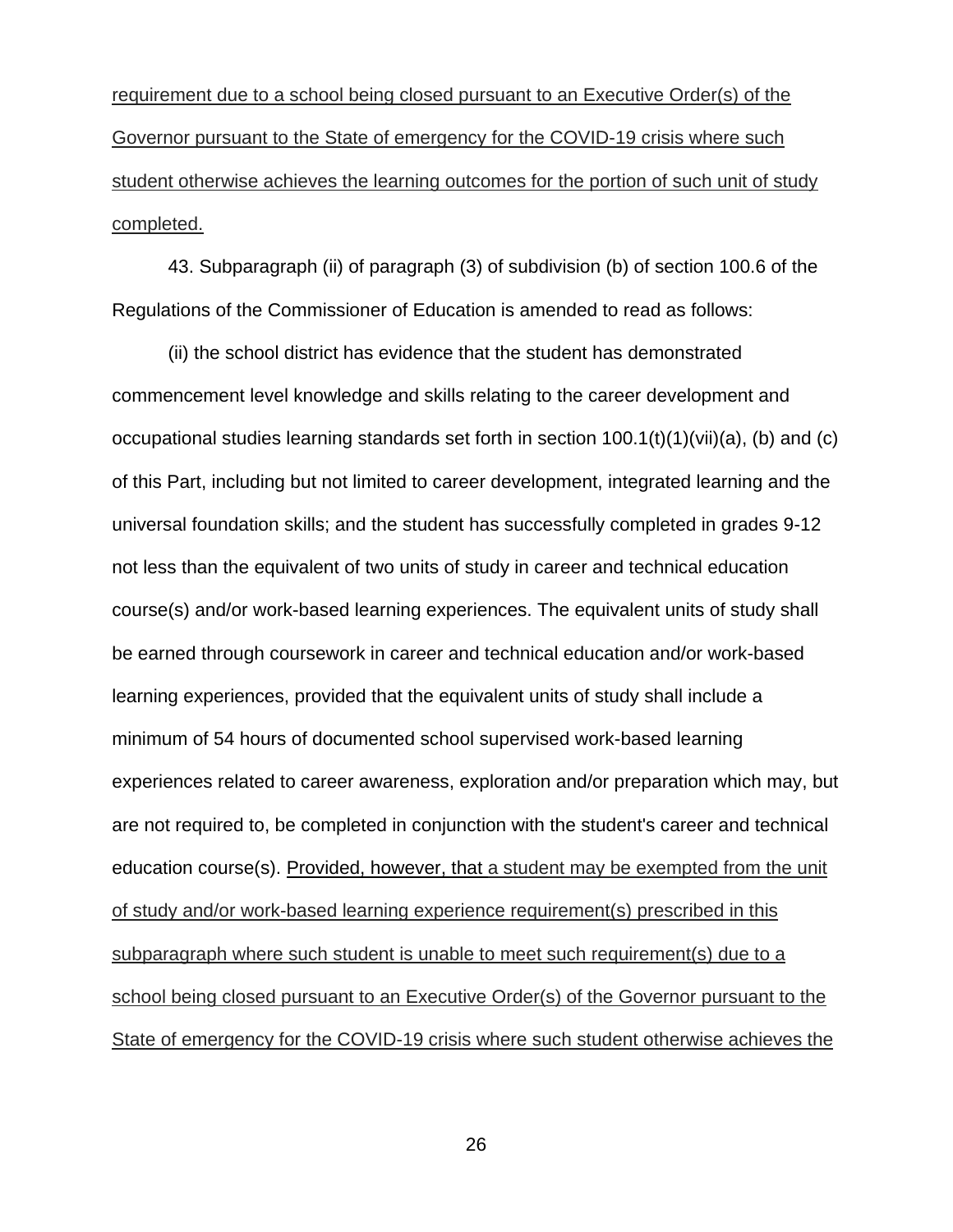learning outcomes for the portion of such unit of study and/or work-based learning experience requirement(s) completed. For purposes of this subdivision:

(a) …

(b) …

44. Paragraph (5) of subdivision (a) of section 52.21 of the Regulations of the Commissioner of Education shall be amended to read as follows:

(5) All registered teacher education programs leading to certification in the classroom teaching service, school service, or administrative and supervisory service shall provide six clock hours, of which at least three hours must be conducted through face-to-face instruction, of coursework or training in the prevention and intervention of harassment, bullying and discrimination, except that the six clock hours of coursework or training may be provided entirely online during the time period of the State of emergency declared by the Governor pursuant to an Executive Order for the COVID-19 crisis. Such coursework or training shall include, training on the social patterns of harassment. bullying and discrimination, as defined in section 11 of the Education Law, including but not limited to those acts based on a person's actual or perceived race, color, weight, national origin, ethnic group, religion, religious practice, disability, sexual orientation, gender or sex; the identification and mitigation of harassment, bullying and discrimination; and strategies for effectively addressing problems of exclusion[.], bias and aggression in educational settings.

45. Item (xiii) of subclause (1) of clause (c) of subparagraph (ii) of paragraph (2) of subdivision (b) of section 52.21 of the Regulations of the Commissioner of Education shall be amended to read as follows: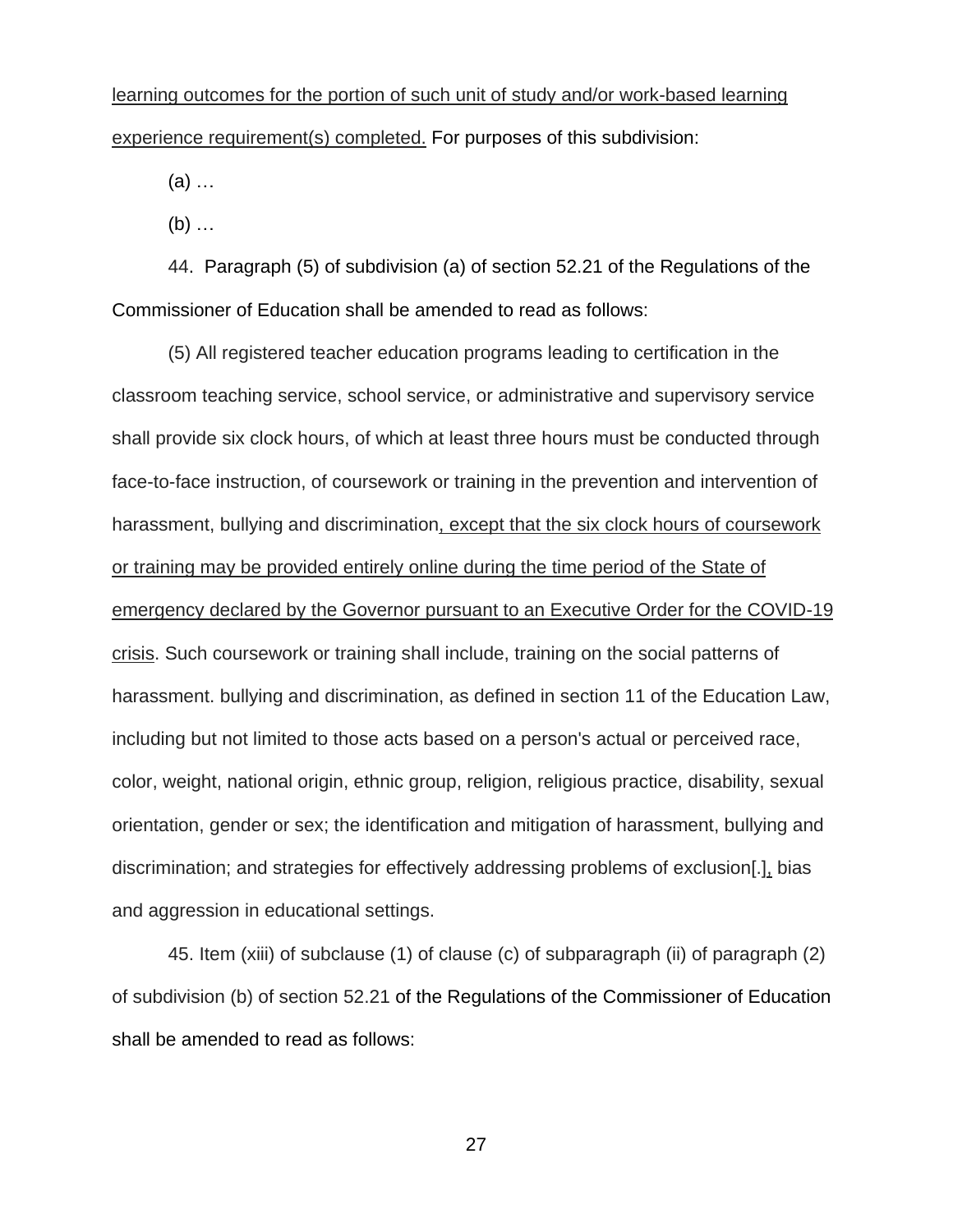(xiii) means for the prevention of and intervention in harassment, bullying and discrimination in accordance with section 14 of the Education Law. Such study shall include six clock hours, of which at least three hours must be conducted through faceto-face instruction, of course work or training on the social patterns of harassment, bullying and discrimination; as defined in section 11 of the Education Law, including but not limited to those acts based on a person's actual or perceived race, color, weight, national origin, ethnic group, religion, religious practice, disability, sexual orientation, gender or sex; the identification and mitigation of harassment, bullying and discrimination; and strategies for effectively addressing problems of exclusion[.], bias and aggression in educational settings, except that the six clock hours of coursework or training may be provided entirely online during the time period of the State of emergency declared by the Governor pursuant to an Executive Order for the COVID-19 crisis.

46. Item (X) of subitem (A) of item (i) of subclause (1) of clause (a) of subparagraph (xiii) of paragraph (3) of subdivision (b) of section 52.21 of the Regulations of the Commissioner of Education shall be amended to read as follows:

(X) means for the prevention of and intervention harassment, bullying and discrimination in accordance with section 14 of the Education Law. Such study shall include six clock hours, of which at least three hours must be conducted through face to-face instruction, of course work or training on the social patterns of harassment, bullying and discrimination, as defined in section 11 of the Education Law, including but not limited to those acts based on a person's actual or perceived race, color, weight, national origin, ethnic group, religion, religious practice, disability, sexual orientation, gender or sex; the identification and mitigation of harassment, bullying and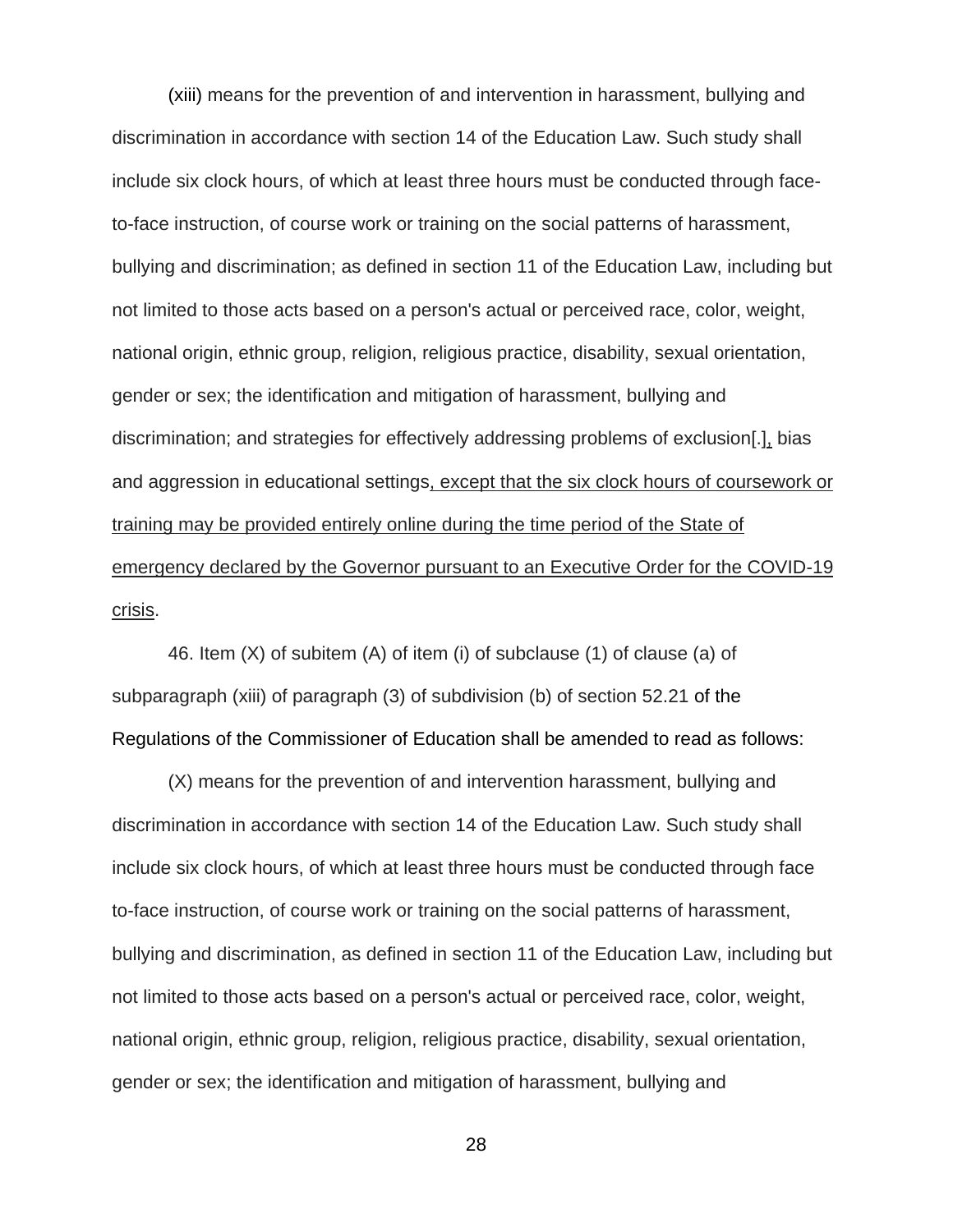discrimination; and strategies for effectively addressing problems of exclusion, bias and aggression in educational settings, except that the six clock hours of coursework or training may be provided entirely online during the time period of the State of emergency declared by the Governor pursuant to an Executive Order for the COVID-19 crisis, and;

47. Subitem (J) of item (iv) of subclause (2) of clause (b) of subparagraph (xvii) of paragraph (3) of subdivision (b) of section 52.21 of the Regulations of the Commissioner of Education shall be amended to read as follows:

(J) means for the prevention of and intervention in harassment, bullying and discrimination in accordance with section 14 of the Education Law. Such study shall include six clock hours, of which at least three hours must be conducted through face to-face instruction, of course work or training on the social patterns of harassment, bullying and discrimination, as defined in section 11 of the Education Law, including but not limited to those acts based on person's actual or perceived race, color, weight, national origin, ethnic group, religion, religious practice, disability, sexual orientation, gender or sex; the identification and mitigation of harassment, bullying and discrimination; and strategies for effectively addressing problems of exclusion, bias and aggression in educational settings, except that the six clock hours of coursework or training may be provided entirely online during the time period of the State of emergency declared by the Governor pursuant to an Executive Order for the COVID-19 crisis.

48. Clause (c) of subparagraph (iv) of paragraph (1) of subdivision (c) of section 52.21 of the Regulations of the Commissioner of Education shall be amended to read as follows: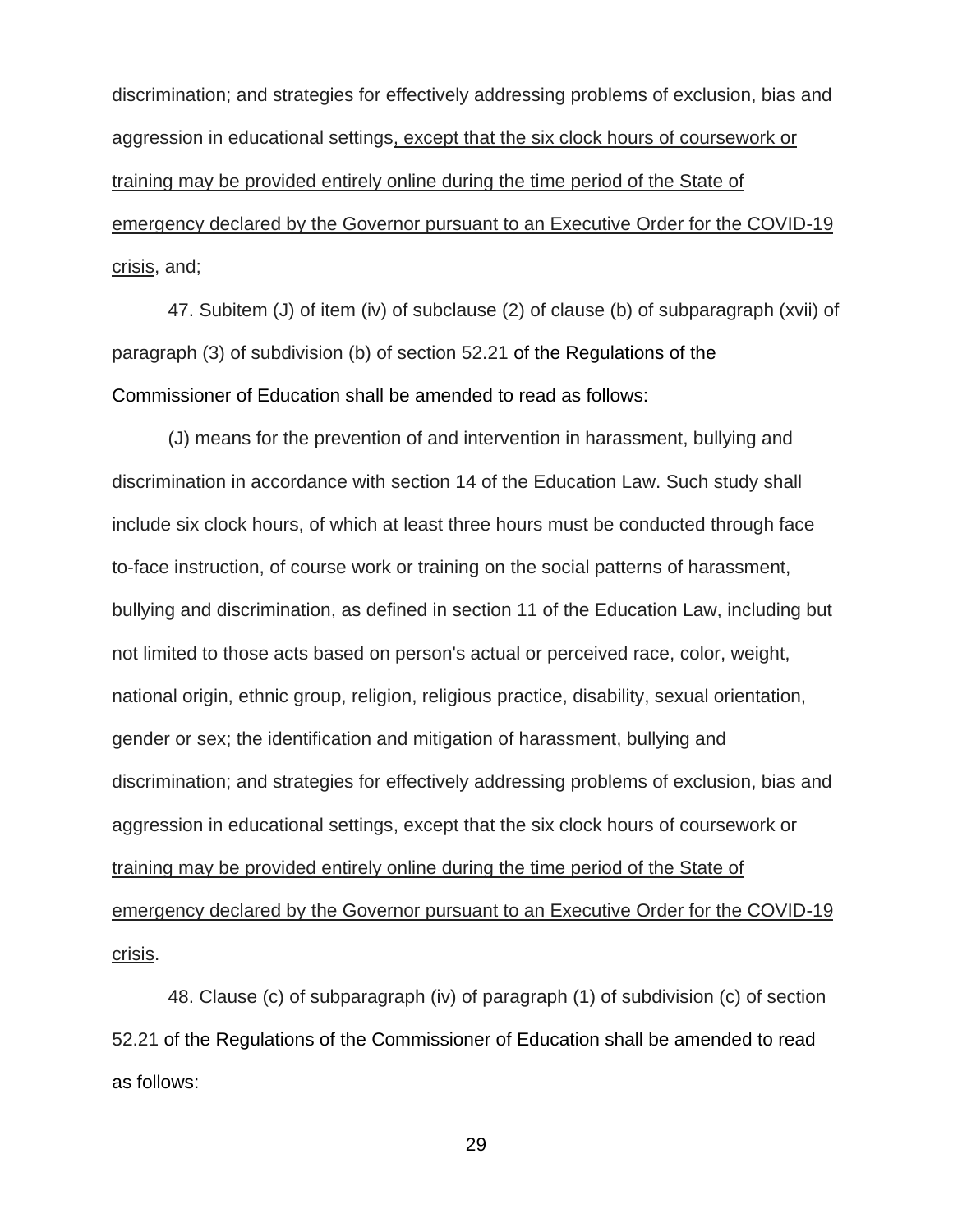(c) Programs shall ensure that candidates complete six clock hours, of which at least three hours must be conducted through face-to-face instruction, of coursework or training on the social patterns of harassment[.], bullying and discrimination, a, in accordance with the requirements of section 14 of the Education Law, except that the six clock hours of coursework or training may be provided entirely online during the time period of the State of emergency declared by the Governor pursuant to an Executive Order for the COVID-19 crisis.

49. Clause (m) of subparagraph (v) of paragraph (7) of subdivision (c) of section 52.21 of the Regulations of the Commissioner of Education shall be amended to read as follows:

(m) ensure that candidates complete six clock hours, of which at least three hours must be conducted through face-to-face instruction, of coursework or training on the social patterns of harassment, bullying and discrimination, in accordance with the requirements of section 14 of the Education Law, except that the six clock hours of coursework or training may be provided entirely online during the time period of the State of emergency declared by the Governor pursuant to an Executive Order for the COVID-19 crisis;

50. Subdivision (a) of section 57-4.5 of the Regulations of the Commissioner of Education shall be amended to read as follows:

(a) A provider, at a minimum, shall offer the syllabus prepared by the department and demonstrate that at least three of the six clock hours shall be conducted through face-to-face instruction, except that the six clock hours of coursework or training may be provided entirely online during the time period of the State of emergency declared by the Governor pursuant to an Executive Order for the COVID-19 crisis. However, nothing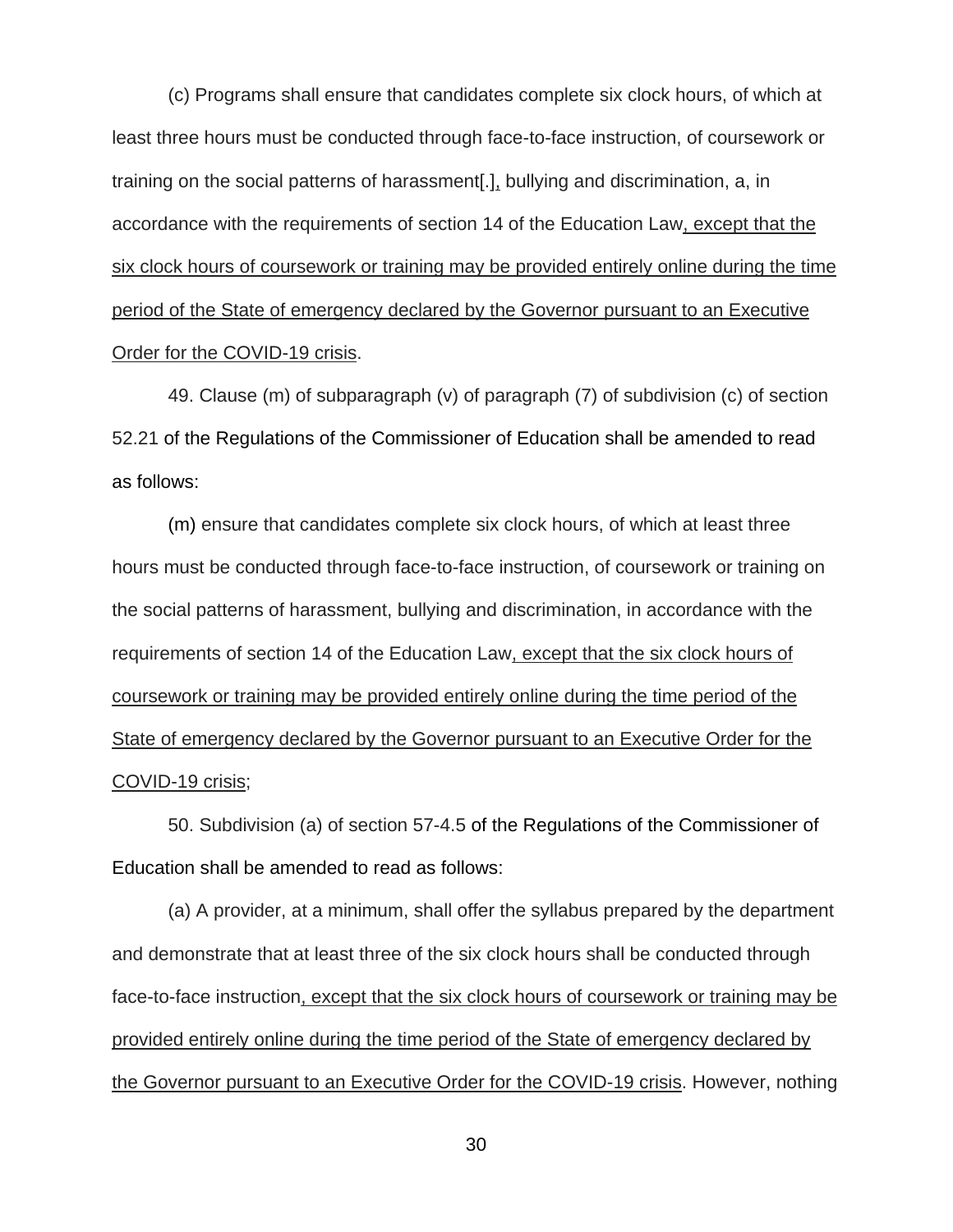in this section shall preclude providers from offering additional coursework or training which exceeds, or expands upon, the six hour syllabus prescribed by the department.

51. Section 80-1.13 of the Regulations of the Commissioner of Education shall be amended to read as follows:

All candidates for a certificate or license valid for an administrative or supervisory service, classroom teaching service or school service who apply for a certificate or license on or after December 31, 2013, shall have completed at least six clock hours, of which at least three hours must be conducted through face-to-face instruction, of course work or training in harassment, bullying and discrimination prevention and intervention, as required by section 14 the Education Law, which is provided by a registered program leading to certification pursuant to section 52.21 of this Title or other approved provider pursuant to Subpart 57-4 of this Title, except that candidates may complete the minimum six clock hours of course work or training entirely online during the time period of the State of emergency declared by the Governor pursuant to an Executive Order for the COVID-19 crisis.

52. Paragraph (1) of subdivision (c) of section 80-1.5 of the Regulations of the Commissioner of Education shall be amended to read as follows:

(1) Teacher performance assessment.

(i) Except as otherwise provided in subparagraph ([iii]c) of this paragraph, a candidate who takes and fails to achieve a satisfactory level of performance on the teacher performance assessment (after completing and submitting for scoring the teacher performance assessment), may, in lieu of retaking the teacher performance assessment: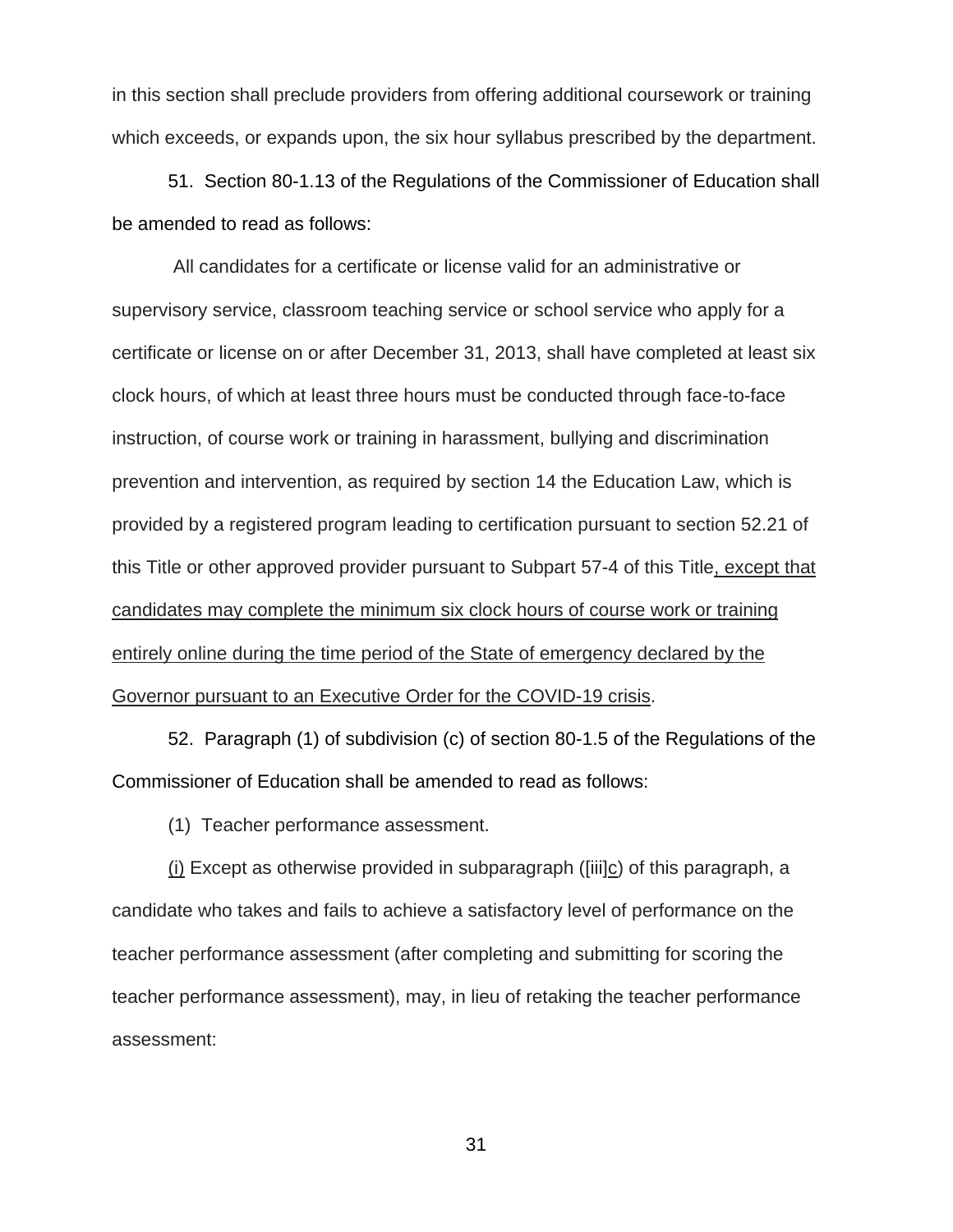([i]*a*) receive a satisfactory score on the written assessment of teaching skills after receipt of his/her score on the teacher performance assessment and prior to June 30, 2018; or

([ii]*b*) pass the written assessment of teaching skills on or before April 30, 2014 (before the new certification examination requirements became effective), provided the candidate has taken and failed the teacher performance assessment prior to June 30, 2018;

([iii]*c*) a candidate who takes and fails to achieve a satisfactory level of performance on the library specialist teacher performance assessment (after completing and submitting for scoring the library specialist teacher performance assessment), may, in lieu of retaking the library specialist teacher performance assessment:

([*a*]1) receive a satisfactory score on the written assessment of teaching skills after receipt of his/her score on the library specialist teacher performance assessment and prior to December 31, 2021; or

([*b*]2) pass the written assessment of teaching skills on or before April 30, 2014 (before the new certification examination requirements became effective), provided the candidate has taken and failed the library specialist teacher performance assessment prior to December 31, 2021.

(ii) A candidate who is enrolled in a program registered pursuant to section 52.21 of this Title in the spring of 2020, and whose student teaching or other clinical experience was impacted by the State of emergency declared by the Governor pursuant to an Executive Order for the COVID-19 crisis, as determined by the dean or his/her designee overseeing the candidate's program may either: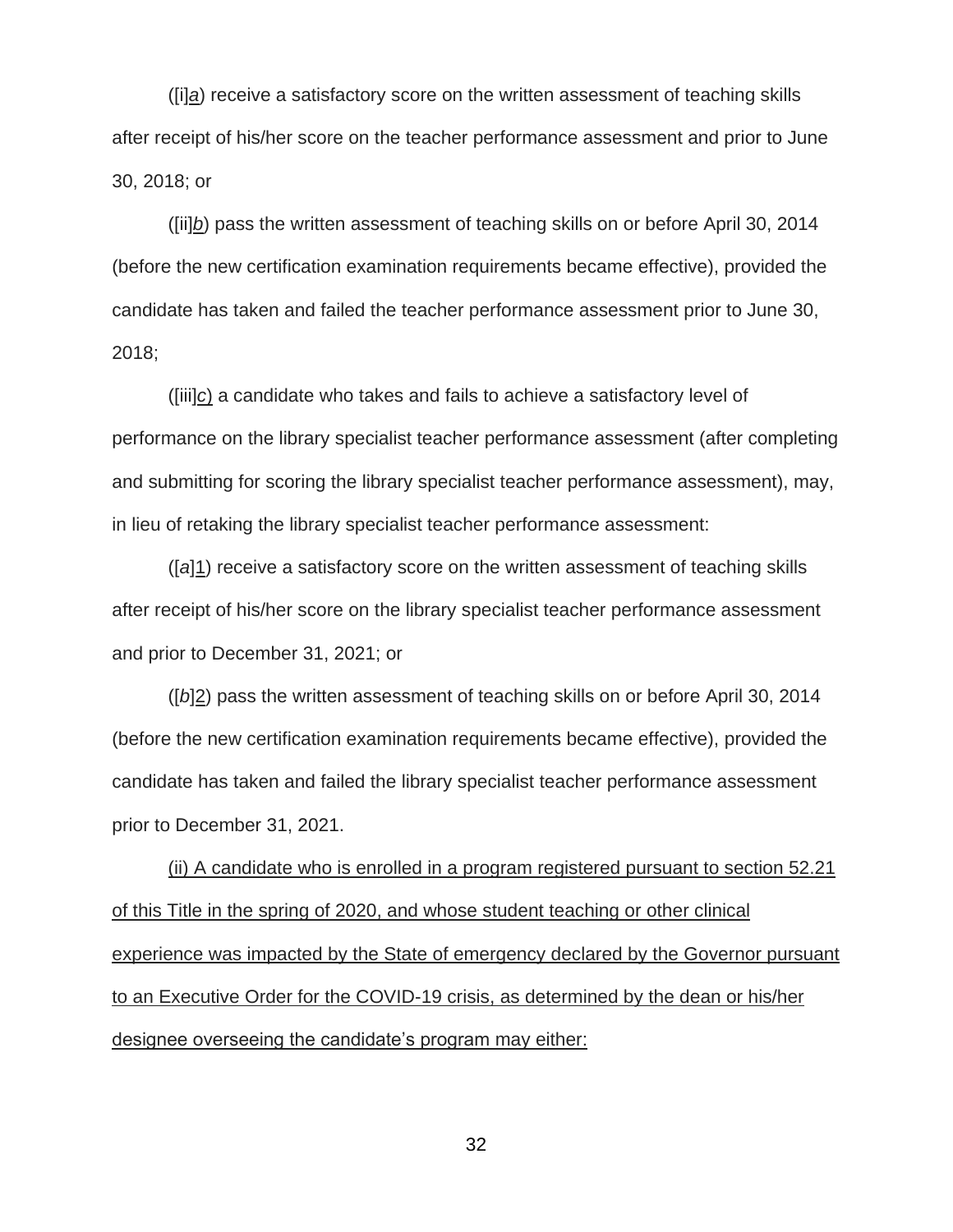(*a*) take and receive a satisfactory level of performance on the teacher performance assessment;

(*b*) take the written assessment of teaching skills by September 1, 2023 and receive a satisfactory score on such assessment; or

(*c*) for a candidate who takes and fails to achieve a satisfactory level of performance on the teacher performance assessment, may, in lieu of retaking such assessment:

(1) take the written assessment of teaching skills by September 1, 2023 and receive a satisfactory score on the written assessment of teaching skills after receipt of his/her score on the teacher performance assessment; or

(2) apply for a waiver of the edTPA requirement through the multiple-measures review process pursuant to subdivision (d) of this section, if he/she meets the eligibility requirements.

53. Subdivision (d) and subparagraph (1) of section 80-3.15 of the Regulations of the Commissioner of Education shall be amended to read as follows:

(d) Applications for the statement of continued eligibility shall be submitted to the department, on a form prescribed by the commissioner, on or before June 30, [2020]2021 and candidates must meet the requirements in the following paragraph to be issued a statement of continued eligibility for each subject area in which the statement of continued eligibility is sought prior to June 30, [2020]2021:

(1) As part of the application, the candidate shall submit satisfactory evidence of at least three years of satisfactory full-time teaching experience prior to June 30, [2020]2021, during which time the candidate met the qualifications to be considered highly qualified for a core academic subject for purposes of the No Child Left Behind Act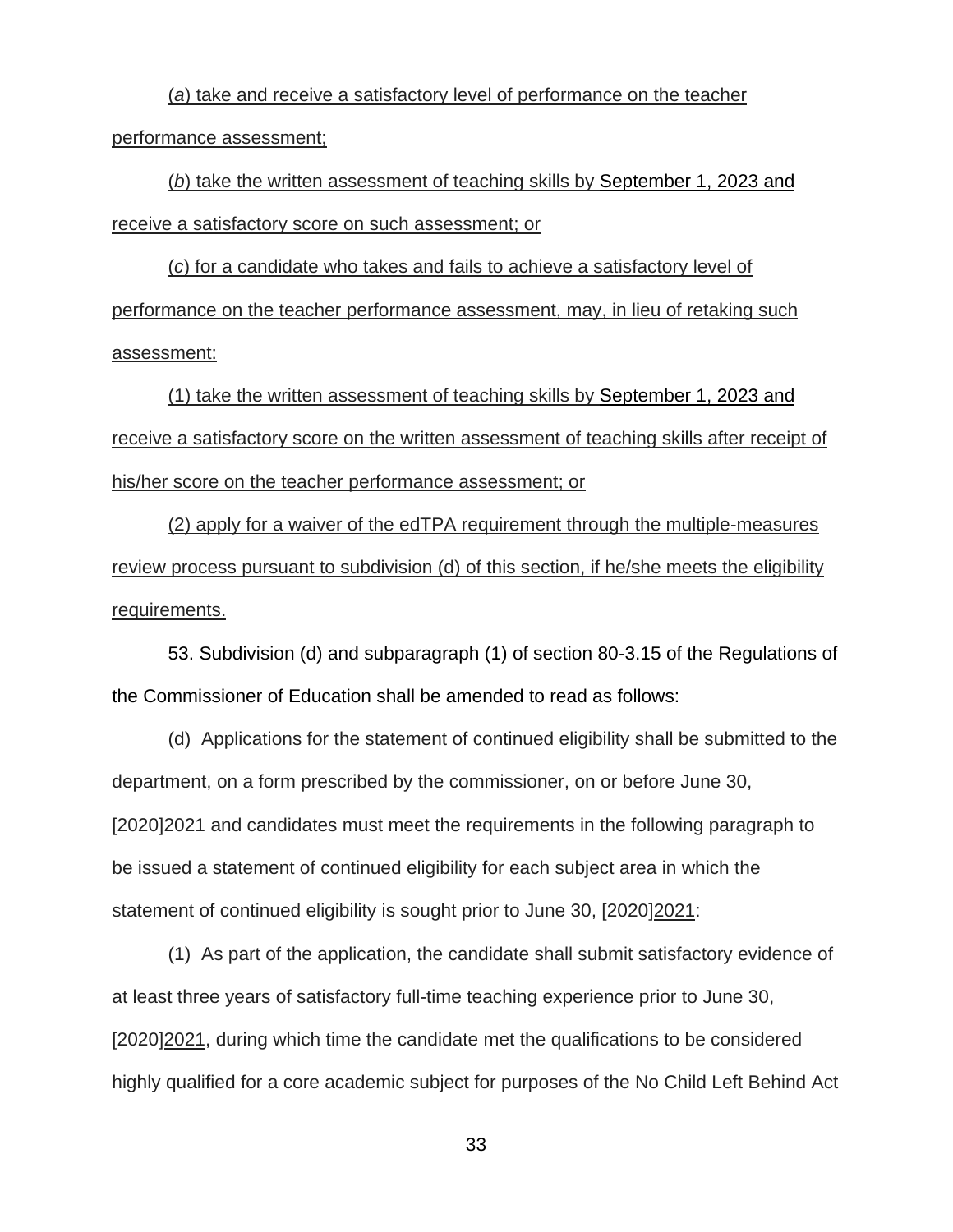(NCLB) under the former 34 C.F.R. 200.56 through passing the high objective uniform State standard of evaluation rubric (HOUSSE) to demonstrate subject matter competency in grades 7- 12 in the subject area in which the statement of continued eligibility sought. The candidate shall submit, as part of the application, the completed HOUSSE rubric from the district(s) for each year of experience for each subject area that the candidate seeks a statement of continued eligibility.

54. Subparagraph (i) of paragraph (3) of subdivision (t) of section 80-4.3 of the Regulations of the Commissioner of Education shall be amended to read as follows:

(i) the candidate shall submit evidence of having at least two years of satisfactory full-time teaching experience in a public school, State-supported or State-operated school, or private schools established under 853 of the Laws of 1976 prior to June 30, [2020]2021 during which time the candidate met the qualifications to be considered highly qualified for a core academic subject for purposes of the No Child Left Behind Act under the former 34 C.F.R. 200.56 through passing the high, objective, uniform State standard of evaluation rubric (HOUSSE) to demonstrate subject matter competency in grades 7-12 in the subject area for which the limited extension was sought. The candidate shall submit, as part of the application, the completed HOUSSE rubric from the district(s) for each year of experience for each subject area that the candidate seeks a limited extension;

55. Subdivision (a) of section 100.21 of the Regulations of the Commissioner of Education is amended to read as follows:

(a) Applicability. (1) Notwithstanding the provisions of section  $100.2(p)(1)$  through (11) and (14) through (16) and section 100.18 of this Part, this section shall apply to school districts and charter schools in lieu of such provisions during the period the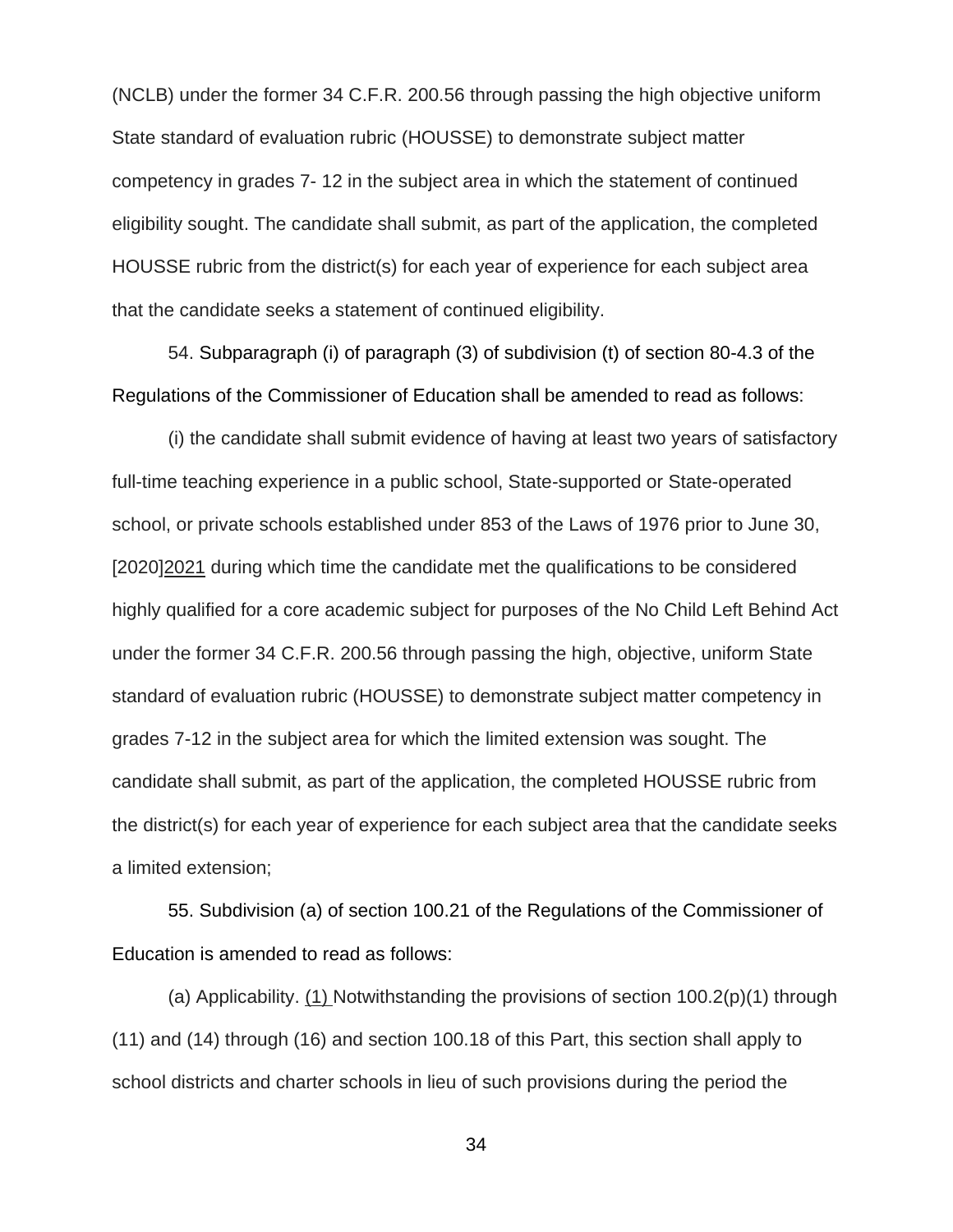Elementary and Secondary Education Act, as amended by the Every Student Succeeds Act, is effective, except as otherwise provided in this section. If a provision of section 100.2(p) or section 100.18 of this Part conflicts with this section, the provisions of this section shall prevail and the provisions of section 100.2(p) or section 100.18 of this Part shall not apply. Provided that for accountability designations made prior to July 1, 2018, the requirements of section 100.18 of this Part shall continue to apply to the extent that plans and interventions under that section are required to be implemented until the end of the 2018-2019 school year.

(2) Notwithstanding any other provisions of this section, the Commissioner shall not conduct a review of school and district performance using 2019-2020 school year results, the accountability status of public schools and districts for the 2020-2021 school year shall be the same as for the 2019-2020 school year, and provided further that 2018-2019 school year results shall be used in any instance for which 2019-2020 school year results would have been used as part of the process of making 2021-2022 school year accountability determinations.

(3) Notwithstanding any other provision of this section, the Commissioner may, upon a finding of good cause, modify for the 2019-2020 through 2021-2022 school years any timelines pertaining to notifications, plans, reports, or implementation of activities required by this section.

56. Paragraph (1) of subdivision (b) of section 100.21 of the Regulations of the Commissioner of Educaiton is amended by adding subparagraphs (xii), (xiii), and (xxiv) to read as follows: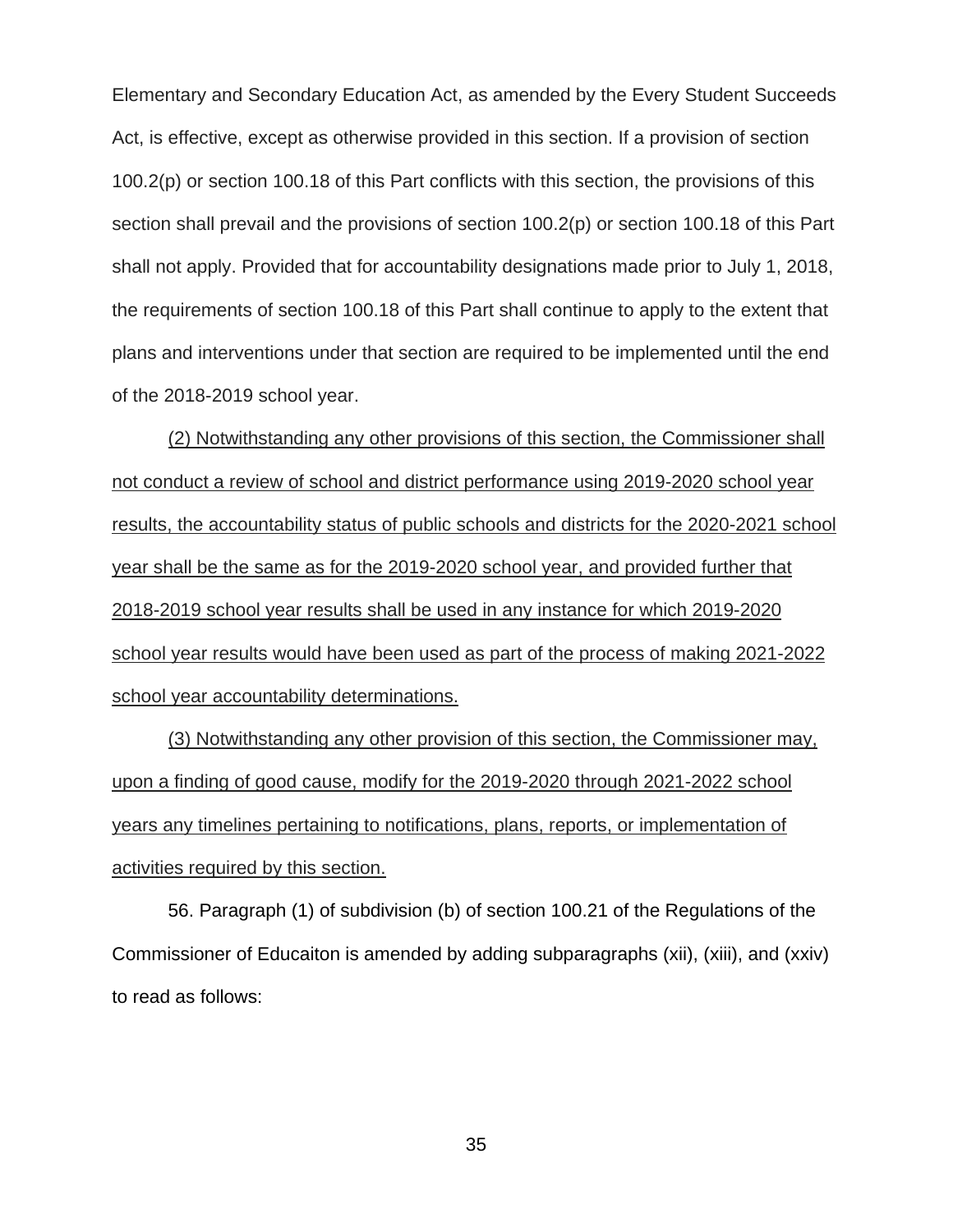(xxii) *Previous school year and prior school year* shall mean the most recent school year preceding the current school year in which State assessments were administered*.*

(xxiii) Three consecutive years shall mean the current school year and the immediately preceding two school years, except as otherwise provided in this section, provided that for accountability determinations based on 2020-2021 school year results, three consecutive years shall mean determinations based on 2020-2021, 2018-2019, and 2017-2018 school year results and that for accountability determinations based on 2021-2022 school year results, three consecutive years shall mean determinations based on 2021-2022, 2020-2021, and 2018-2019 school year results.

(xxiv) *Two consecutive years* shall mean the current school year and the immediately preceding school year, except as otherwise provided in this section, provided that for accountability determinations based on 2020-2021 school year results, in which case two consecutive years shall mean determinations based on 2020-2021 and 2018-2019 school year results.

57. Subparagraphs (xi) and (xiii) of paragraph (2) of subdivision (b) of section 100.21 of the Regulations of the Commissioner of Education are amended to read as follows:

(xi) The out-of-school suspension rate shall mean the number of students who were suspended from school (not including in-school suspensions) for one full day or longer anytime during the school year divided by the number of students enrolled on BEDS day of that school year commencing with data collected for the [2017-2018] 2018-2019 school year. A student is counted only once, regardless of whether the student was suspended one or more times during the school year. For the [2018-2019]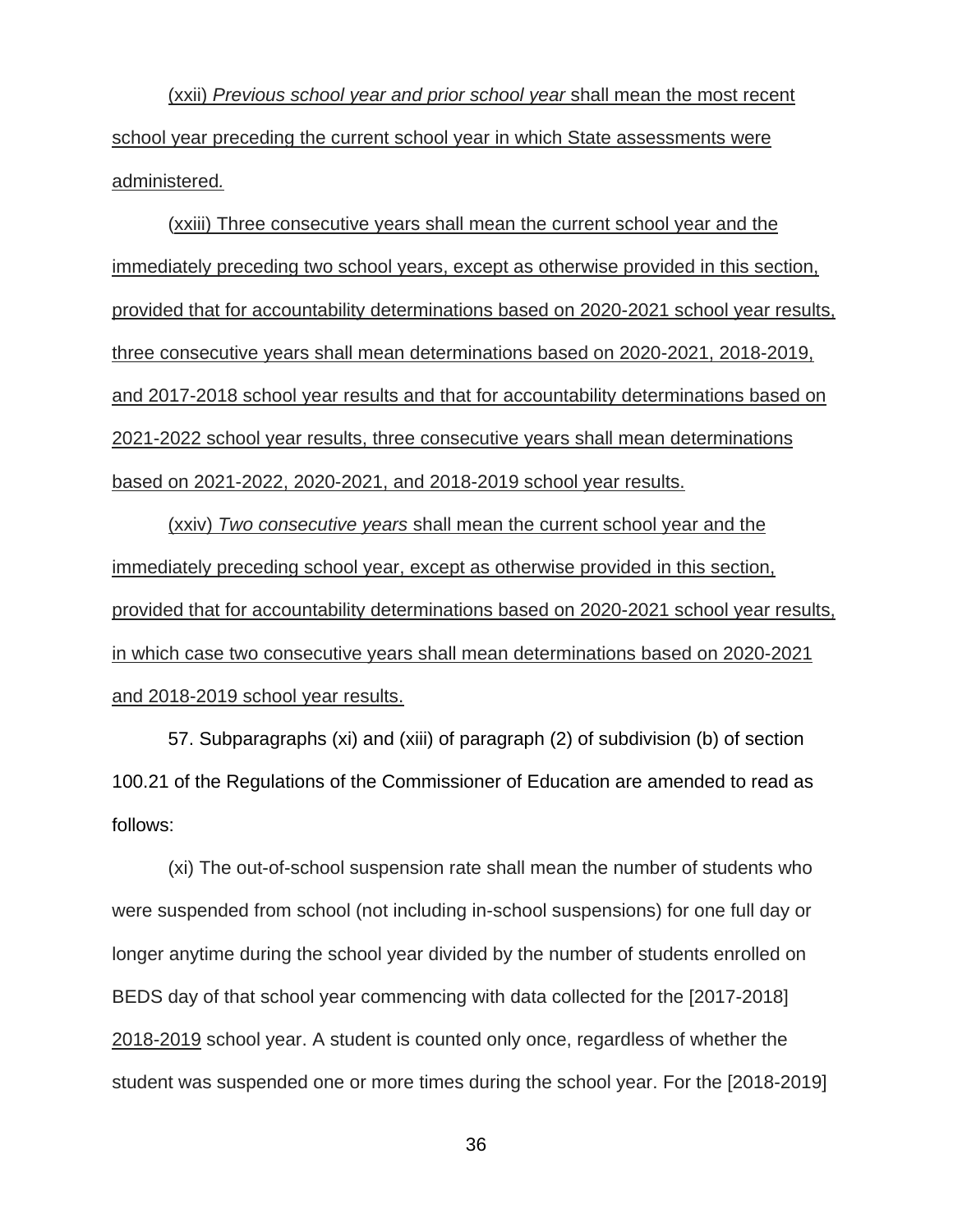2020-2021 school year results, the Commissioner shall report for each accountability group for which a school or district is accountable a Level from 1-4 based on the out-ofschool suspension rate. For the [2019-2020] 2020-2021 school year results, districts must implement the provisions of 100.21(i)(4) for any schools that have an accountability group that performs at Level 1 on the out-of-school suspension indicator. Beginning with the [2020-2021] 2023-2024 school year results, the out-of-school suspension indicator shall be incorporated into the methodology used to determine the accountability status of schools and districts under this section.

(xiii) Graduation rate cohort.

(a) The four-year graduation rate cohort for each public school and school district shall consist of those students (including an ungraded student with a disability in accordance with clause (e) of this paragraph) whose first date of entry into grade nine (anywhere) was four years previously and whose last enrollment in the school or district (as applicable), did not end because of transfer to another school or district (as applicable), transfer to home schooling by a parent or guardian, transfer to a postsecondary school prior to earning a diploma, or being a prior graduate from outside the United States and enrolled without documentation from their previous school, or leaving the United States or its territories, or transferred to a prison or juvenile facility, or death. Data for this cohort are captured as of June 30th of the fourth school year after the school year in which the cohort first entered grade nine. Data for this cohort are lagged by a year, except that data for the 2018-19 school year that are used to make 2020-21 school year determinations pursuant to clause (f)(2)(i)(b) of this section shall not be lagged.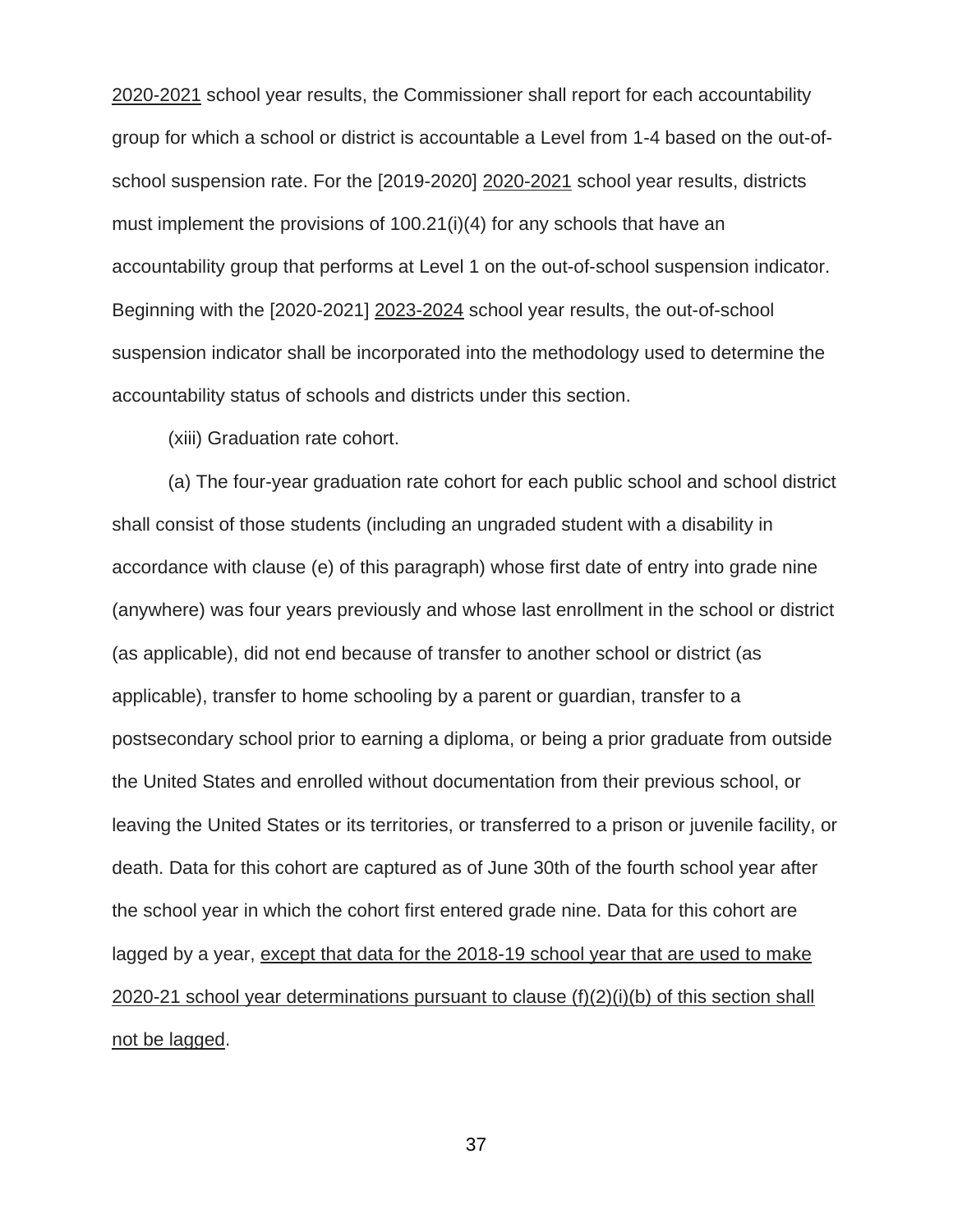(b) The five-year graduation rate cohort for each public school, and school district shall consist of those students (including an ungraded student with a disability in accordance with clause (e) of this paragraph) whose first date of entry into grade nine (anywhere) was five years previously and whose last enrollment in the school or district (as applicable), did not end because of transfer to another school or district (as applicable), transfer to home schooling by a parent or guardian, transfer to a postsecondary school prior to earning a diploma, or being a prior graduate from outside the United States and enrolled without documentation from their previous school, or leaving the United States or its territories, or transferred to a prison or juvenile facility, or death. Data for this cohort are captured as of June 30th of the fifth school year after the school year in which the cohort first entered grade nine. Data for this cohort are lagged by a year except that data for the 2018-19 school year that are used to make 2020-21 school year determinations pursuant to clause (f)(2)(i)(b) of this section shall not be lagged.

(c) The six-year graduation rate cohort for each public school and school district shall consist of those students (including an ungraded student with a disability in accordance with clause (e) of this paragraph) whose first date of entry into grade nine (anywhere) was six years previously and whose last enrollment in the school or district (as applicable), did not end because of transfer to another school or district (as applicable), transfer to home schooling by a parent or guardian, transfer to a postsecondary school prior to earning a diploma, or being a prior graduate from outside the United States and enrolled without documentation from their previous school, or leaving the United States or its territories, or transferred to a prison or juvenile facility, or death. Data for this cohort are captured as of June 30th of the sixth school year after the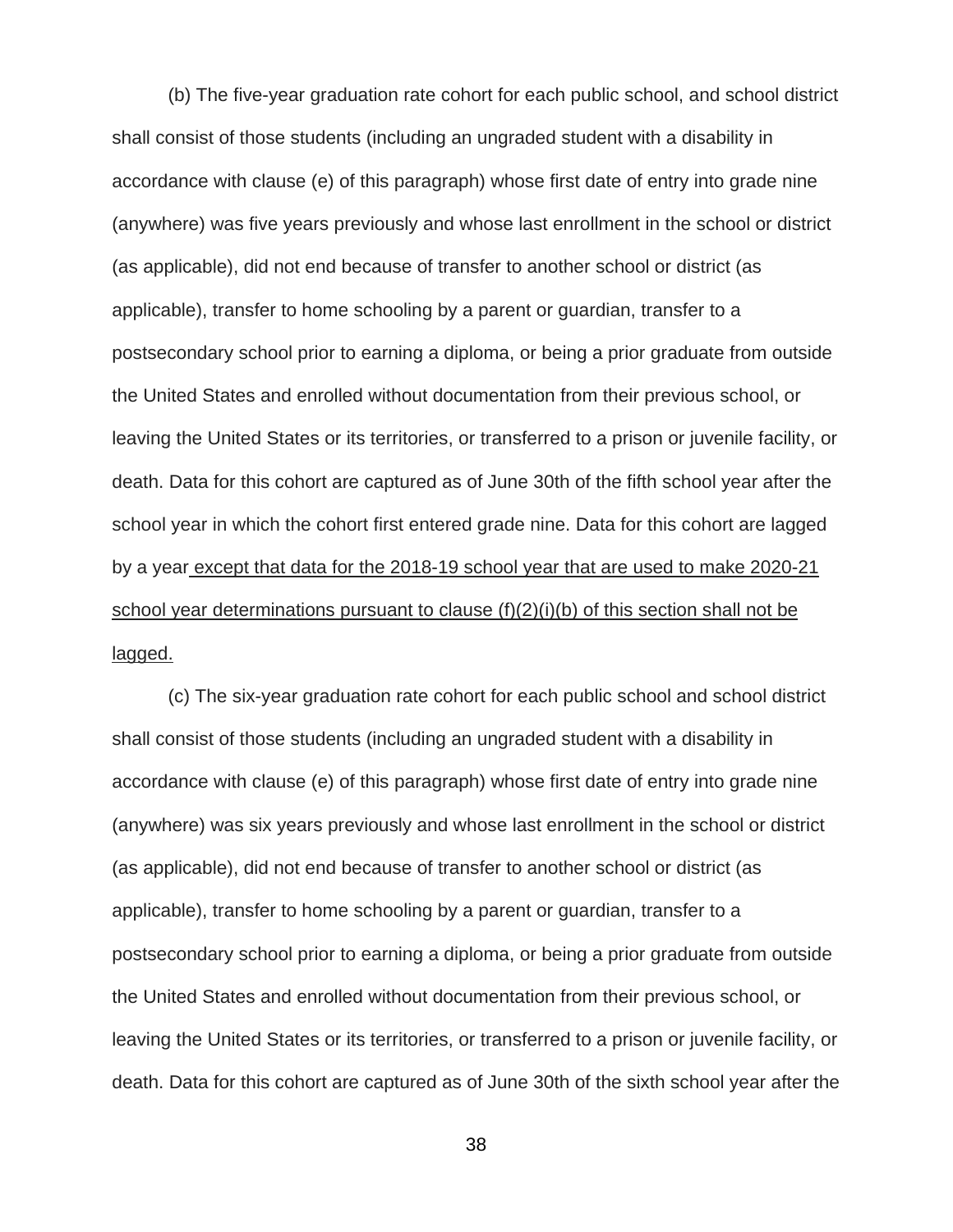school year in which the cohort first entered grade nine. Data for this cohort are lagged by a year except that data for the 2018-19 school year that are used to make 2020-21 school year determinations pursuant to clause (f)(2)(i)(b) of this section shall not be lagged.

(d) …

(e) ....

58. Clause (a) of subparagraph (i) of paragraph (3) of subdivision (b) of section 100.21 of the Regulations of the Commissioner of Education is amended to read as follows:

(a) beginning with the 2018-2019 school year, using 2017-2018 school year results, and the 2022-23 school year using 2021-22 school year results, the State shall identify a minimum five percent of the lowest performing schools as CSI schools and shall identify CSI schools based upon the results from the all students group once every three years thereafter, based on the accountability measures described in subdivision (f) of this section. Provided that, if the accountability measures used to identify CSI schools in subdivision (f) of this section result in the identification of fewer than five percent of Title I public elementary/middle schools in the State, the commissioner shall identify the lowest performing five percent of Title I public elementary/middle schools using the rank ordered list for the combined composite performance and growth index; and

59. Clause (a) of subparagraph (ii) of paragraph (3) of subdivision (b) of section 100.21 of the Regulations of the Commissioner of Educaiton is amended to read as follows: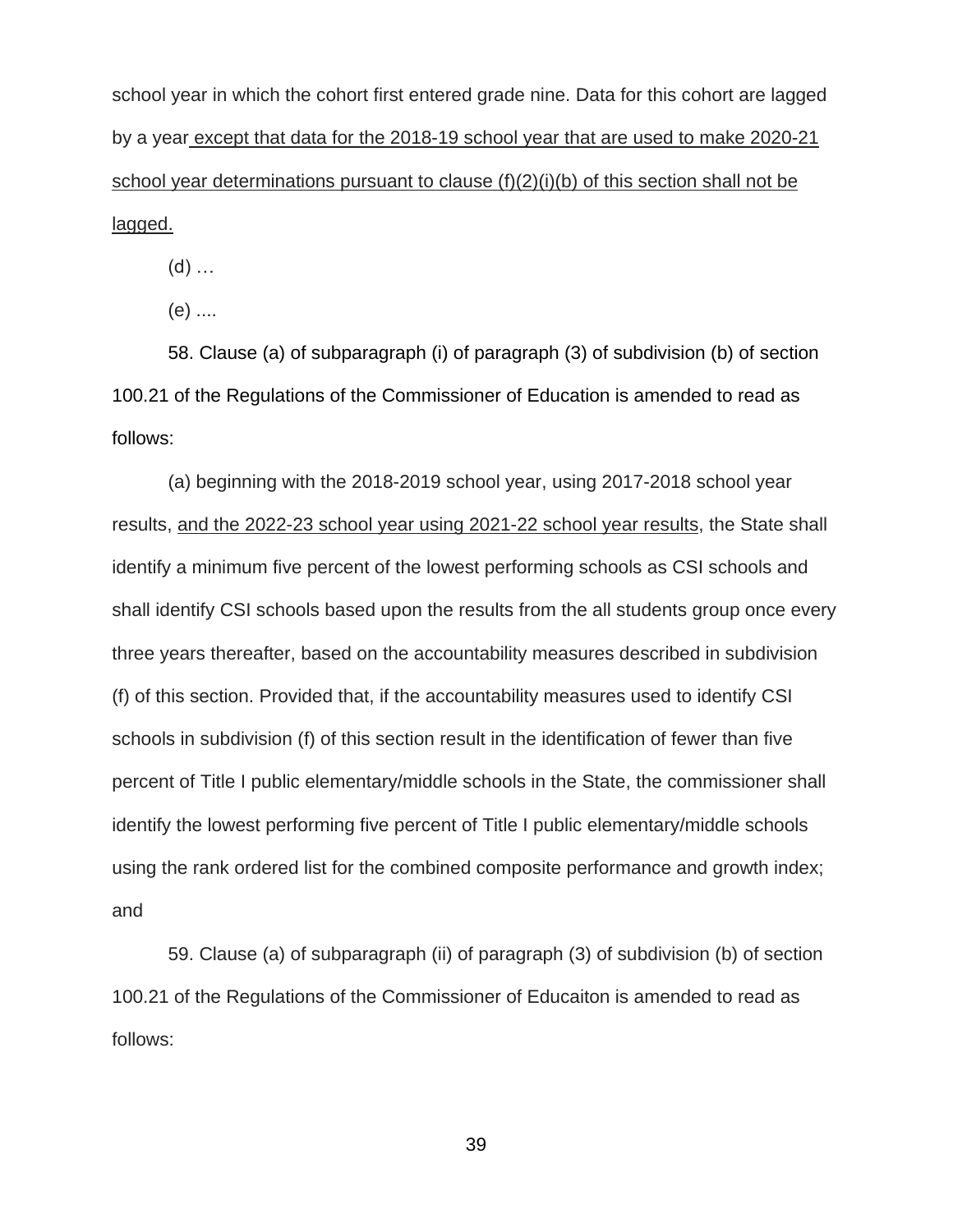(a) beginning with the 2018-2019 school year, using 2017-2018 school year results, and the 2022-23 school year using 2021-22 school year results, the State will identify a minimum five percent of the lowest-performing schools as CSI schools based upon the results from the all students group once every three years based on the accountability measures described in subdivision (f) of this section. Provided that, if the methodology pursuant to subparagraph (f)(1)(i) of this section for elementary/middle schools and subparagraph (f)(2)(i) of this section for high schools results in the identification of fewer than five percent of Title I public high schools in the State, the commissioner shall identify the lowest performing five percent of Title I public high schools using the rank ordered list for the combined composite performance and graduation rate index; and

60. Subclause (1) of clause (b) of subparagraph (i) of paragraph (1) of subdivision (f) of section 100.21 of the Regulations of the Commissioner of Education is amended to read as follows:

(1) a mean growth percentile for the all students subgroup in each school shall be calculated by adding the student growth percentile scores for continuously enrolled students in grades 4-8 ELA to the student growth percentile scores for continuously enrolled students in grades 4-8 math for the current and the previous two school years in which the State Grade 3-8 ELA and math assessments have been administered, and dividing the result by the total number of student growth percentile scores in those grades/subjects and years;

61. Subparagraphs (iii), (iv) and (v) of paragraph (5) of subdivision (i) of section 100.21 of the Regulations of the Commissioner of Education are amended to read as follows: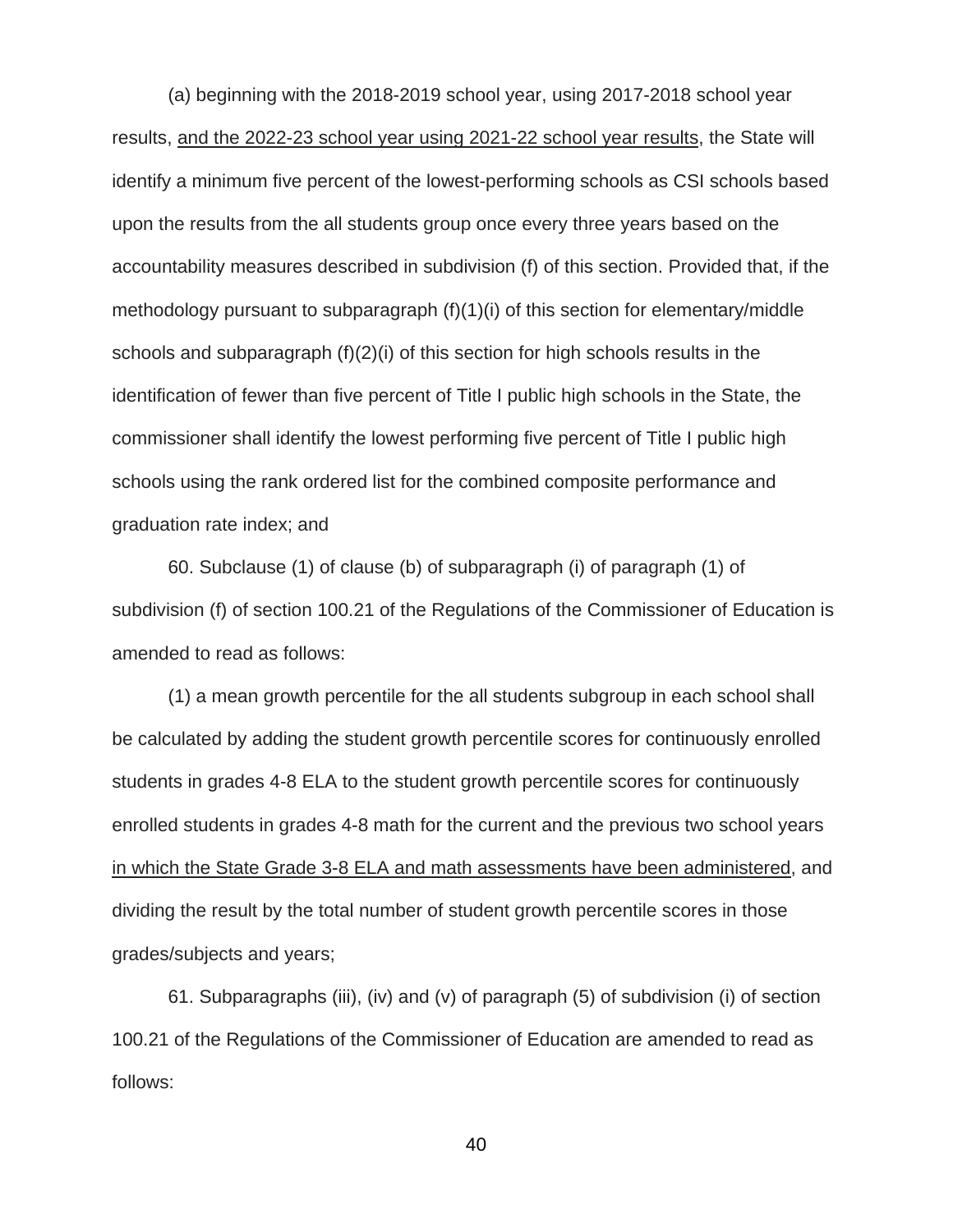(iii) Beginning with 2018-2019 and [2019-2020] 2020-2021 school year results, for any school that completed a school participation rate self-assessment and improvement plan in the previous school year and that fails to improve its participation rates for the subgroup(s) and subject(s), as determined by the commissioner, for which the plan was required, the district shall conduct a participation rate audit and develop an updated participation rate improvement plan. Such district participation improvement plan shall be developed in collaboration with a committee composed of the superintendent or his/her designee(s); the school principal or his/her designee(s); school staff, including teachers and student support staff selected by the representative collective bargaining organization(s); and parents (not employed by the district or a collective bargaining organization representing teachers or administrators in the district) selected by district-related and/or school-related parent organizations. Such district plan must be adopted by the district board of education, no later than 60 days following notification to the district that such a plan is required. The board of education (in New York City, the chancellor or chancellor's designee) shall take appropriate action to notify the general public upon adoption of the school plan; such action shall include, but not be limited to, publishing on the district website, if one exists, or direct notification to the parents, within 30 days of adoption, in English and translated, when appropriate, into the recipient's native language or mode of communication.

(iv) Beginning with [2019-2020] 2020-2021 and [2020-20221] 2021-2022 school year results, for any school for which a district audit and district participation rate improvement plan was completed in the previous school year and that fails to improve its participation rates for the subgroup(s) and subject(s), as determined by the commissioner, for which the plan was required, the district must partner with a Board of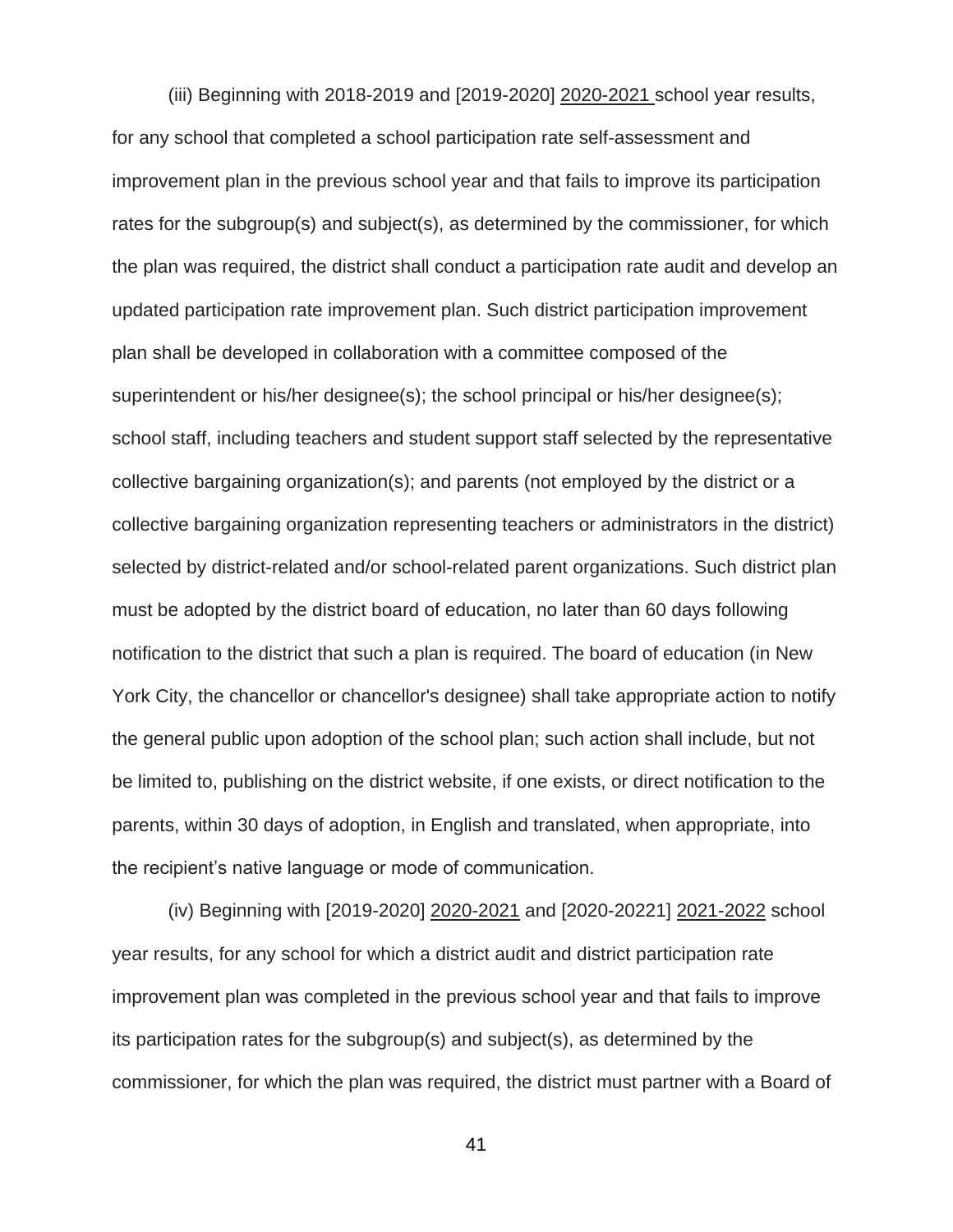Cooperative Educational Services (BOCES) or other technical assistance center to conduct a participation rate audit and develop an updated participation rate plan. Such participation rate improvement plan shall be developed in collaboration with a committee composed of BOCES staff, the superintendent or his/her designee(s); the school principal or his/her designee(s); school staff, including teachers and student support staff, no more than 50 percent of whom shall be selected by the representative collective bargaining organization(s); and parents (not employed by the district or a collective bargaining organization representing teachers or administrators in the district) selected by district-related and/or school-related parent organizations. Such plan must be adopted by the district board of education no later than 60 days following notification to the district that such a plan is required. The board of education (in New York City, the chancellor or chancellor's designee) shall take appropriate action to notify the general public upon adoption of the school plan; such action shall include, but not be limited to, publishing on the district website, if one exists, or direct notification to the parents, within 30 days of adoption, in English and translated, when appropriate, into the recipient's native language or mode of communication.

(v) Beginning with [2020-2021] 2021-2022 and [2021-2022] 2022-23 school year results, for any school for which an audit and participation rate improvement plan was completed pursuant to subparagraph (iv) of this paragraph in the previous school year and that fails to improve its participation rates for the subgroup(s) and subject(s), as determined by the commissioner, for which the plan was required, the department shall conduct an audit of the participation rate and the school may be required by the commissioner to address recommendations contained in the participation rate audit.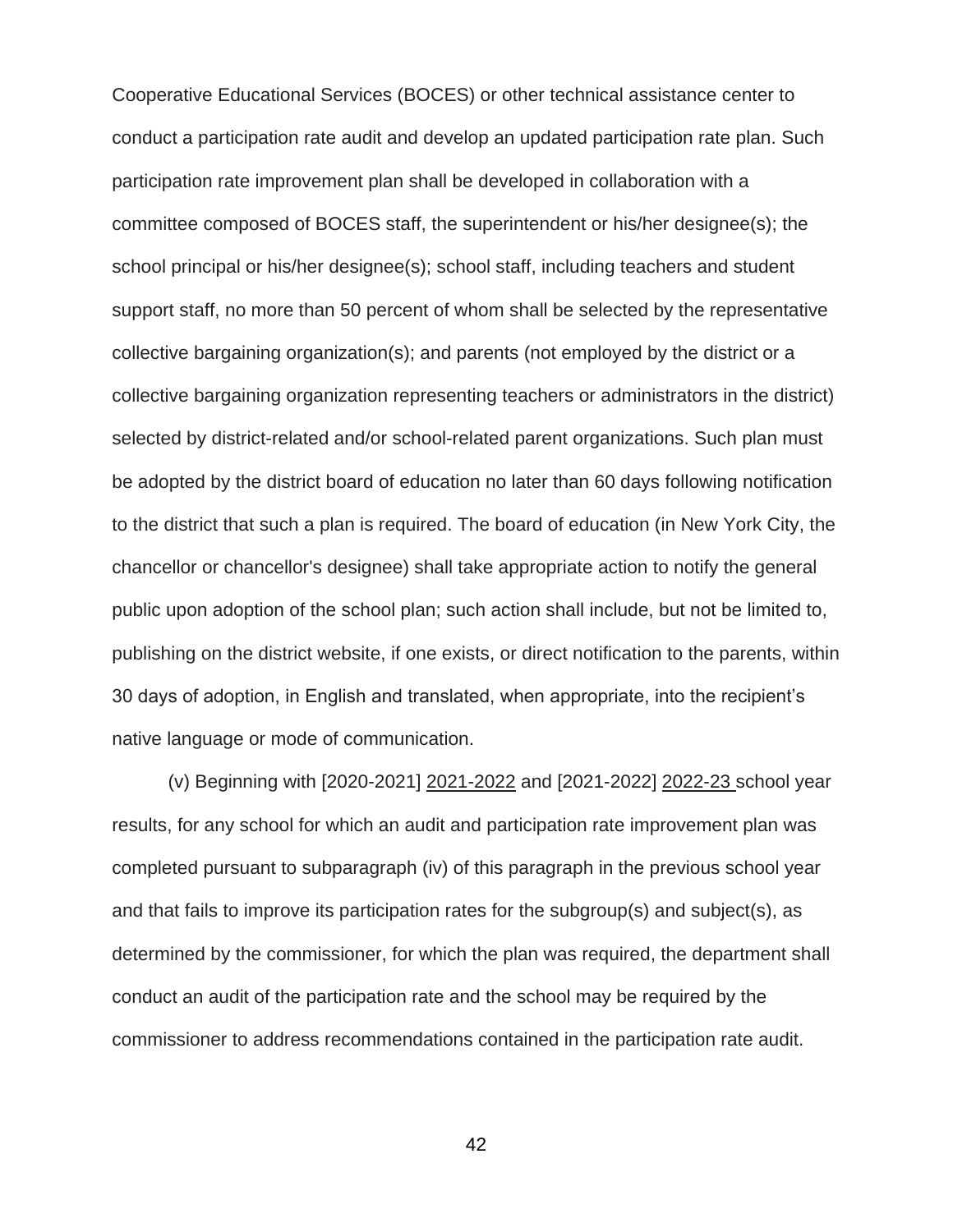#### **Attachment B**

# STATEMENT OF FACTS AND CIRCUMSTANCE WHICH NECESSITATE EMERGECNY ACTION

On January 30, 2020, the World Health Organization designated the novel coronavirus, COVID-19, outbreak as a Public Health Emergency of International Concern. On March 7, 2020 the Governor of New York State declared a State disaster emergency for the entire State of New York pursuant to Executive Order 202. Subsequently, the Governor issued additional Executive Orders in response to the COVID-19 crisis including orders directing the closure of schools, directing non-essential work personnel to work from home, and directing non-essential gatherings of individuals of any size for any reason to be canceled or postponed. As a result, it is necessary for the Department to adopt emergency regulations to address numerous issues resulting from the interruptions caused by the COVID-19 crisis. The proposed amendment provides flexibility related to the following:

- Instructional day and hour requirements;
- The service of pleadings and supporting papers for appeals to the Commissioner pursuant to Education Law §310;
- Charter school lotteries, reporting requirements, and payments by public school districts to Charter schools;
- Annual visits to nonpublic nursery schools and kindergartens by Department staff;
- Annual assessments for homeschool students;
- Continuous experience requirements for certain professions;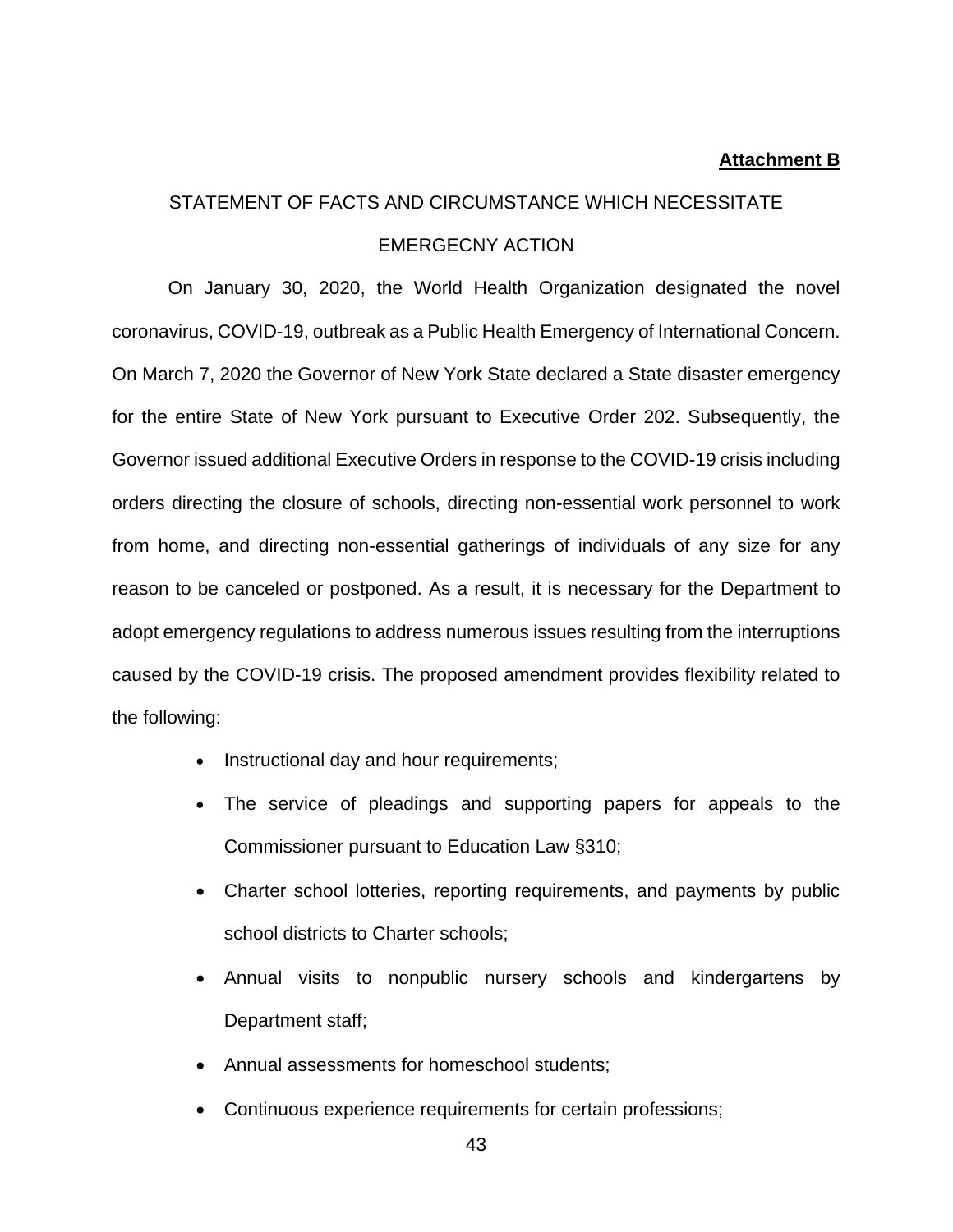- Examination timeframe requirements for Public Accounting applicants;
- Educational program requirements for licensure in a profession under Title VII of the Education Law;
- In person supervision experience requirements for certain professions;
- Filing and submission timelines for Part 83 and Part 87 appeals to the Commissioner;
- The definition of the term "prospective school employee";
- Certain procedures and timeframes for special education due process hearings;
- Timeframes related to special education programs and services;
- Filings with the Office of State Review;
- Certain timelines relating to Bilingual education;
- English language learners' annual assessment;
- Unit of study requirements;
- Required Dignity for All Students Act (DASA) training;
- Teacher performance assessments (edTPA);
- Statement of continued eligibility (SOCE) and limited extension application deadline, and special education full-time teaching experience deadline; and
- School and district accountability.

Because the Board of Regents meets at scheduled intervals, the earliest the proposed amendment could be presented for regular (nonemergency) adoption, after publication in the State Register and expiration of the 60-day public comment period